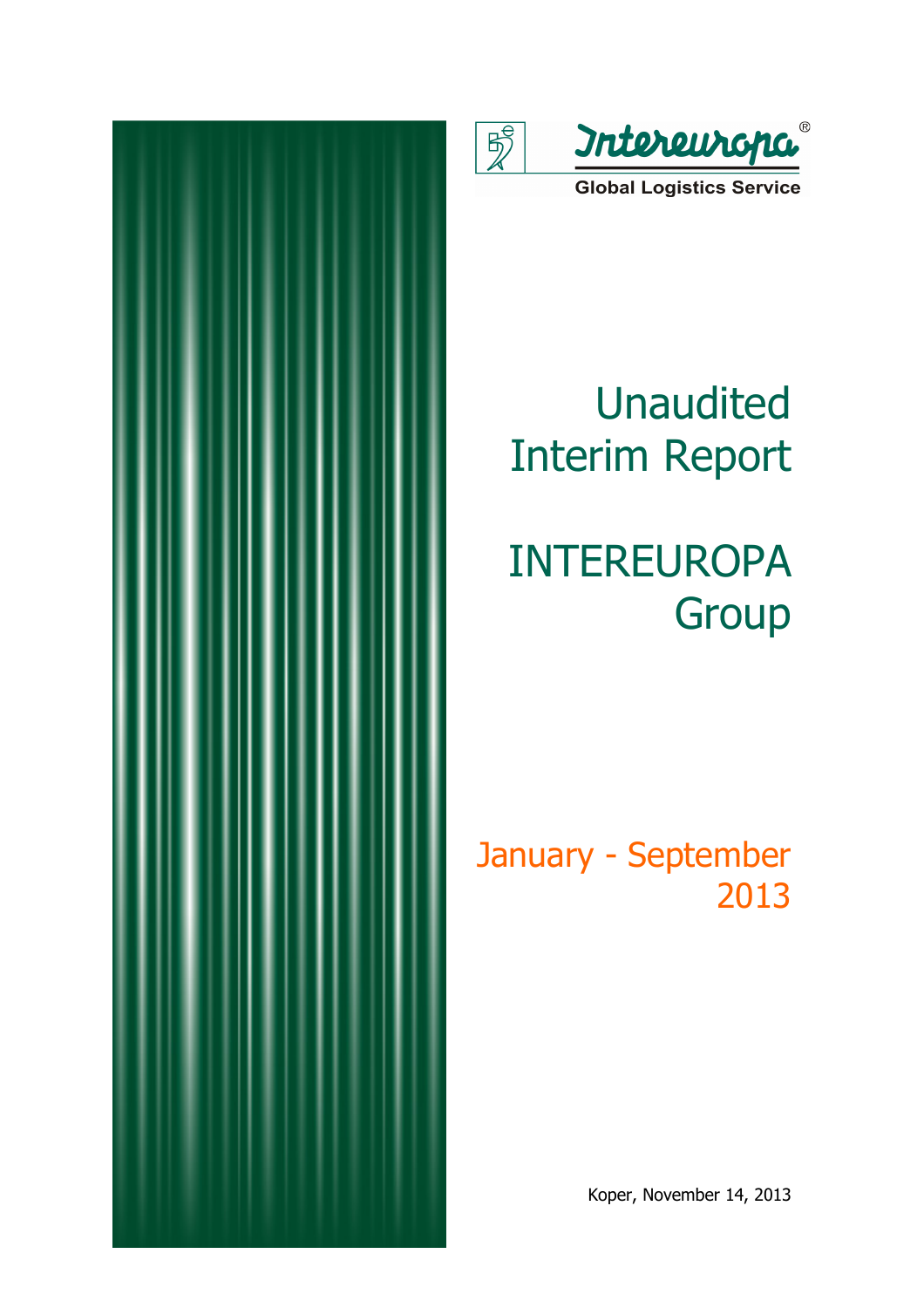The INTEREUROPA d.d. is publishing this Unaudited Interim Report of Intereuropa Group for January - September 2013, in accordance with the Market in Financial Instruments Act (ZTFI).

The unaudited consolidated and non-consolidated financial statements have been prepared in accordance with the provisions of International Financial Reporting Standards (IFRS).

This Report is available at the Company's registered office at Vojkovo nabrežje 32, 6504 Koper.

The Unaudited Interim Report of Intereuropa Group for January - September 2013 shall also be published on the web site of INTEREUROPA d.d. www.intereuropa.si on November 14, 2013.

### C O N T E N T S

| 2.1. Underlying financial statements of the parent company Intereuropa d.d 48 |  |
|-------------------------------------------------------------------------------|--|
|                                                                               |  |

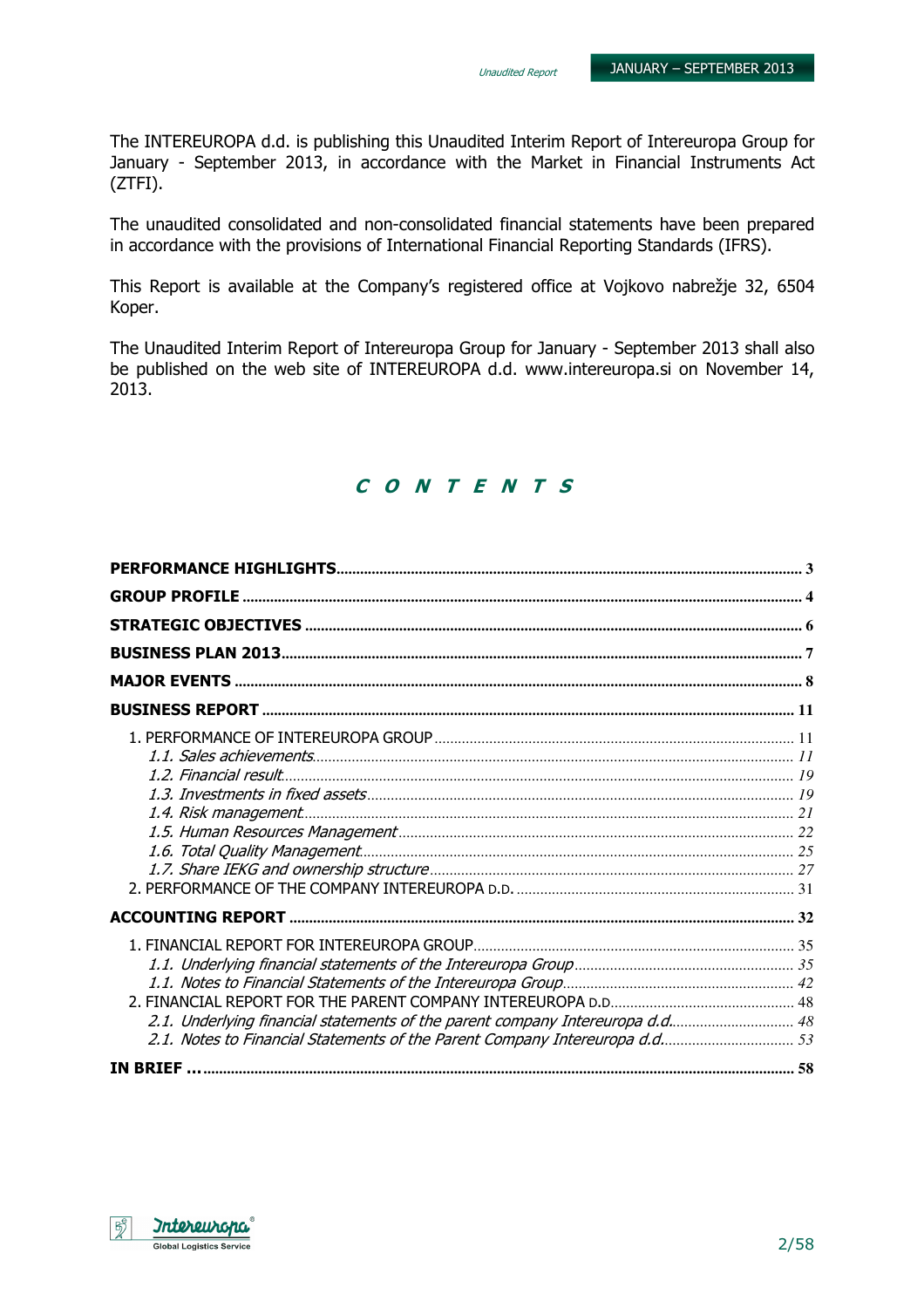### PERFORMANCE HIGHLIGHTS

With July, the accession of Croatia to the European Union simplified the possibilities for goods flows in the region and as a consequence, the demand for services to conduct customs procedures has greatly shrunken in both countries, Slovenia and Croatia. We responded with adapting our operations to new situation in particular in our units on border passes. Our units that remained on some of these border passes are now conducting customs procedures for the goods shipped to and from third countries. In the reporting term, the economic situation in our markets did not provide for a stimulating environment for growth, which however did not avert us from the envisioned activities in the sales of logistics services and in the optimisation of operational procedures.

In the nine-months term 2013, we achieved  $\epsilon$  121.8 million of sales revenue on the Group level, which was 2 percent above the planned level. Despite the negative impacts of Croatia's accession to the European Union in the third quarter of the year, we achieved better resuls in the area of land transport. However, that sales revenue was lower than in the same term last year (2012) due to the realisation of the estimated decline in income following Croatia's joining the EU, the disposal of the logistics centre in Chekhov and a decreased demand for services by our major customer Top Shop Intl. We closed the reporting period with an operating profit of  $\epsilon$  6.6 million and  $\epsilon$  5.0 million of net profit on the Group level. The Parent Company Intereuropa d.d. recorded EUR 3.3 million of net profit.

|                                                 | <b>INTEREUROPA GROUP</b> |                |              | <b>INTEREUROPA D.D.</b> |                |                       |
|-------------------------------------------------|--------------------------|----------------|--------------|-------------------------|----------------|-----------------------|
| (in 1000 $\epsilon$ )                           | Jan-Sep                  | <b>Jan-Sep</b> | <b>Index</b> | <b>Jan-Sep</b>          | <b>Jan-Sep</b> | <b>Index</b>          |
|                                                 | 2013                     | 2012           | 13/12        | 2013                    | 2012           | 13/12                 |
| Sales Revenue                                   | 121,835                  | 142,242        | 86           | 68,836                  | 82,295         | 84                    |
| <b>EBITDA</b>                                   | 12,159                   | 20,903         | 58           | 6,387                   | 9,576          | 67                    |
| Operating profit or loss (EBIT)                 | 6,624                    | 13,787         | 48           | 3,227                   | 6,099          | 53                    |
| Net profit or loss                              | 4,996                    | 7,180          | 70           | 3,258                   | 3,193          | 102                   |
|                                                 |                          |                |              |                         |                |                       |
| EBITDA margin in %                              | 10.0                     | 14.7           | 68           | 9.3                     | 11.6           | 80                    |
| EBIT margin in %                                | 5.4                      | 9.7            | 56           | 4.7                     | 7.4            | 63                    |
| Sales Revenue per                               | 8.644                    | 8.26           | 105          | 11.290                  | 12.398         | 91                    |
| employee/month                                  |                          |                |              |                         |                |                       |
| Value Added per employee /month                 | 2.352                    | 2.716          | 87           | 3.119                   | 3.54           | 88                    |
| (in 1000 $\epsilon$ )                           | 30.9.                    | 31.12.         | <b>Index</b> | 30.9.                   | 31.12.         | <b>Index</b>          |
|                                                 | 2013                     | 2012           | 13/12        | 2013                    | 2012           | 13/12                 |
| Assets                                          | 321,629                  | 322,969        | 100          | 245,469                 | 244,758        | 100                   |
| Equity                                          | 157,823                  | 154,893        | 102          | 102,881                 | 100,887        | 102                   |
| Net debt                                        | 92,401                   | 100,121        | 92           | 89,245                  | 94,397         | 95                    |
|                                                 |                          |                |              |                         |                |                       |
| No. of employees                                | 1,495                    | 1,702          | 88           | 659                     | 720            | 92                    |
|                                                 |                          |                |              |                         | <b>Jan-Dec</b> |                       |
|                                                 |                          |                |              | <b>Jan-Sep</b><br>2013  | 2012           | <b>Index</b><br>13/12 |
| No. of shares at the end of term                | 27,488,803               | 27,488,803     | 100          |                         |                |                       |
| Net earning per ordinary share (in $\epsilon$ ) |                          |                |              | 0.19                    | $-0.77$        |                       |

Closing price at the end of term (in  $\epsilon$ ) 0.36 0.55 65 Book value of share at the end of term  $(in \in)$  3.75 3.67 102 Closing price / Book value of share 0.15 67 P/E 1.9 -0.7 -

EBITDA: Earnings Before Interest, Taxes, Depreciation, Amortisation and Revaluation operating expenses for intangible and tangible assets Net debt: financial liabilities – loans and deposits given - cash

P/E: Closing price at the end of term/ Net earning per ordinary share

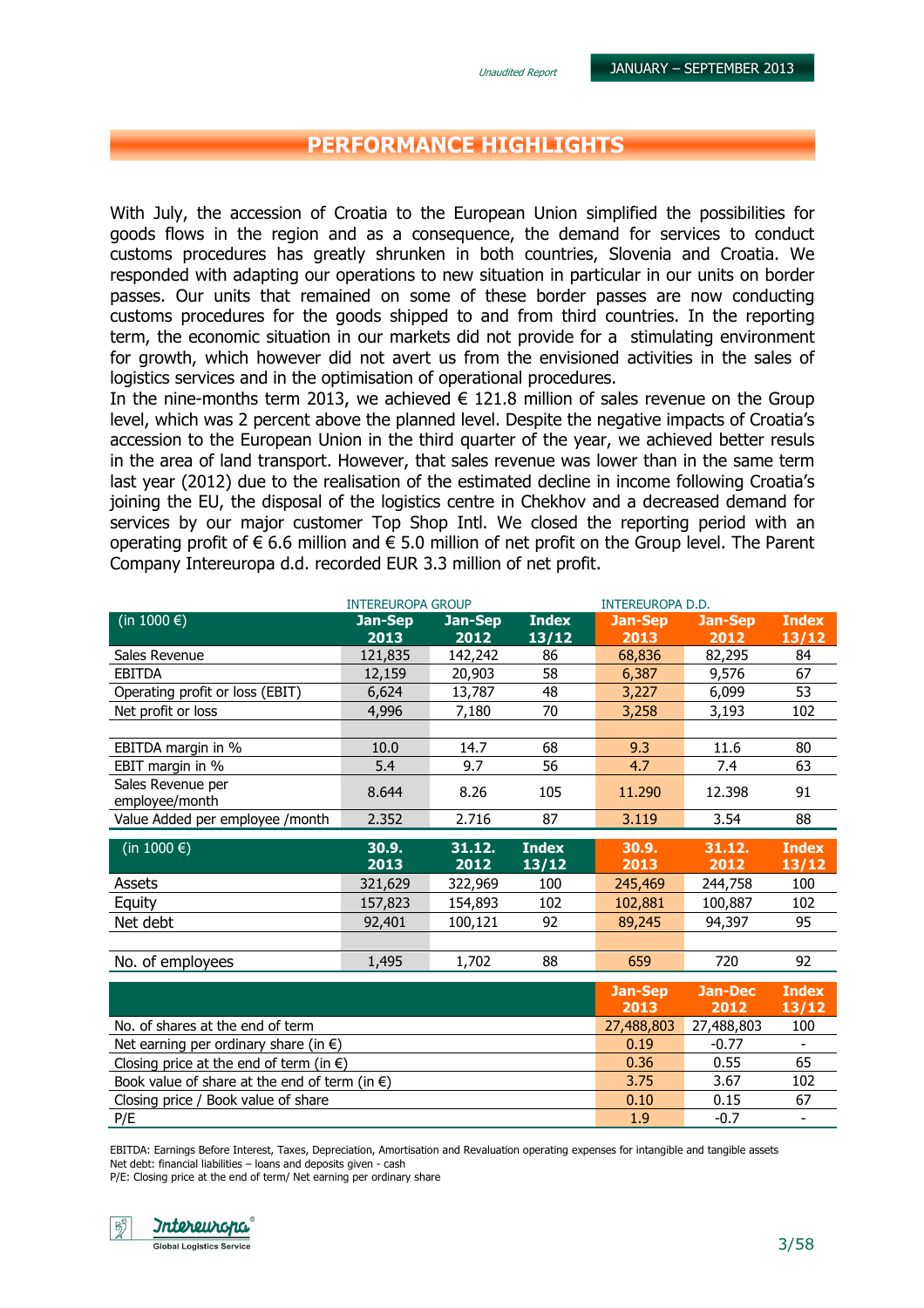### GROUP PROFILE

| <b>Parent company</b>          | Intereuropa, Globalni logistični servis, delniška družba         |
|--------------------------------|------------------------------------------------------------------|
| Abbreviated name               | Intereuropa d.d.                                                 |
| Country of the parent company  | Slovenia                                                         |
| Head office of the parent      | Vojkovo nabrežje 32, 6000 Koper                                  |
| company                        |                                                                  |
| Comp. ID no.                   | 5001684                                                          |
| Tax no.                        | 56405006                                                         |
| Entry in Companies Register    | Registered with the District Court in Koper, file no. 1/00212/00 |
| Share capital                  | 27,488,803 €                                                     |
| Number of of issued and paid-  | 27,488,803 no-par value shares, of which                         |
| up shares                      | 16,830,838 ordinary (IEKG) and 10,657,965 preferencial (IEKN)    |
| Share listing                  | Shares designated IEKG are included in blue chips on the         |
|                                | Ljubljana Stock Exchange, CEESEG.                                |
| Management Board               | Ernest Gortan, Msc., President of the Management Board           |
|                                | Tatjana Vošinek Pucer, Deputy President of the Management        |
|                                | Board                                                            |
| Chair of the Supervisory Board | Igor Mihajlović (from September 11, 2013)                        |
|                                | Bruno Korelič (until April 11, 2013)                             |
|                                | Maksimilijan Babič, Deputy President (until July 7, 2013)        |

| <b>Intereuropa Group</b>                     |                                                                                                     |
|----------------------------------------------|-----------------------------------------------------------------------------------------------------|
| No. of employees                             | 1,495 employees                                                                                     |
| Vehicle fleet                                | 117 company-owned trucks, tractors, and trailers and other<br>commercial vehicles                   |
| Total warehousing area                       | 235,100 $m^2$ in-house warehouse                                                                    |
| Total land area                              | $1,703,000$ m <sup>2</sup> of land area                                                             |
| Membership in international<br>organisations | FIATA, IATA, FETA, FONASBA, BIMCO, IRU                                                              |
| Quality certificates                         | certificate ISO 9001:2008:                                                                          |
|                                              | Intereuropa d.d., Koper<br>$\Omega$                                                                 |
|                                              | Intereuropa, log. usluge d.o.o. Zagreb<br>$\Omega$                                                  |
|                                              | Intereuropa RTC d.d. Sarajevo.<br>$\circ$                                                           |
| Branch network                               | Slovenia, Croatia, Montenegro, Bosnia & Herzegovina, Serbia,<br>Kosovo, Macedonia, Albania, Ukraine |

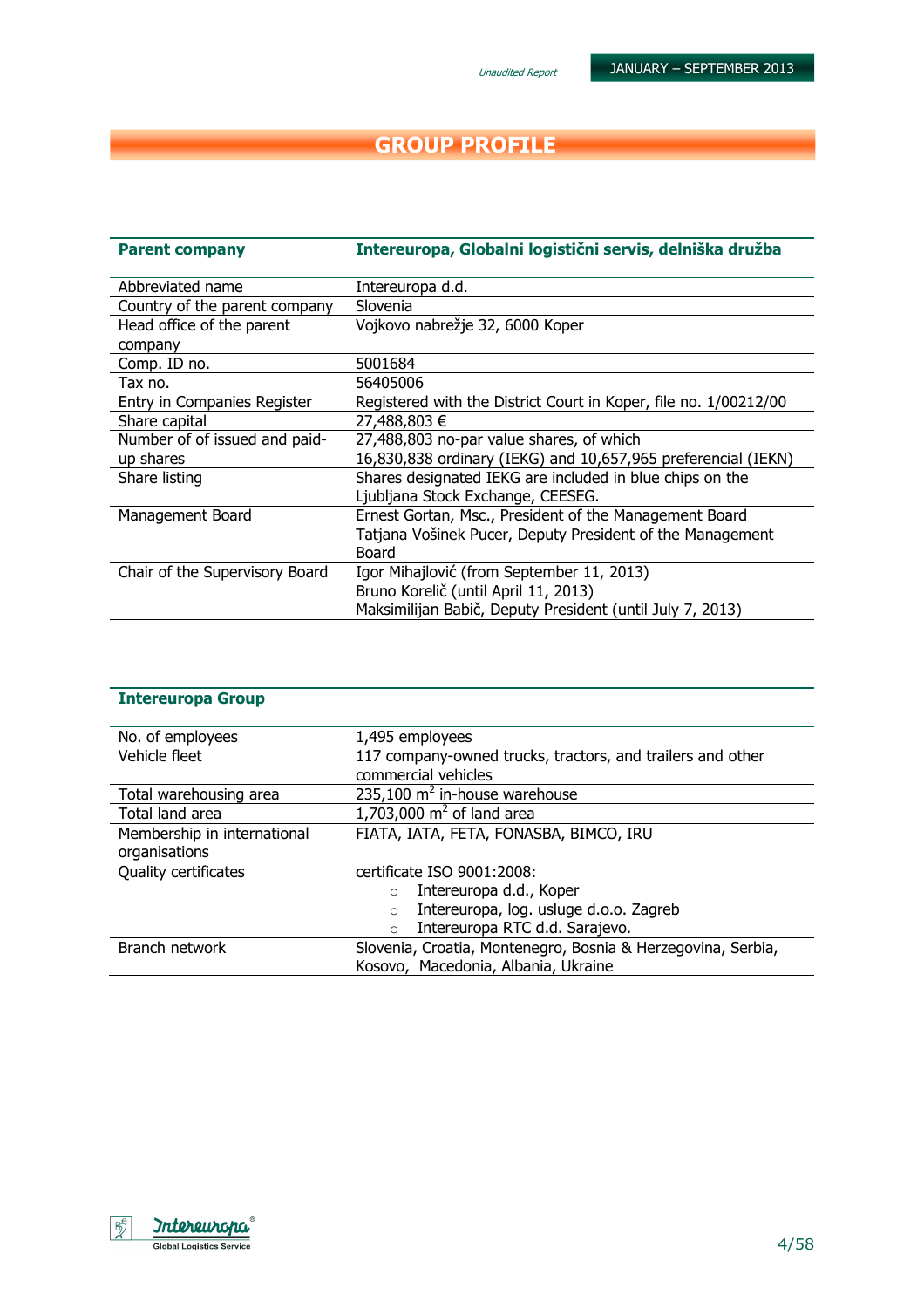

\* Intereuropa Transport d.o.o., Koper has been in liquidation proceedings since 17 January 2012.

Figure 1: Intereuropa Group as of 30.9.2013

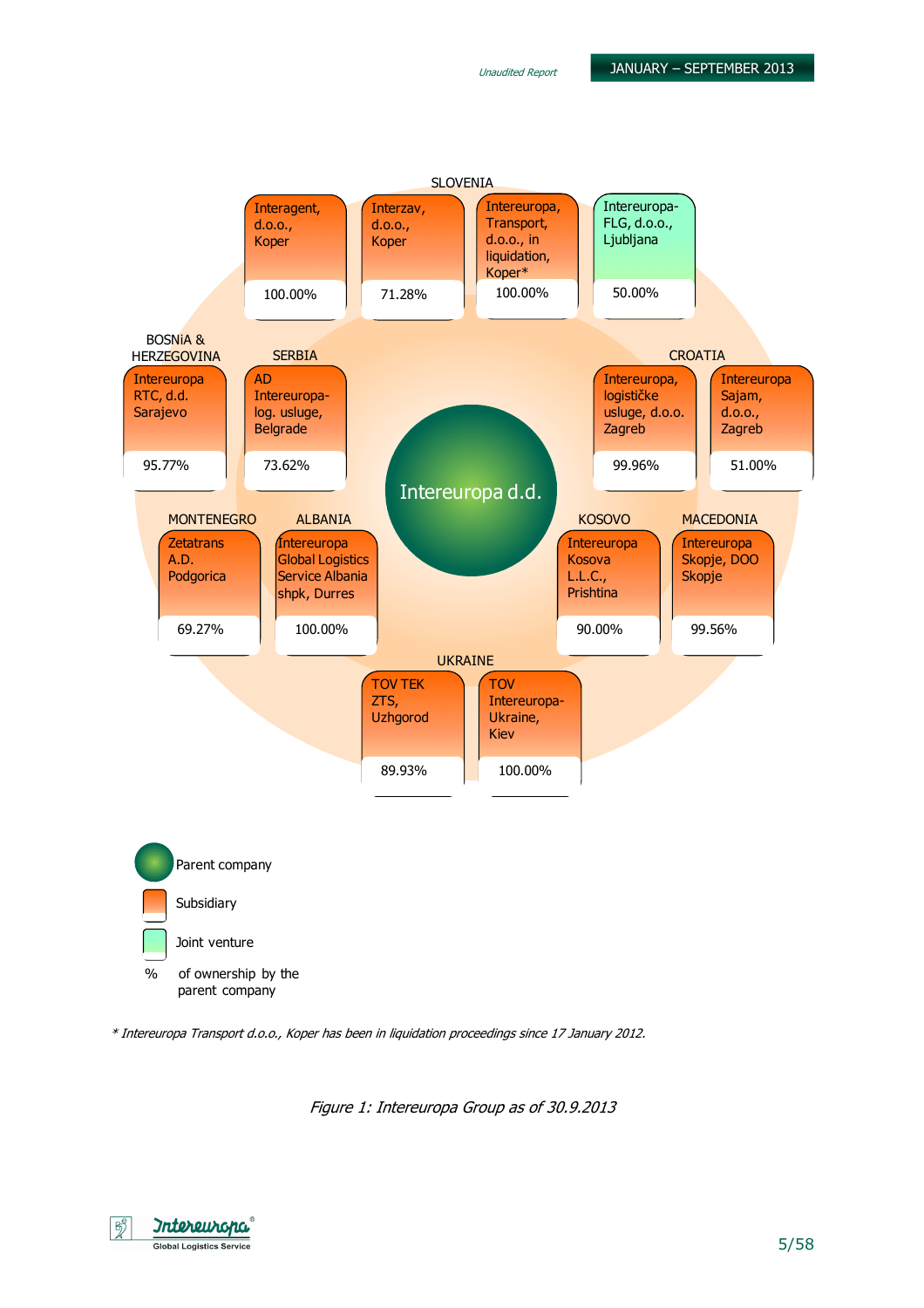### STRATEGIC OBJECTIVES

### Corporate vision

To become a top-ranked provider of integral logistics solutions.

### Mission

The mission of the Intereuropa group is to meet the need for logistics services and provide the optimal functioning of supply chains to the complete satisfaction of our customers, while creating added value for shareholders, employees and other stake-holders in a socially responsible manner.

### Values

**Professional attitude towards customers.** Our activities seek to offer optimal solutions for the logistics needs of each and every customer, based on advanced logistics know-how.

**Adaptability and flexibility.** Our services are prompt and tailored to customers' needs. They are based on inventive business solutions and good organization.

**Responsibility.** We are distinguished by a high level of responsibility for all obligations and arrangements undertaken, as well as for both the social and natural environments.

Team work and respect for co-workers. The quality of our services is the result of the work of individuals and excellent expert teams. We duly take into account co-workers' knowledge, experience and views.

Our organizational structure and professional competence will enable us to fully realize our competitive advantages:

- $\rightarrow$  own network of subsidiaries,
- $\rightarrow$  established partnership network,
- $\rightarrow$  a wide range of different products and our own infrastructure,
- $\rightarrow$  technically qualified staff.

### The strategic objectives identified in the Strategic Plan of Intereuropa Group for the term 2010 – 2014:

- $\rightarrow$  Maintaining and strengthening our position as the leading provider of comprehensive logistics services in Slovenia and the countries of the former Yugoslavia.
- $\rightarrow$  Continuous optimization of processes in all business segments at the group level and within the consolidated companies.
- $\rightarrow$  Ensuring financial stability through divestment, de-leverage, debt rescheduling and effective management of working capital.
- $\rightarrow$  Establishing a strategic partnership in the company Intereuropa East Ltd., Moscow.
- $\rightarrow$  Acquiring a strategic partner for Intereuropa d.d. that will carry out recapitalization, thus contributing to the group's financial stability as well as the development of our core business.

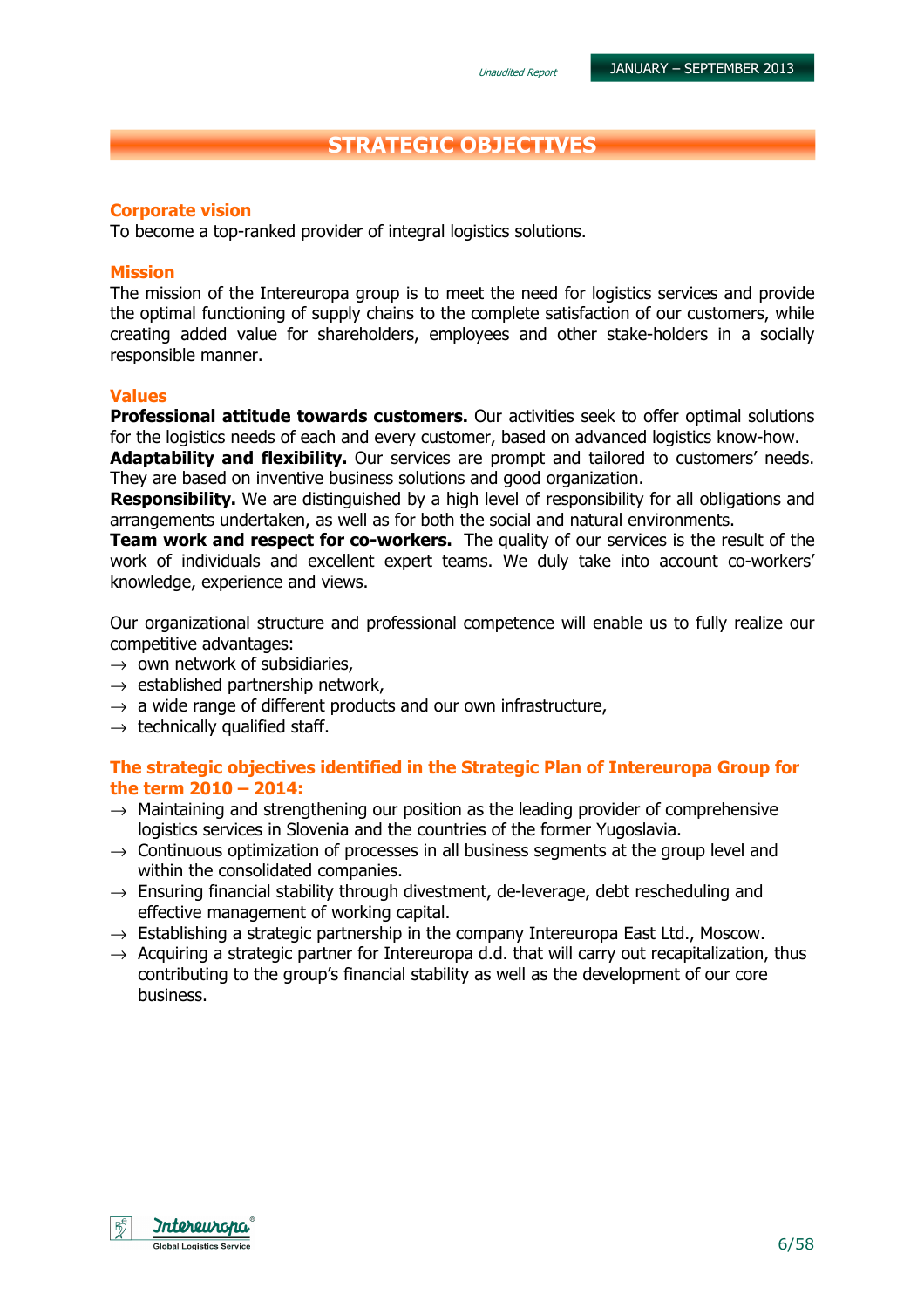### BUSINESS PLAN 2013

The baselines for the 2013 Business Plan of the Intereuropa Group are to retain the leading position in key markets and proceed with the optimization of business processes.

The underlying focus remains to assure sufficient cash flows for effective operation of the Group and of the Parent Company. The essential socio-economic factors considered in the preparation of our business plan are:

- $\rightarrow$  the company Intereuropa-East Ltd., Moscow, is no longer a member of our Group in 2013,
- $\rightarrow$  Accession of Croatia to the EU on 1 July 2013,
- $\rightarrow$  Stagnation expected in the majority of geographical markets of the Group, or a minimal economic growth resp.
- $\rightarrow$  Adverse liquidity situation continues on the logistics markets, and the resulting pressures on price cuts.

Accordingly, we have set the following operating and financial goals for the year 2013 on the Group level:

- $\rightarrow$  aligning our operations to the EU-accession of Croatia,
- $\rightarrow$  continue with the optimization of business processes;
- $\rightarrow$  focus on the markets with a high market share,
- $\rightarrow$  use the synergies of the corporate network,
- $\rightarrow$  we will proceed with the restructuring of our range of services,
- $\rightarrow$  increase the share of customers who use integral logistics,
- $\rightarrow$  direct the marketing activities towards developing partnerships, i.e. customer relations management in the long run,
- $\rightarrow$  and with upgrading /modernization of information systems,
- $\rightarrow$  efficient management with working capital, ensuring adequate liquidity for undisturbed operation of the Group,
- $\rightarrow$  Core Financial Goals:
	- − Sales: € 156.0 million,
	- − EBITDA: € 15.9 million,
	- − Operating Profit or Loss: € 8.3 million,
	- − Investments: € 3.8 million,
	- − Number of employees at year-end: 1,485.

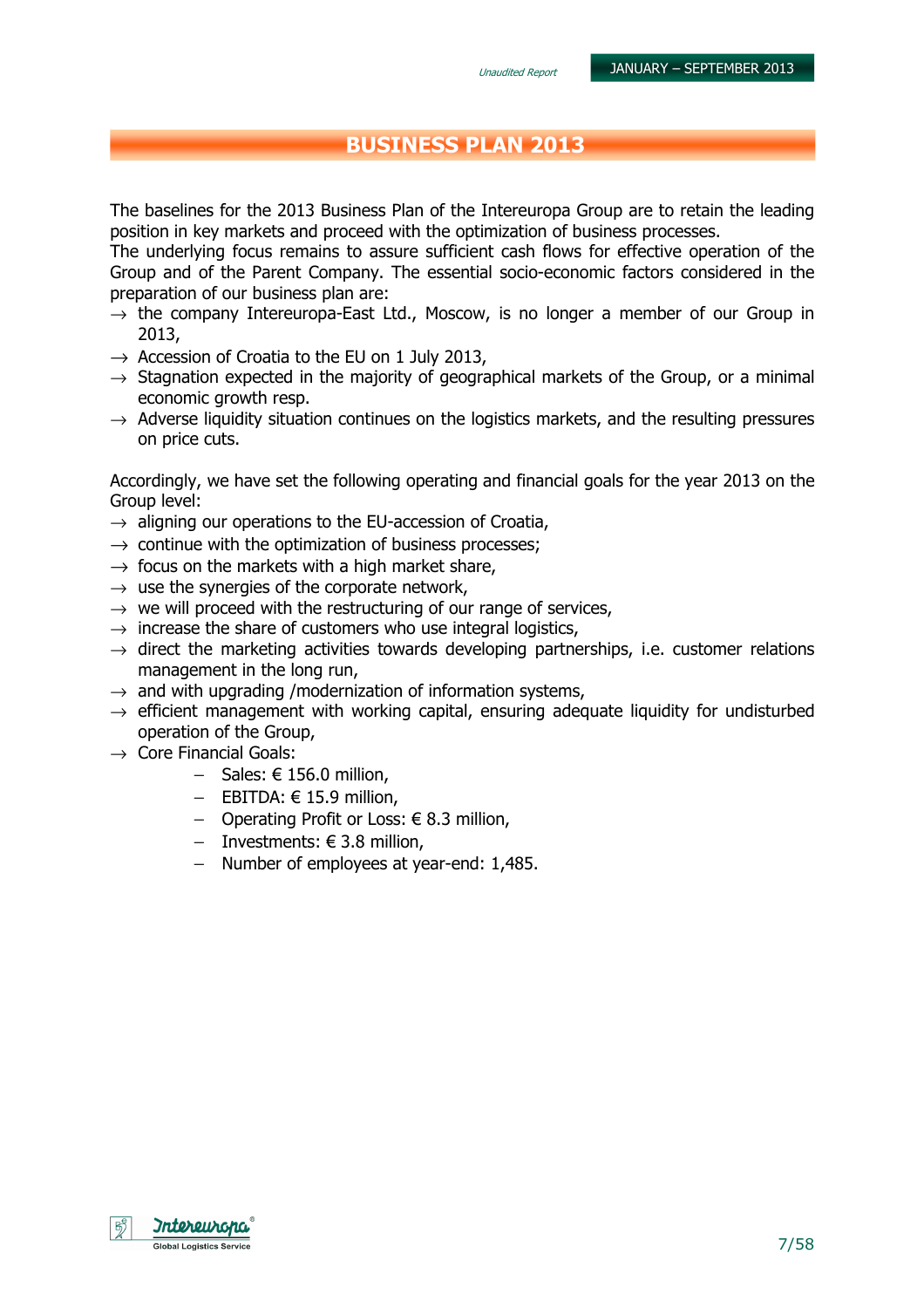### MAJOR EVENTS

#### MAJOR EVENTS IN THE PERIOD JANUARY – SEPTEMBER 2013

#### **January**

 $\rightarrow$  In January, Intereuropa organized an open-door day for our employees' children; the aim was, in addition to presenting them the work environment of their parents, also to provide for the day-care of the children on the day of the announced public servants' strike.

#### February

- $\rightarrow$  Intereuropa was chosen as the leading partner for the co-financing of the project »Competence Centre for HR Development in Logistics«. The purpose of the project is primarily to include the employees from partner organizations into a programme to address, by active and systematic approach, their deficiencies in the area of competences (knowledge, skills, qualifications) that are of vital importance for achieving the competitiveness of logistics enterprises. The Project will be co-financed from the dedicated funds of the European Social Fund (85 percent) and from the budget of the Republic of Slovenia (15 percent).
- $\rightarrow$  Intereuropa provided the comprehensive logistics support to the largest international travelling exhibition Da Vinci – the Genius, which in six years attracted millions of visitors in more than 40 cities worldwide.

#### March

- $\rightarrow$  On 4 March 2013 the Supervisory Board of Intereuropa d.d. was informed on the performance of the Intereuropa Group in the year 2012. According to unaudited data, the Intereuropa Group recorded a sales revenue at  $\epsilon$  188.4 million, which was 2 percent below the sales target.
- $\rightarrow$  Intereuropa organised the comprehensive logistics support, inclusive of air transport to Rochester, which was the venue of international wine evaluation »Finger Lakes International Wine Competition«. It is the most reputable international assessment of wines on the American Eastern coast, which also has a strong link with charity.

#### April

- $\rightarrow$  The Supervisory Board of Intereuropa d.d. adopted on 9 April 2013 the Audited Annual Report 2012 for the Intereuropa Group along with the external Certified Auditor's Report. On the same day the Supervisory Board published the invitation of applications for substitute members of Supervisory Board, because the term of office of all the four members representing the shareholders expires this year.
- $\rightarrow$  On 19 April 2013 Intereuropa d.d. took part in the event for investors Day of Slovenian Capital Market organized by the Ljubljana Stock Exchange, and presented the corporate performance 2012 and the prospects for the future to potential institutional investors.
- $\rightarrow$  In the international conference ECU AIR / HCL, held from 10 to 13 April in Barcelona, Intereuropa was awarded with the "Best Network Agent in Managerial Reporting 2012" as the most responsive and organised agent in the group for that year.
- $\rightarrow$  On 19 April 2013 the Montenegrin Chamber of Commerce awarded our subsidiary AD Zetatrans Podgorica for good performance, innovation and successful management in 2012. The guest of honour and official speaker was the President of Montenegro Filip Vujanović.

#### May

 $\rightarrow$  On 15 May 2013 the Supervisory Board of Intereuropa d.d. was informed on the performance of the Intereuropa Group in the period January - March 2013. According to unaudited data, the Intereuropa Group in the first trimester recorded a sales revenue at

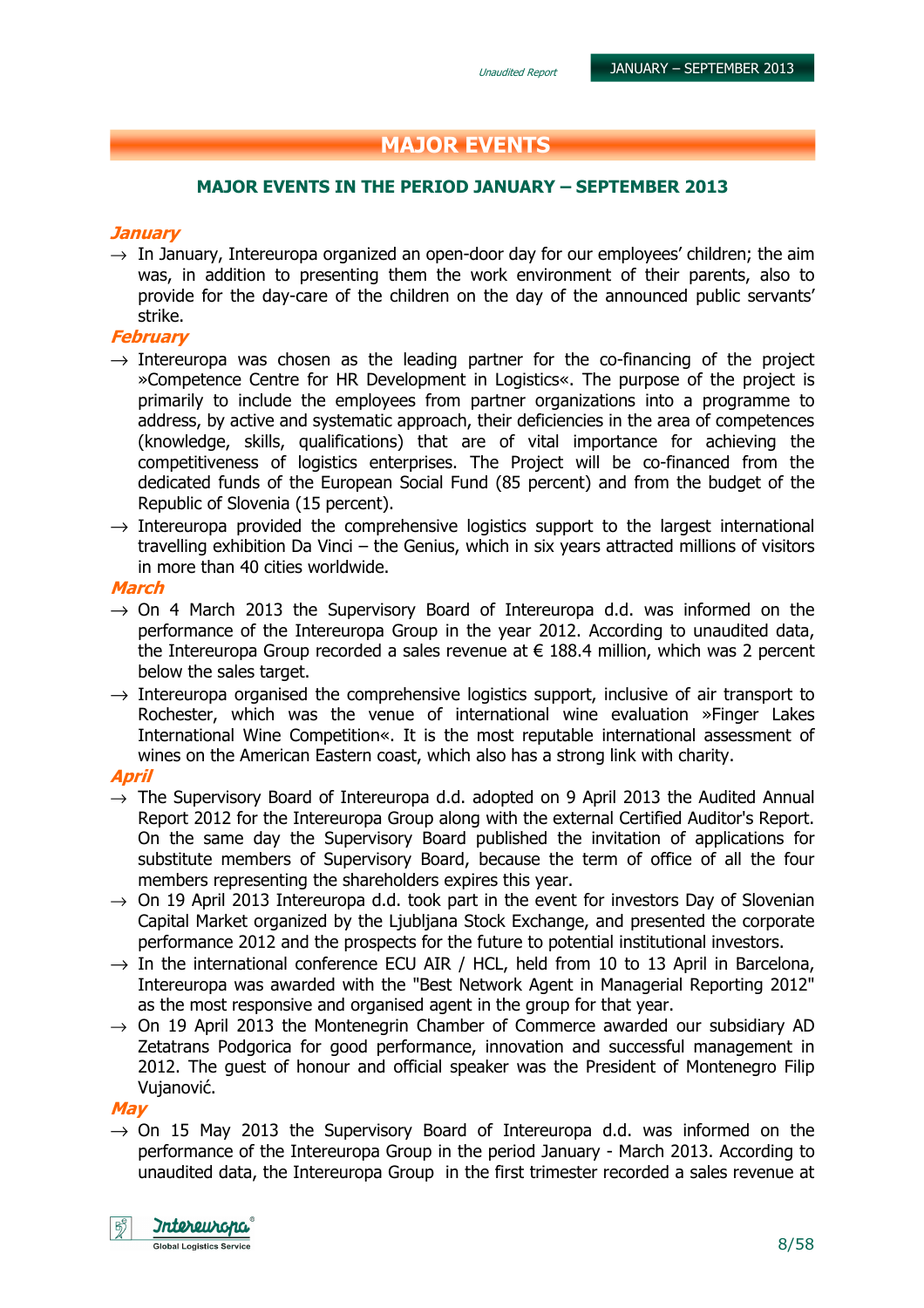€ 39.8 million and operating profit at  $∈$  2.3 million and thereby achieve the planned level. The Group ended the period with  $\epsilon$  1.0 million in net profit.

#### **June**

 $\rightarrow$  On 21 June 2013 has taken place 26th Annual General Meeting of Intereuropa d.d. Shareholders got acquainted with the audited Annual Report of the Intereuropa Group for 2012. The Management Board and Supervisory Board were awarded the discharge, amendments to the Statute were adopted and the audit firm for the year 2013 was appointed. Based on tender and proposals received new members of the Supervisory Board were elected (Klemen Boštjančič, Igor Mihajlović and Miro Medvešek), Maša Čertalič was elected for another mandate.

#### **July**

- $\rightarrow$  With the accession of Croatia to the European Union on 1 July, the demand for Customs services is estimated to drop considerably; on the other hand new possibilities for a faster flow of goods have opened. Intereuropa was able to reduce the travel time of consignments in the groupage line to/from Croatia, which renders a new quality to this service.
- $\rightarrow$  Along with Croatia's joining the EU, Intereuropa adapted the operations of the org. units on the border with Croatia to new situation. Customs formalities for the goods bound to/from third countries are still provided on the Slovenian/Croatian border passes Obrežje, Metlika, Gruškovje and Jelšane, for which Intereuropa has adapted the working hours and number of staff in the Intereuropa offices.
- $\rightarrow$  On 8 July 2013, the President of the government of the Republic of Slovenia Alenka Bratušek, M.A., paid a visit to Intereuropa, accompanied by her team. Ernest Gortan, MSc, presented to the guests the Intereuropa Group, the current recovery process, the implemented strategic goals and new challenges that the Group is facing at present.
- $\rightarrow$  In July, the present Deputy President of the Supervisory Board Mr. Maksimiliian Babič. who was a representative of employees, declared to resign. It was about compliance with the resolution of the General Meeting relating to decrease the number of Supervisory Board Members - representatives of employees. The Supervisory Board now consists of six members, thereof two members represent the employees.
- $\rightarrow$  In July the TEN-T (The Trans-European Transport Network Executive Agency) confirmed the B2MoS Project (Business to Motorways of the Sea) for cofinancing on the tender TEN-T Call 2012 in the amount of  $\epsilon$  270,000. Regarding the planned developmental activities of information support to logistics processes, Intereuropa and the leading partner on the Project (Port Authority of Valencia) applied for seven areas linked to the information solutions addressing the logistics via port. This Project that associates 32 partners from Slovenia, Italy, Spain, Germany, Great Britain and Greece is scheduled to be completed by the year-end 2015.

#### **September**

- $\rightarrow$  On 11 September the Supervisory Board of Intereuropa d.d. met in its constituting session and appointed Mr Igor Mihajlović as President and Mrs Nevija Pečar as his Deputy. The Supervisory Board also appointed the members of Audit Committee: Mr Miro Medvešek for chairperson, and Mrs Maša Čertalič and Nevija Pečar as members.The Supervisory Board further set up the Personnel Committee and appointed Mr Klemen Boštjančič as the chairperson and Mr Igor Mihajlović and Mr Ljubo Kobale as members of the Personnel Committee.
- $\rightarrow$  From 11 to 17 September 2013, Intereuropa took part in the 46<sup>th</sup> International Crafts Fair (MOS) and presented the entire range of products and services of the Group, acting also as the authorised forwarding agent for the Fair.

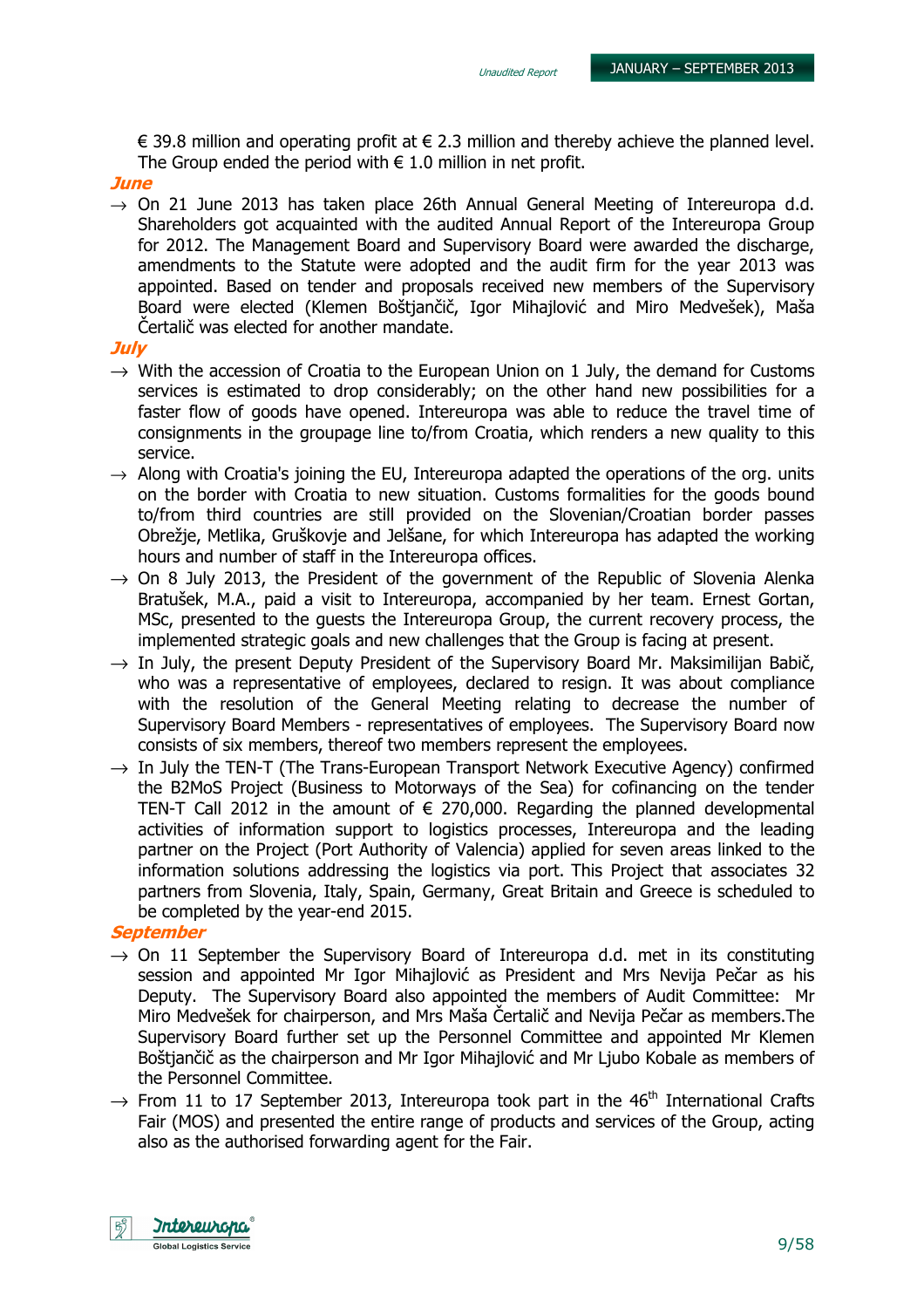### MAJOR EVENTS AFTER THE CLOSING OF THE PERIOD

 $\rightarrow$  On 17<sup>th</sup> October, the Intereuropa Group organized the traditional annual conference attended by representatives of the Parent Company and of the management teams of subsidiaries. The key concern was the overview of strategic goal fulfilment and the presentation of planning baselines for the coming year 2014.

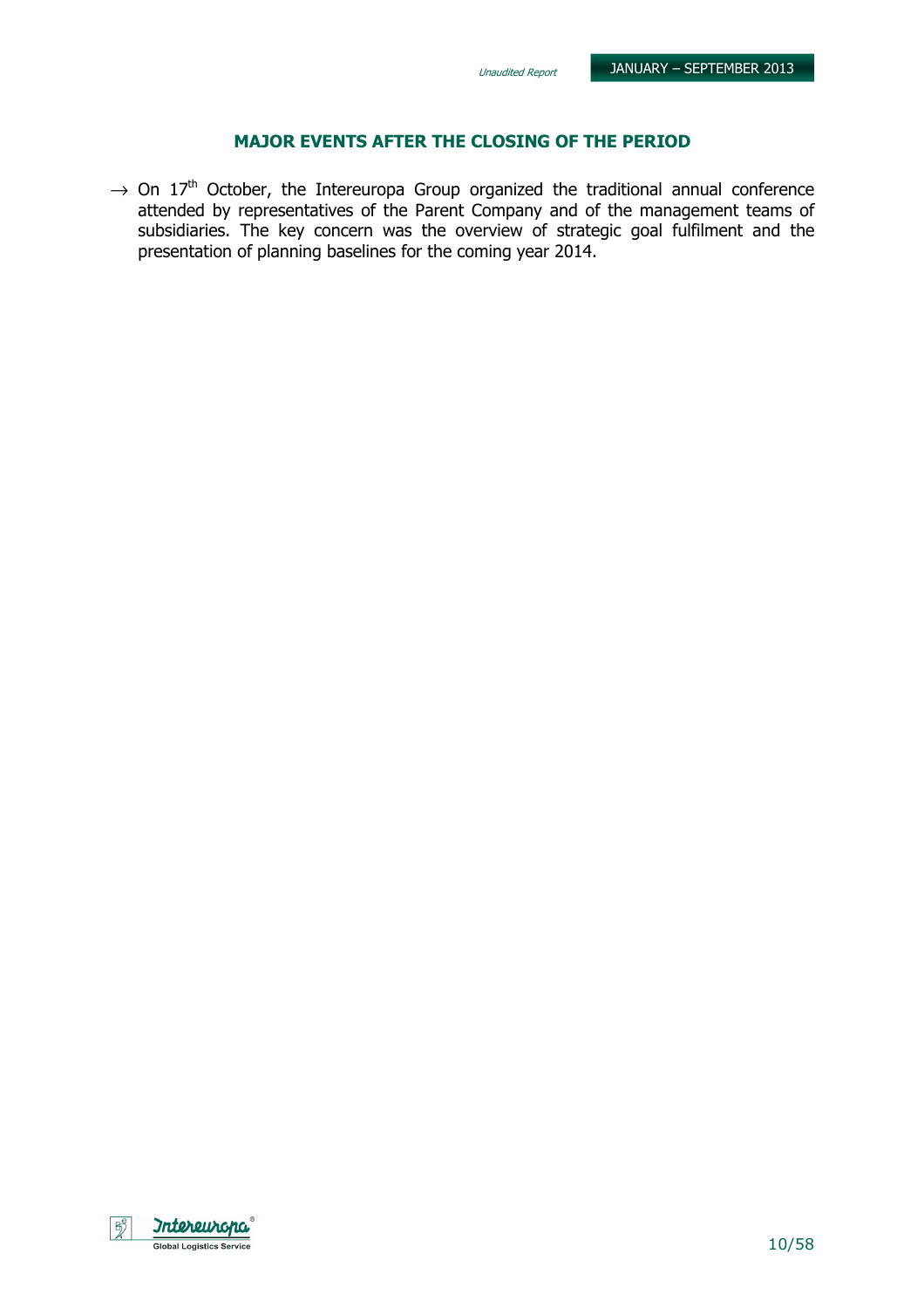### BUSINESS REPORT

### 1. PERFORMANCE OF INTEREUROPA GROUP

### 1.1. Sales achievements

#### ECONOMIC TRENDS

In the Eurozone, the indicators of economic activities declined slightly at the beginning of the second half-year. July saw a higher volume of works done in construction industry, but the income in retail trade remained similar as in the preceding month. In processing industries the production output fell 1.5 percent and hit the bottom of the year. Among our major trade partners, a considerable fall in the output of processing industry and the volume of purchase orders were notable in Germany, after a growth recorded in June. Nevertheless, the indicators of economic sentiment and climate in the Eurozone continue to announce an improvement of economic activity for the months to come. The average price of a barrel of Brent oil was  $\epsilon$  83.0 in September and was 4.6 percent lower than a year ago.

In Slovenia, the second half-year began with similar short-term indicators of economic activity as a year ago. July only saw a growth of exports of goods, in real terms, that surpassed the average volumes of the year 2008. The opposite trend was seen in the output of processing industries, the volume of works completed by the construction industry, and in retail trade. Slovenia slipped once more on the Global Competitiveness Index benchmarking (by the WEF), falling from the median position down to the lowest quarter among the EU Member States. Main obstacles impeding the operation of enterprises are a limited access to financing, inefficient bureaucracy, and restricting labour legislation.

The International Monetary Fund views the economic trends less favourably, except for the Euro Zone, and corrected its estimates downward. The world economic output in 2013 would grow by 2.9 percent on average. The US economy is expected to achieve a 1.6 percent growth, the Eurozone economies will shrink by 0.4 percent (previously forecast 0.6 percent), while the economies of the emerging and developing markets are expected to rise by as much as 4.5 percent.

| <b>Countries</b> |        | <b>BDP</b> growth,<br>in % | Inflation,<br>in $%$ |      | <b>Exports of goods growth,</b><br>in $%$ |        | Imports of goods growth,<br>in $%$ |        |
|------------------|--------|----------------------------|----------------------|------|-------------------------------------------|--------|------------------------------------|--------|
|                  | 2013   | 2014                       | 2013                 | 2014 | 2013                                      | 2014   | 2013                               | 2014   |
| <b>EU 27</b>     | 0.0    | 1.3                        | 1.6                  | 1.7  | $1.9*$                                    | $4.5*$ | $0.4*$                             | $3.9*$ |
| <b>CEE</b>       | 2.3    | 2.7                        | 4.6                  | 3.9  | 3.5                                       | 5.0    | 4.0                                | 4.7    |
| Slovenia         | $-2.4$ | $-0.8$                     | 2.3                  | 1.4  | 1.6                                       | 3.1    | 0.3                                | 2.0    |
| Croatia          | $-0.6$ | 1.5                        | 2.3                  | 2.5  | $-1.9$                                    | 3.0    | $-1.4$                             | 3.9    |
| BiH              | 0.5    | 2.0                        | 1.8                  | 1.8  | 7.3                                       | 10.7   | 6.4                                | 7.4    |
| Serbia           | 2.0    | 2.0                        | 5.0                  | 4.8  | 12.0                                      | 10.0   | 3.7                                | 4.6    |
| Kosovo           | 2.6    | 4.2                        | 1.6                  | 1.7  | 8.0                                       | 14.3   | 8.4                                | 3.7    |
| Montenegro       | 1.5    | 2.2                        | 2.8                  | 2.3  | 0.4                                       | 1.5    | 0.1                                | 3.9    |
| Macedonia        | 2.2    | 3.2                        | 2.2                  | 2.0  | 3.9                                       | 10.5   | 4.9                                | 10.0   |
| Albania          | 1.7    | 2.1                        | 2.5                  | 3.0  | 14.6                                      | 1.7    | 3.8                                | 8.3    |
| Ukraine          | 0.4    | 1.5                        | 0.8                  | 2.3  | $-2.6$                                    | 4.6    | $-6.4$                             | 4.7    |

Table 1: Forecast of economic trends in goegraphic markets of the Intereuropa group

\* Eurozone data

SOURCES:

World Economic Outlook, IMF, October 2013 Autumn forecast of economic trends, IMAD, October 2013

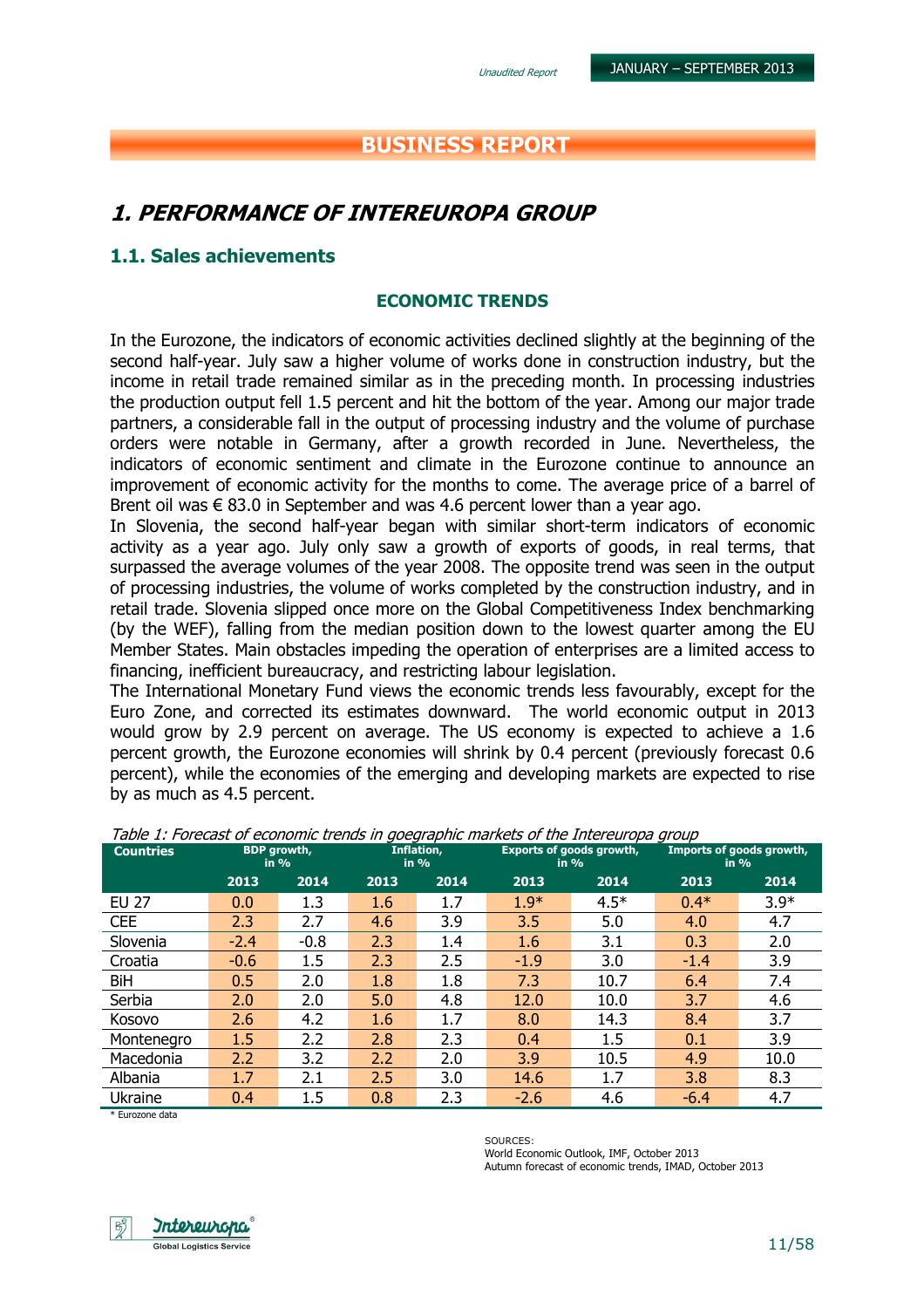#### Unaudited Report

### SALES REVENUE OF INTEREUROPA GROUP

The third quarter of this year was marked by the accession of Croatia to the European Union. The first half-year was spent on intensive preparation to it, after the accession we redirected numerous activities to adapt to new situation (such as restructuring in the area of customs services, new services in groupage transports, and adaptation of pricing policy). This year did not see any improvement of the economic situation in Slovenia. Similar was true for the markets of eastern Balkans in which we are present with our business network. The long-lasting weak economic activity has left consequences in all economic entities and led to all the tougher competition, pressing on the providers of logistics to reduce their sales margins. Therefore, process streamlining has become our continual activity and a prerequisite for cost efficiency and operational optimisation. Particular attention was dedicated to liquidity deterioration in the market: The spreading of ill payment practices compels us to more frugal management with current assets and consequently, to restrict the business relations with most risky customers.

In the reporting nine months 2013, the Intereuropa Group generated a sales revenue of  $\epsilon$ 121.8 million from the sale of our services and exceeded the planned sales by 2 percent. The impacts of the EU-accession of Croatia (customs services), the disposal of the logistics centre Chekhov (car logistics) and the decreased volume of purchases by the customer Top Shop Intl. (warehousing and road transport services) were already included in the planned sales result, so that the improved sales result in the nine months was primarily attributable to successful sales of the services in railway and road transport segments. Compared with the same period a year ago, the sales volume was 14 percent lower, due to the consequences of a.m. impacts, partly also attributable to a declining sales volume in the seafreight segment, in particular in liquid cargo; on top of that, the third quarter saw a bad fall in sea-freight rates for containers – by 40 percent.

|   | Poslovno področje          | Jan - Sep<br>2013 | <b>Structure</b> | <b>Index</b><br>2013/plan | <b>Index</b><br>2013/2012 |
|---|----------------------------|-------------------|------------------|---------------------------|---------------------------|
|   | Land transport             | 79,533            | 65%              | 113                       | 97                        |
|   | Logistics solutions        | 12,161            | 10%              | 94                        | 68                        |
| っ | Intercontinental transport | 25,121            | 21%              | 82                        | 68                        |
| 4 | Other services             | 5,020             | 4%               | 108                       | 100                       |
|   | <b>TOTAL SALES REVENUE</b> | 121,835           | <b>100%</b>      | 102                       | 86                        |

Table 2: Sales revenue of the Intereuropa Group by business area, in  $\epsilon$  thousand

The best sales results of all the three areas of our core business were recorded by the Land Transport Area, whose services represent 65 percent in the sales revenue of the Group. Compared with the same period a year ago, the sales result of the Land Transport Area was 3 percent lower. The shrunken volume of customs broking and border transit procedures had a bearing on slightly weaker demand for customs services, whereas the greatest merit for the 13-percent overachievement of the planned sales levels by the Land Transport Area goes primarily to our Ukrainian subsidiary with the sale of railway transport services, and to our Macedonian subsidiary with the road transport services.

The sales results in Intercontinental Transport and Logistics Solutions saw the worst fall of all, by almost one third below the same period last year. In addition to disposal of the logistics centre in Russia before the year-end 2012, the underperformance in car logistics has also resulted from unfavourable situation in the automotive industry generally. A decline in the demand was also recorded in the sea-freight segment which meant a shift from the planned sales level in intercontinental transport. The reduced volume of services for the

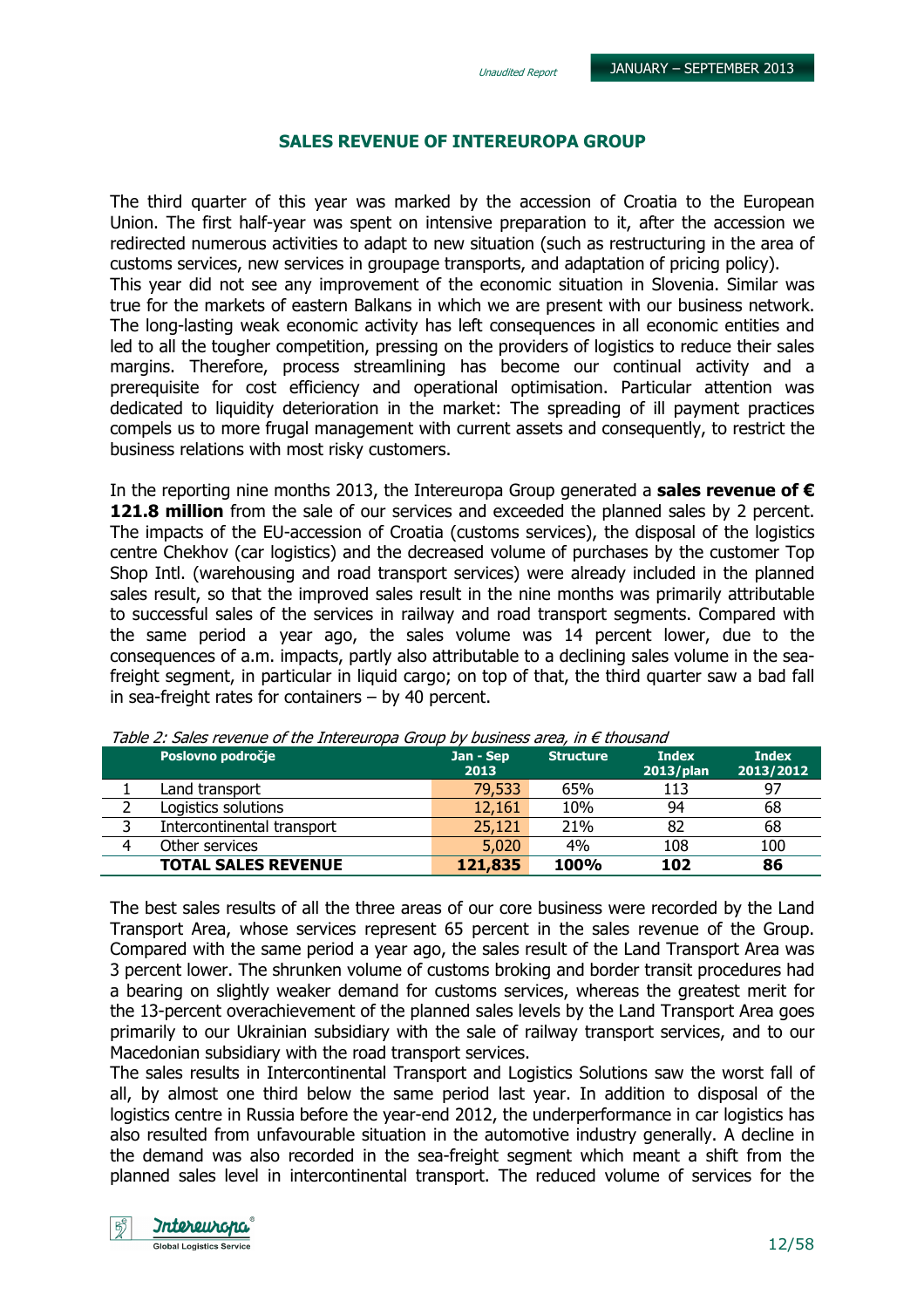customer Top Shop Intl. brought about a fall in the sales in the area of logistics solutions this year; we have been trying hard to gradually, but reliably substitute the loss with new businesses in Slovenia and Croatia.

The structure of sales revenue by country and location of Group members changed only slightly from the year 2012. Slovenian subsidiaries achieved  $\epsilon$  67.3 million of sales revenues, or 55 percent in the sales structure of the entire Group. This share of the Ukrainian subsidiary dropped 5 percentage points below the achievement of the preceding year.

Geografical area (by companies' head office) Jan - Sep 2013 Structure Index 2013/plan Index 2013/2012 1 Slovenia 67.283 55% 94 84 2 Croatia 21.549 18% 100 91 3 Bosnia & Herzegovina 4.255 3% 96 94 4 Serbia 2.492 2% 101 96 5 Macedonia 2.542 2% 239 241 6 Kosovo 1.649 1% 115 128 7 Montenegro 3.759 3% 93 94 8 Albania 333 0% 81 81 9 Ukraine 17.973 15% 149 145 TOTAL SALES REVENUE 121.835 100% 102 86 1 EU countries **1 1 FU countries 1 1 FU countries 1 55%** 94 84 2 Non-EU countries 2008 115 12 115 12 115 12 115 12 115 12 115 12 115 12 12 13 13 14 15 16 16 17 17 17 17 17 1

Table 3: Sales revenue of Intereuropa group by countries (by companies' head office) in  $\epsilon$  thousand

\* Excl. Croatia data Jul-Sep 2013.

The nature of our services involves a wide customer portfolio from numerous countries. In the reporting nine months, 31 percent of our sales revenues originated from the sale to Slovenian customers, 22 percent from other EU countries (except Croatia), and 27 percent from the countries of former Yugoslavia.

Table 4: Sales revenue of the Intereuropa group by countries (by customers' head office), in  $\epsilon$ thousand

|    | <b>Geografical area</b><br>(by customers' head office) | Jan - Sep<br>2013 | <b>Structure</b> | <b>Index</b><br>2013/2012 |
|----|--------------------------------------------------------|-------------------|------------------|---------------------------|
|    | Slovenia                                               | 37.561            | 31%              | 89                        |
|    | Croatia                                                | 19.838            | 16%              | 86                        |
| 3  | Russia                                                 | 1.715             | $1\%$            | 14                        |
| 4  | Bosnia & Herzegovina                                   | 4.350             | 4%               | 92                        |
| 5  | Serbia                                                 | 2.333             | 2%               | 100                       |
| 6  | Montenegro                                             | 3.574             | 3%               | 94                        |
|    | Other countries                                        | 52.464            | 43%              | 98                        |
| 7a | Other EU countries                                     | $*26.817$         | 22%              | 102                       |
| 7b | Other countries                                        | 25.647            | 21%              | 94                        |
|    | <b>TOTAL SALES REVENUE</b>                             | 121.835           | 100%             | 86                        |

\* Excl. Croatia data Jul-Sep 2013.

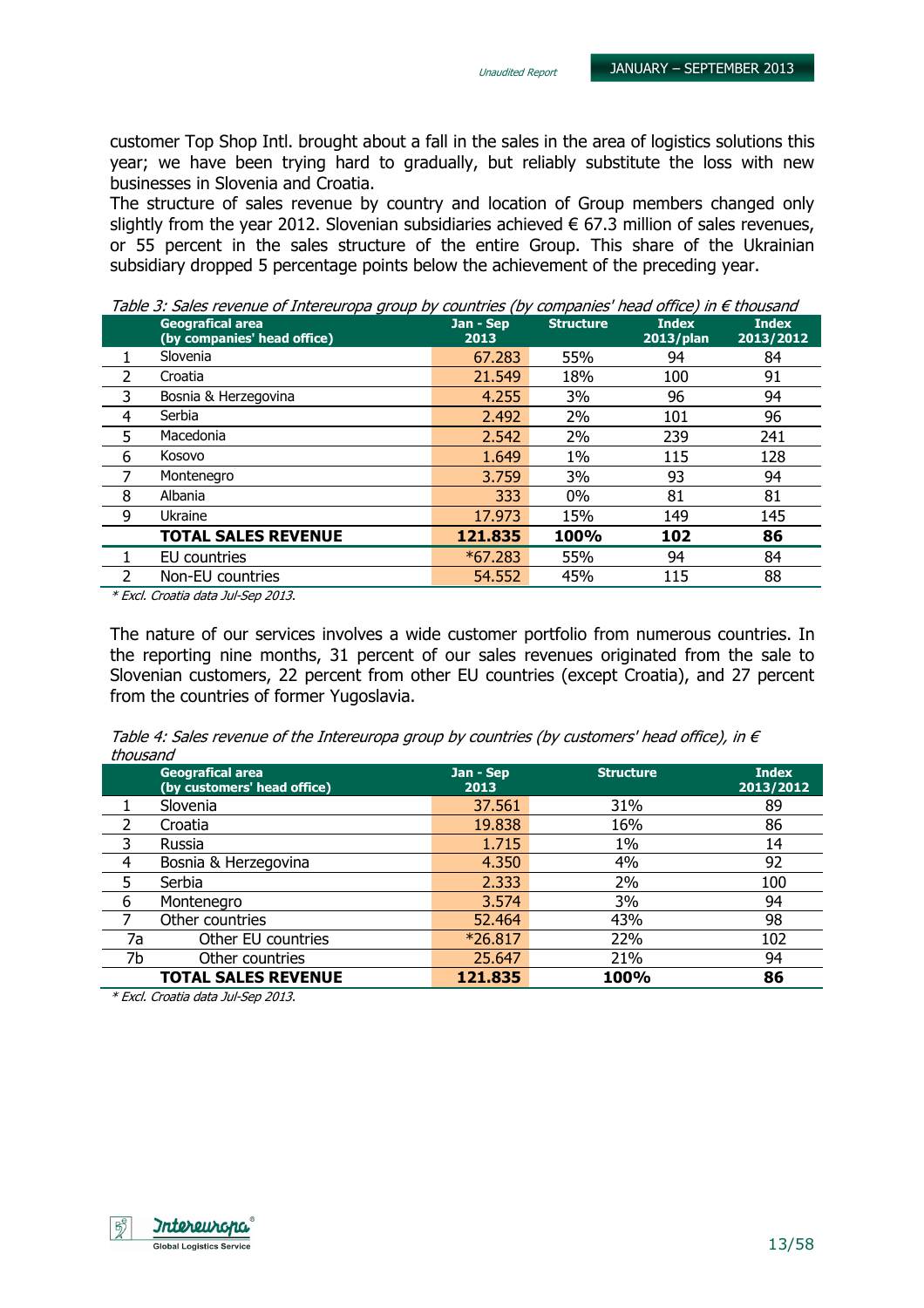### Land Transport

The sales revenues of our Land Transport Area in the reporting term yielded  $\epsilon$  79.5 million, which represents the highest share (65 percent) in the sales structure of the Intereuropa Group. The highest share was generated by the Parent Company that contributed 44 percent of total sales revenues from the services of Land Transport.

The Land Transport Area exceeded the planned sales revenue by 13 percent. The highest overachievement of plan was recorded in the Railway and Road Transport segments, whereas the Groupage Services product saw the biggest setback. We also remained behind the target revenue in the customs services segment. The planned levels for land transport services were exceeded by all subsidiaries except the Bosnian Intereuropa RTC d.d., Sarajevo. The highest surplus of plan was recorded by TEK ZTS Uzhgorod and Intereuropa Skopje d.o.o.

Compared with the term January-September 2012, the sales revenue was 3 percent lower. A better result than last year was achieved in Railway Transport and Express Transport, and the worst fall was recorded in Customs Services and Road Transport.

The greatest impact on our operations in the third quarter of this year was the accession of Croatia to the European Union, to which we had been intensively preparing in the first halfyear. In the follow-up, numerous activities were conducted to adapting to the new situation (such as restructuring of customs services, introducing new services in groupage transports, and adaptation of pricing policy). Parallelly, we proceeded with the activities leading to cost efficiency and operational optimisation.

### Road transport:

- $\rightarrow$  Among the products provided by Intereuropa, Road Transport stands for the highest share in sales revenue structure (26 percent).
- $\rightarrow$  In the Group, we surpassed the sales plan by 15 percent, however, our sales revenue was 8 percent lower than in the comparable term 2012, which was attributable to lower volume of services for a major customer (Top Shop Intl.) in the Parent Company, and to loss of income due to disposal of our subsidiary in Russia.
- $\rightarrow$  Pressures on prices continued and the resulting reduced sales margins persist for quite a long time.

### Customs services:

- $\rightarrow$  After 1 July 2013 Croatia's accession to the EU, the revenues from customs services were slashed in both countries.
- $\rightarrow$  In the reporting term, we generated the highest share in the sales revenue of this product in Croatia and Slovenia (both subsidiaries combined made more than 75 percent of overall revenues from customs broking in the Group).
- $\rightarrow$  Slovenia saw the biggest setback behind the plan and the results of 2012, primarily due to fewer transit and other customs procedures as an outcome of Croatia's accession to the NCTS system and EU, as well as due to a decreased demand for services by a major customer.
- $\rightarrow$  After Croatia joined the EU, the activities to align the operations to the new market situation continue in both companies, the parent Intereuropa d.d. and the subsidiary in Croatia.

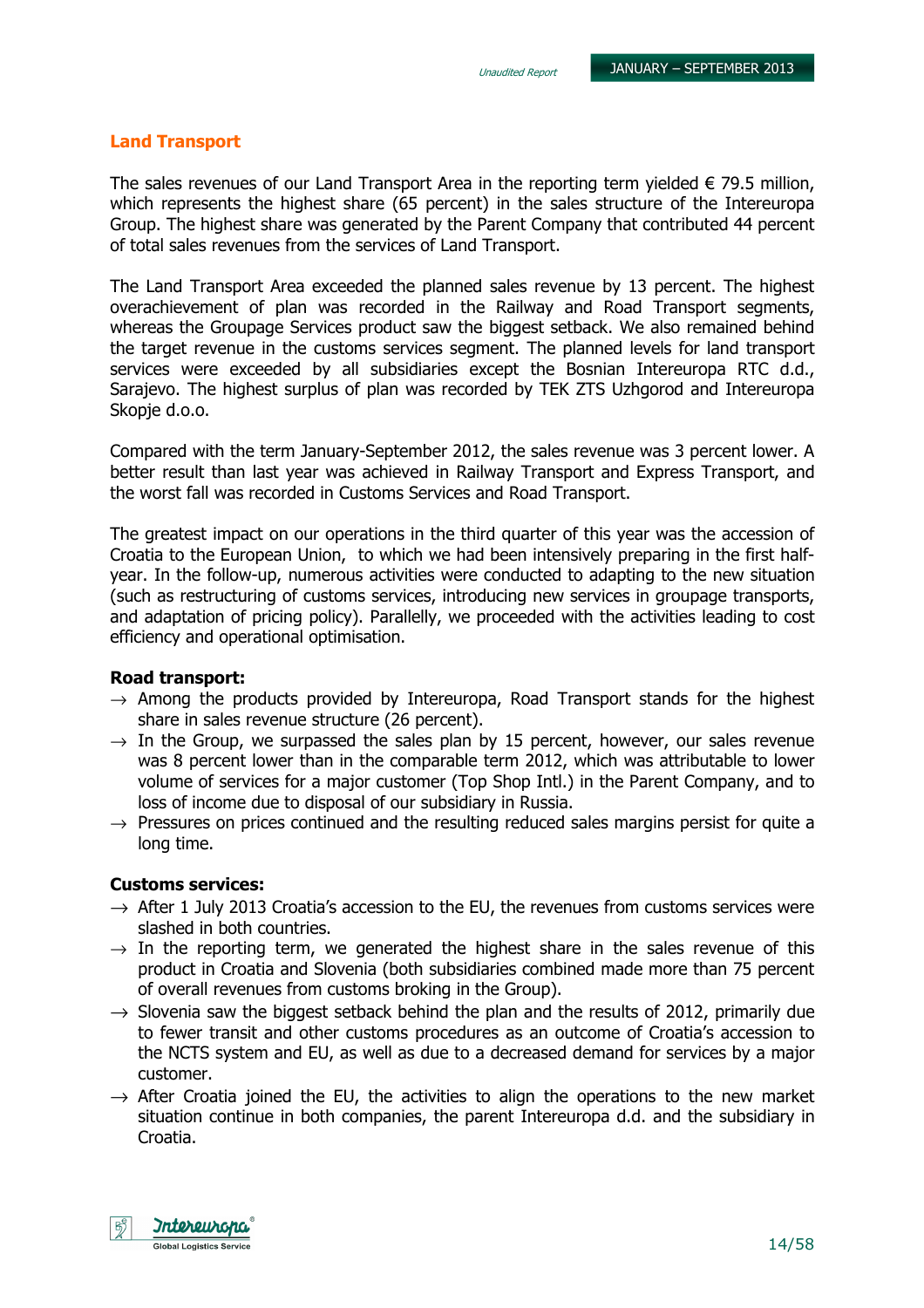### Groupage Services:

- $\rightarrow$  The sales revenues were 1 percent lower than in the comparable term 2012, but only 5 percent behind the plan.
- $\rightarrow$  Three quarters of all revenues from groupage services in the Group were generated in Slovenia.
- $\rightarrow$  Growing sales revenues were recorded in the subsidiaries in Serbia, Macedonia and Kosovo, as a result of growing quantities of carried goods.
- $\rightarrow$  Due to Croatia's accession to the EU, the activities to align the operations to the new market situation continue in both countries, in Slovenia and in Croatia. With 1 July 2013 we established an even more competitive two daily groupage lines between Slovenia and Croatia with guaranteed delivery on the next working day. We also adapted the prices for Croatia and the countries of the SE Europe to the new market situation.

### Express Transport:

- $\rightarrow$  The sales revenue from the services in this segment was about the same level or one percent better than in the comparable term 2012.
- $\rightarrow$  The highest share of turnover was still earned by the subsidiary in Croatia (62 percent), followed by the company in Slovenia (24 percent), the subsidiaries in Bosnia and Herzegovina (10 percent) and Serbia (4 percent). The highest underachievement of the targets was recorded by our subsidiary in Bosnia and Herzegovina, and the widest gap from the previous year's results was seen in Slovenia.
- $\rightarrow$  The companies in Slovenia and Croatia dedicated much effort to restructure sales segments and streamline the operations.
- $\rightarrow$  Based on a new sale concept for smaller shipments between Slovenia and Croatia that was to be applied after Croatia's accession to the EU, we reduced the travel time of such shipments.

### Rail Transport :

- $\rightarrow$  We greatly exceeded the planned result for the railway transport product in the reporting term, and also the achievement of the same period a year ago.
- $\rightarrow$  The present good achievement is primarily attributable to the Ukrainian subsidiary TEK ZTS, Uzhgorod, which generated 95 percent of all sales revenues in this product.

In the last three months we were faced with essential drop in revenue from customs services. After Croatia jointed the European Union, the revenues were primarily slashed in the Croatian subsidiary Intereuropa, Logističke usluge, d.o.o., Zagreb, and in the parent company Intereuropa d.d.

August hit a record bottom in the number of incoming purchase orders, but September saw an upturn trend when an increased number of orders were processed, thereof mostly those for international transport. Competition was enhanced, leading to falling sales margins. Our customers are working very hard to reduce their logistics costs, so it is difficult to compete in international tenders and the earning is getting lower from tender to tender. On the one hand, we are compelled to an on-going streamlining of our operations, and on the other hand, to continual presence in the market, with blanket coverage, in order to struggle for every shipment. We have witnessed ill payment practices on a large scale and financial difficulties of businesses in general, and need to be cautious in acquiring new business.

In the current year we estimate the sales revenues from our services in land transport to decline further, the highest loss is expected in the product Customs Services, attributable to

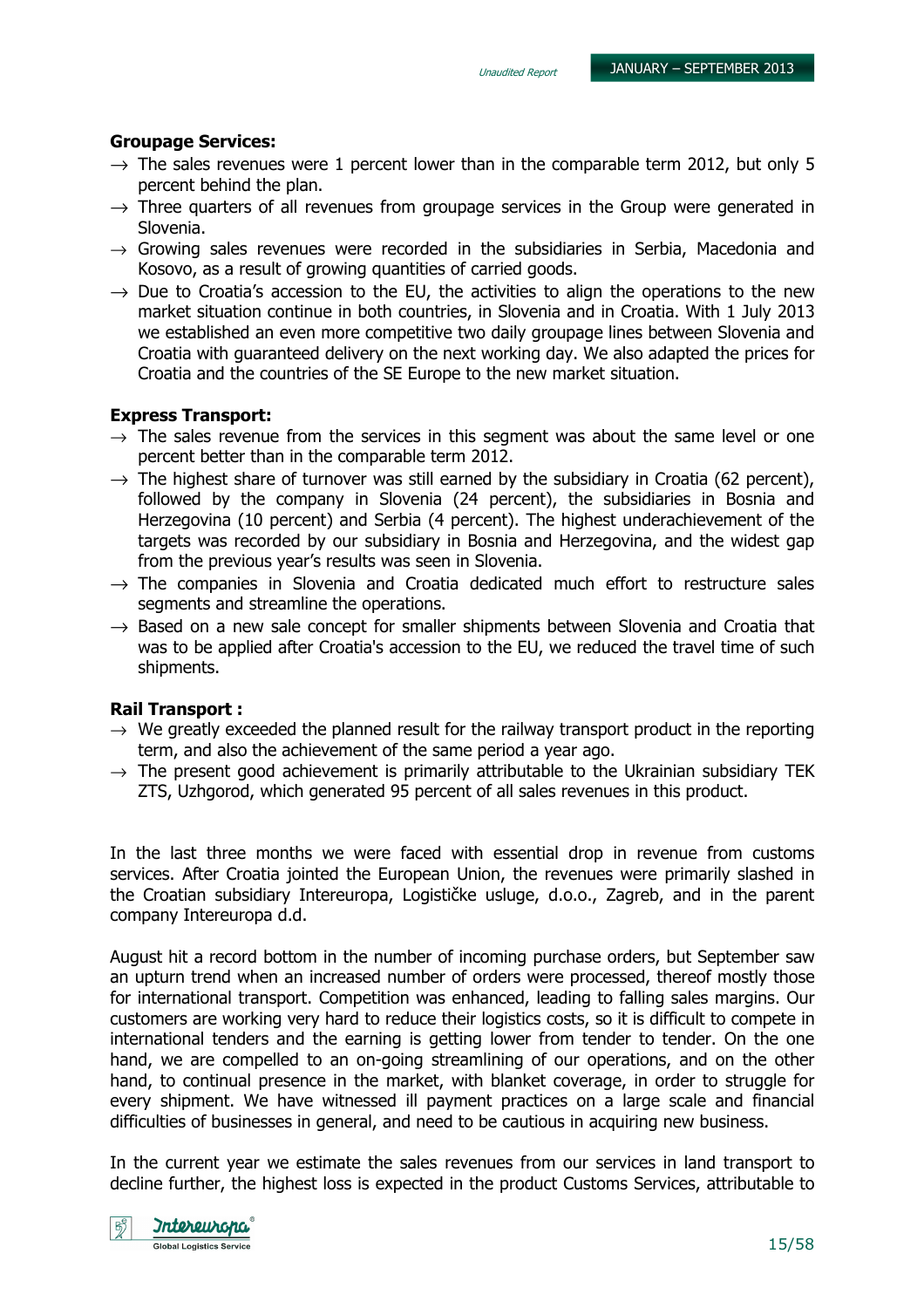Croatia's accession to the EU. That impact will be most evident on the results of our companies in Croatia and Slovenia. Compared with the same term a year ago, we also estimate the volume of road transport to decline.

### Logistics Solutions

The sales turnover in the Logistics Solutions Area amounted to  $\epsilon$  12.2 million. The unfavourable economic environment in the reporting nine months persisted, which had an impact on the results of this Area. Our customers adapted to the situation by increasing the pressure on prices of services and optimising their inventories in warehouses; some of the customers even changed their logistics concepts. Consequently, we recorded a setback in the sales volume lying 6 percent behind the targets and 32 percent below the result of last year.

The fall in the sales turnover has resulted from disposal of the logistics centre in Russia and lower sales in two key markets, i.e. Slovenia and Croatia, which combined represent 84 percent in the sales structure of Logistics Solutions and were most exposed to unfavourable economic trends. In Slovenia, which stands for 65 percent in the sales structure of logistics solutions, we saw a 5 percent setback behind the planned results; however, the sales revenue was as much as 24 percent below the last year's achievement. The main reasons for that were the decline in the volume of services for our customer Top Shop Intl., general pressure on prices of logistics services, and the impacts of weakened economic activity (reduction of inventories, fewer orders for delivery, etc.).

The sales turnover in the Croatian part of the Group, standing for 19 percent share in the sale of logistics solutions, was 2 percent behind the plan and 15 percent below the last year' results, primarily due to unfavourable economic situation in the country.

Also in other countries of the Balkans in which our Company operates warehouses, we are faced with a weaker demand for logistics solutions, considerably stronger competition and excessive, unoccupied storage and industrial capacities. As a result, sales revenues fell below the level of the preceding year in the markets of Bosnia and Herzegovina, Montenegro, Serbia, Macedonia and Kosovo that in total represent 17 percent in the sales structure of this business area.

In accordance with the corporate guidelines of the Group we dedicated much effort to target-based sales of logistics solutions, participation in logistic project tenders, and operations streamlining. So we acquired some new business that will be put to life in the last quarter of this year: warehousing of a large quantity of sugar in Jesenice and Celju.

In Slovenia, we successfully launched a distribution warehouse for our Italian customer at Vrtojba (Nova Gorica area) already in the first half-year, and a warehouse for automotive industry in Ljubljana. Our store in Logatec we started with warehousing and distribution of lubricants for Slovenia. In Croatia, we acquired new businesses for the storage and distribution of white goods, and a major business for the storage of solar panels. In Serbia, we increased the sales volume with an existing major customer.

Key activities for the Logistics Solutions Area in 2013 comprise:

- $\rightarrow$  development of partner-like customer relations and enhanced cooperation with current customers;
- $\rightarrow$  winning new logistics projects, primarily aiming to fill the unoccupied storage capacities;

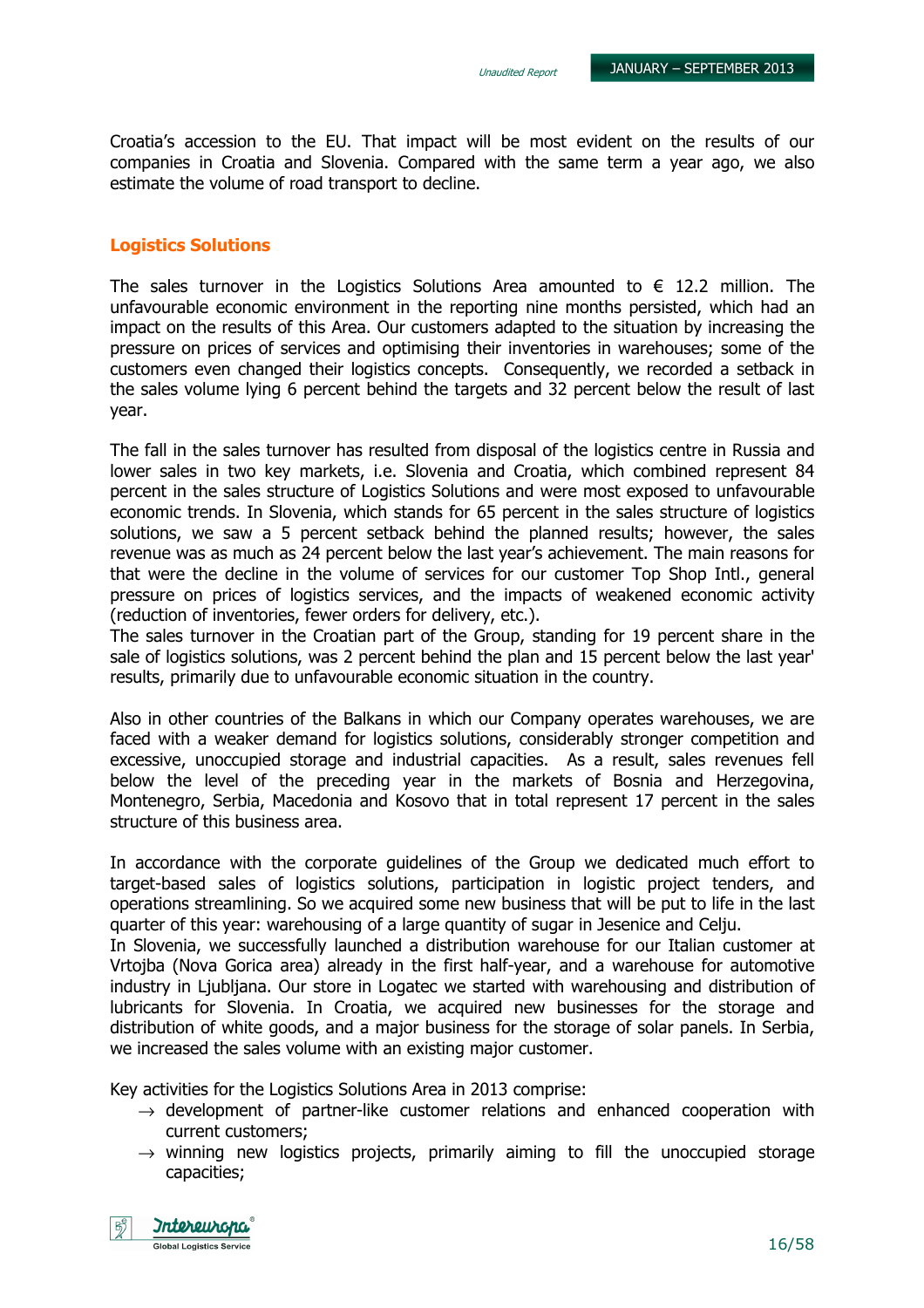- $\rightarrow$  development of new IT support for logistics solutions in Slovenia;
- $\rightarrow$  continued specialisation and optimisation of logistic processes by commodity category.

#### Intercontinental Transport

The sales revenue in the Intercontinental Transport Area was  $\epsilon$  25.1 million, but 18 percent behind the target. The worst underachievement was recorded in the Car Logistics product due to a decline in the throughput of vehicles from the Far East via the Koper Port, as a side effect of the general crisis in automotive industry. A considerable downturn in the sales was also seen in the sea-freight segment, resulting from slashed sea-freight rates for containers by 40 percent in the third quarter of the year.

#### Sea-Freight:

- $\rightarrow$  We remained 15 percent behind the sales targets and 11 percent below the achievement of the preceding year.
- $\rightarrow$  In container transport we were 14 percent behind the plan and only 3 percent below last year, despite having increased the physical volume of containers processed by as much as 48 percent. In the Slovenian part of the Group we achieved a slight growth over the sales results of last year, which can be attributed to the development of agency-based despatch of containers in transit for Graz (A) and Budapest (H), and to some new businesses inclusive of handling in warehouse. Growth in the sales was also achieved in Serbia, where we acquired a long-term export business for Africa.
- $\rightarrow$  In conventional cargo segment we were operating below the targets. The quantities of liquid cargoes for our regular customers have considerably declined. We acquired two major new businesses on a long-term basis that will improve our sales result by the year-end and also in the coming year. The last quarter of this year will open the season of transportation of cooled fruit and vegetables via Koper Although the season is not covered yet, we envision better results on the ground of new arrangements with Israeli traders. Our contract for the logistics of alumina via Port of Koper is valid till the yearend and we are negotiating the cooperation for the coming period, which is not yet definite. Our cooperation with the railway operator RCA has been developing above expectations: additional despatches from Koper are planned for the future, too.
- $\rightarrow$  In our RO-RO product, the shipowner terminated the service between the Koper and Durres ports due to a downturn in the volume of goods, which means a loss of revenue for us. We are re-routing certain shipments for Albania via Triest, but we are often not competitive. On other RO-RO destinations along the Mediterranean we are faced with a declining demand for transportation of construction machinery, plant and other means of transport /vehicles. We started with the organization of transportation of truck trailers for Turkey, also via Triest, which has a daily service by sea.
- $\rightarrow$  The situation in the Balkans, including Slovenia, does not promise any significant positive shifts. The sea-freight turnover in all the ports along the eastern Adriatic coast (with the bright exception of Koper) reflects considerable downward trends. Some operators of container transport have even left their traditional ports. The growth in the Koper Port is primarily driven by transit cargoes bound for Slovakian and Check destinations: the organization of shipments is in the hands of shipowners and it is more difficult to place our services in the market.
- $\rightarrow$  No major shifts in the volume of sales are expected for the rest of the year.

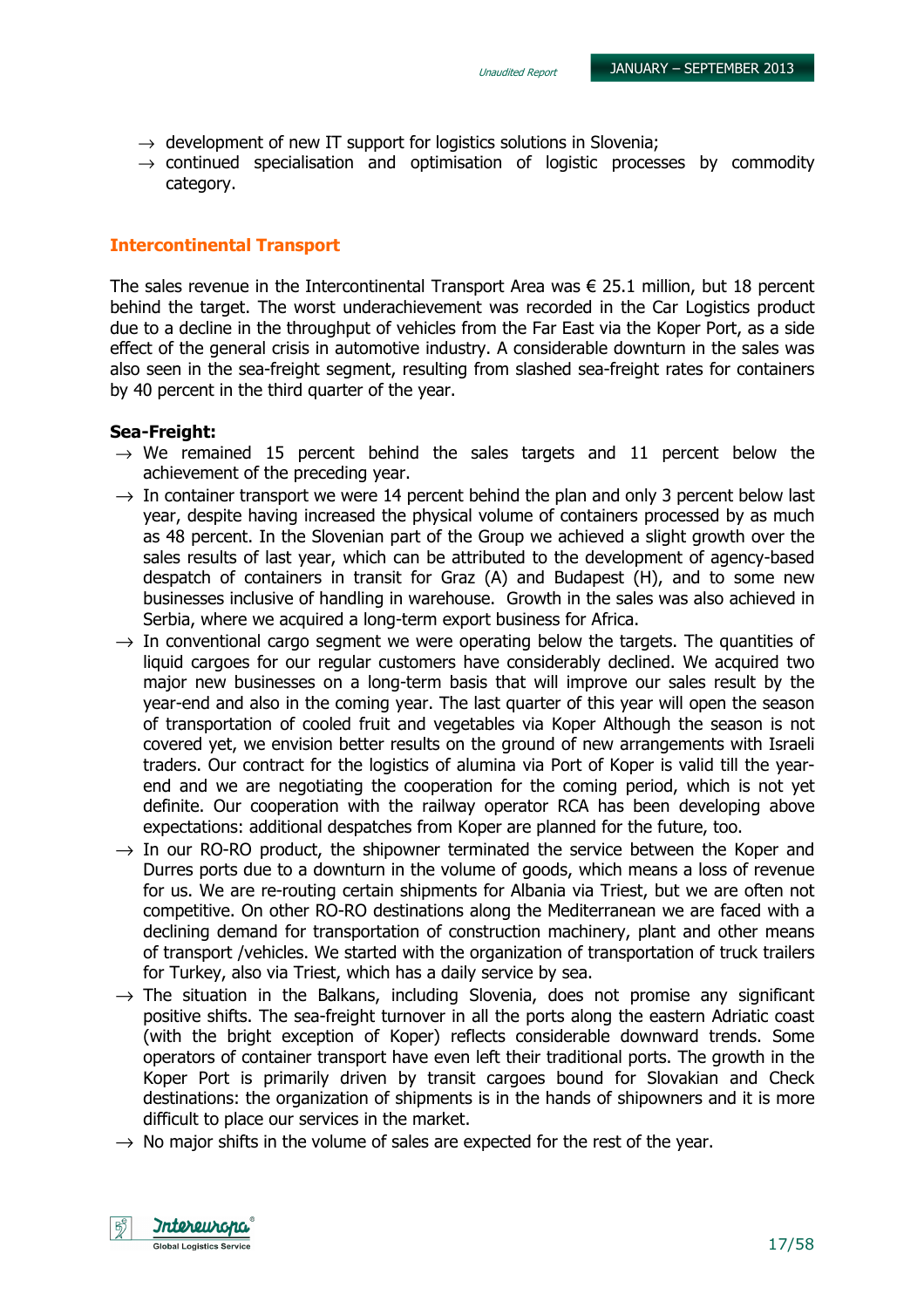### Car logistics:

- $\rightarrow$  After disposal of the logistics terminal in Russia, our car logistics is performed mainly in Slovenia. The Europe-made vehicles of Korean manufacturers are also warehoused at the terminal in Serbia.
- $\rightarrow$  Automotive industry has recorded a major decline in the demand, which is directly reflected in the turnover of our customers. In the reporting nine months we handled 16 percent fewer cars than in comparable term last year. All car makers who are using our logistics support have recorded a fall in the sales, with Opel as the only exception, whose new model Mokka is selling very well in Europe.
- $\rightarrow$  Our car terminals in Koper and Logatec, as well as the terminal in Serbia, also reported a lower number in warehoused vehicles compared with last year.
- $\rightarrow$  This year we acquired a new export business for the Mediterranean market in which we organize the complete logistics (from the plant in Europe to the port overseas).
- $\rightarrow$  We also develop the logistics for used vehicles bound for the Mediterranean destinations and the promising market of Georgia, potentially also Lybia if the market opens.
- $\rightarrow$  The recent forecasts for vehicle sales in Europe and for the entire car logistics are slightly more optimistic. So we hope for an improved demand for car logistics also via Koper.

### Shipping Agency:

- $\rightarrow$  Our subsidiary Interagent d.o.o. achieved 4 percent better sales results than last year, but missed the sales target by 6 percent.
- $\rightarrow$  With 200 ships represented in the Port of Koper, we maintained our leading position in terms of the number of ships represented.
- $\rightarrow$  We handled a few tens of containers for the shipowner China Shipping Container Lines, which operates the service in the Adriatic or to Koper resp., however, the volume of operations was below the plan and that reflected on the underachievement of our sales targets in the reporting term. The shipowner does not envision to establish a more competitive line from the Far East for this year.
- $\rightarrow$  The trends recorded to date are expected to continue in the last quarter.

### Air-freight Transport:

- $\rightarrow$  Our Air-freight product recorded 20 percent higher sales than in the comparable term a year ago and 3 percent above the sales targets.
- $\rightarrow$  Despite significant growth achieved, we are faced with very aggressive marketing on the part of global logistics operators on the entire Balkans.
- $\rightarrow$  The result could have been even better if we had organised the charter flights from Niš and Belgrade (Serbia) as announced at the beginning of this year. We can expect some of such despatches in the last quarter of the year.
- $\rightarrow$  Despite a downturn in international sea-freight services, the prices of air-freight services remain high which renders the marketing more difficult but yields higher income if the business is implemented.
- $\rightarrow$  Given that the months October and November are tradicionally the best months in the year, we can expect the positive trends to continue in the last quarter of the year. December usually brings a downturn and a less busy season in air-freight logistics.

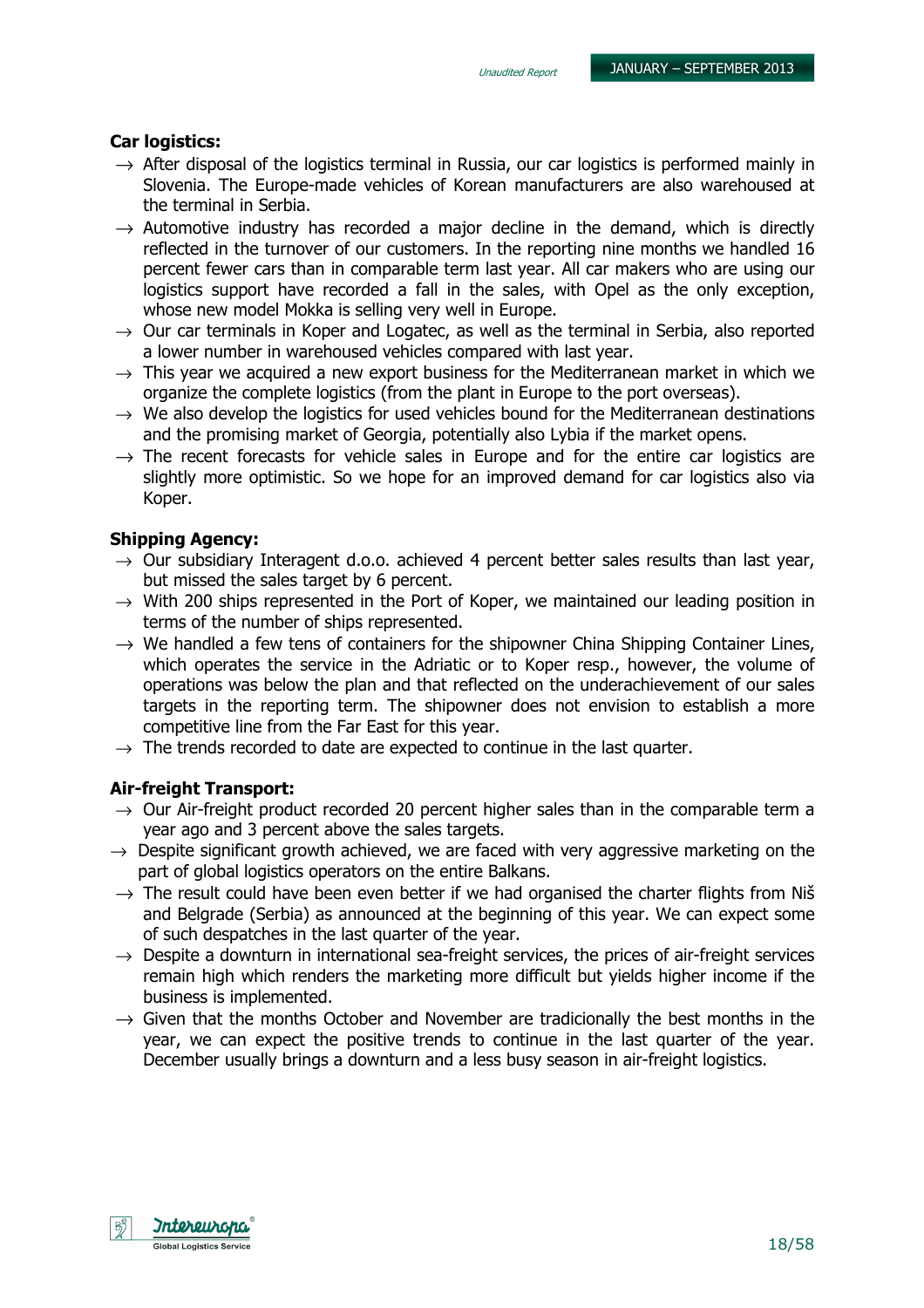### 1.2. Financial result

| Tables 5 and 6: Financial results of the Intereuropa group for the period January – September 2013, |  |
|-----------------------------------------------------------------------------------------------------|--|
| in thousand $\epsilon$                                                                              |  |

| Item / Index                   | Jan - Sep<br>2013 | Jan - Sep<br><b>Plan 2013</b> | Jan - Sep<br>2012 | <b>Index</b><br>2013/plan | <b>Index</b><br>2013/2012 |
|--------------------------------|-------------------|-------------------------------|-------------------|---------------------------|---------------------------|
| Sales revenue                  | 121,835           | 118,867                       | 142,242           | 102                       | 86                        |
| EBITDA*                        | 12,159            | 12,690                        | 20,903            | 96                        | 58                        |
| Operating profit or loss       | 6,624             | 7,045                         | 13,787            | 94                        | 48                        |
| Financing profit or loss       | $-2,479$          | $-3,163$                      | $-3,222$          |                           |                           |
| Net profit or loss             | 4,996             | 3,663                         | 7,180             | 136                       | 70                        |
|                                |                   |                               |                   |                           |                           |
| EBIT margin in %               | 5.4%              | 5.9%                          | 9.7%              | 92                        | 56                        |
| Sales revenue per              |                   |                               |                   |                           |                           |
| employee/month                 | 8.644             | 8.327                         | 8.260             | 104                       | 105                       |
| Value added per employee/month | 2.352             | 2.373                         | 2.716             | 99                        | 87                        |

\* EBITDA: Earnings Before Interest, Taxes, Depreciation, Amortisation and revaluation operating expenses for intangible and tangible fixed assets

| <b>Item / Index</b>           | 30.9.<br>2013 | <b>Plan</b><br>31.12.2013 | 31.12.<br>2012 | <b>Index</b><br>2013/plan | <b>Index</b><br>2013/2012 |
|-------------------------------|---------------|---------------------------|----------------|---------------------------|---------------------------|
| Balance sheet total*          | 321,629       | 319,809                   | 322,969        | 101                       | 100                       |
| Equity*                       | 157,823       | 165,445                   | 154,893        | 95                        | 102                       |
| Net debt $**$                 | 92,401        | 90,624                    | 100,121        | 102                       | 92                        |
| Short-term assets/ Short-term |               |                           |                |                           |                           |
| liabilities $*$               | 1.58          | 1.77                      | 1.56           | 89                        | 101                       |
| Net Return On Equity (yearly  |               |                           |                |                           |                           |
| $level)****$                  | 4.22%         | 2.40%                     | 5.78%          | 176                       | 73                        |

\* as of the last day of the reporting period

\*\* financial liabilities – loans and deposits given - cash

\*\*\* average equity (capital) of the report. period

### Operating Profit or Loss, and EBITDA (Earnings Before Interest, Taxes, Depreciation and Amortisation)

 $\rightarrow$  Compared with the operating result of the previous half-year, the shrunken result stated in the operating profit or loss was significantly attributable to the disposal of subsidiary in Russia at the end of 2012, the loss of a major customer of the Parent Company Intereuropa d.d., the respective decrease in the volume of services for a major customer of Intereuropa d.d., the loss of a part of operations in the parent company and subsidiaries in Croatia on account of the EU-accession of the latter, and to falling margins recorded by most subsidiaries in the Group.

### Financing Profit or Loss

 $\rightarrow$  The presented negative Financing Profit or Loss is to the greatest extent attributable to the interest expenses. Better financing result than in the comparable period a year ago is mostly attributable to lower interest expenses (thanks to successful financial restructuring), while a negative impact on the financial profit was caused by the loss of income from foreign exchange gains that originated mostly from the subsidiary in Russia.

### Net profit / loss

 $\rightarrow$  The net profit or loss is decreased by the corporate income tax and increased by deferred tax assets (the major part thereof pertaining to the parent company Intereuropa d.d. – the impact of changed taxation laws).

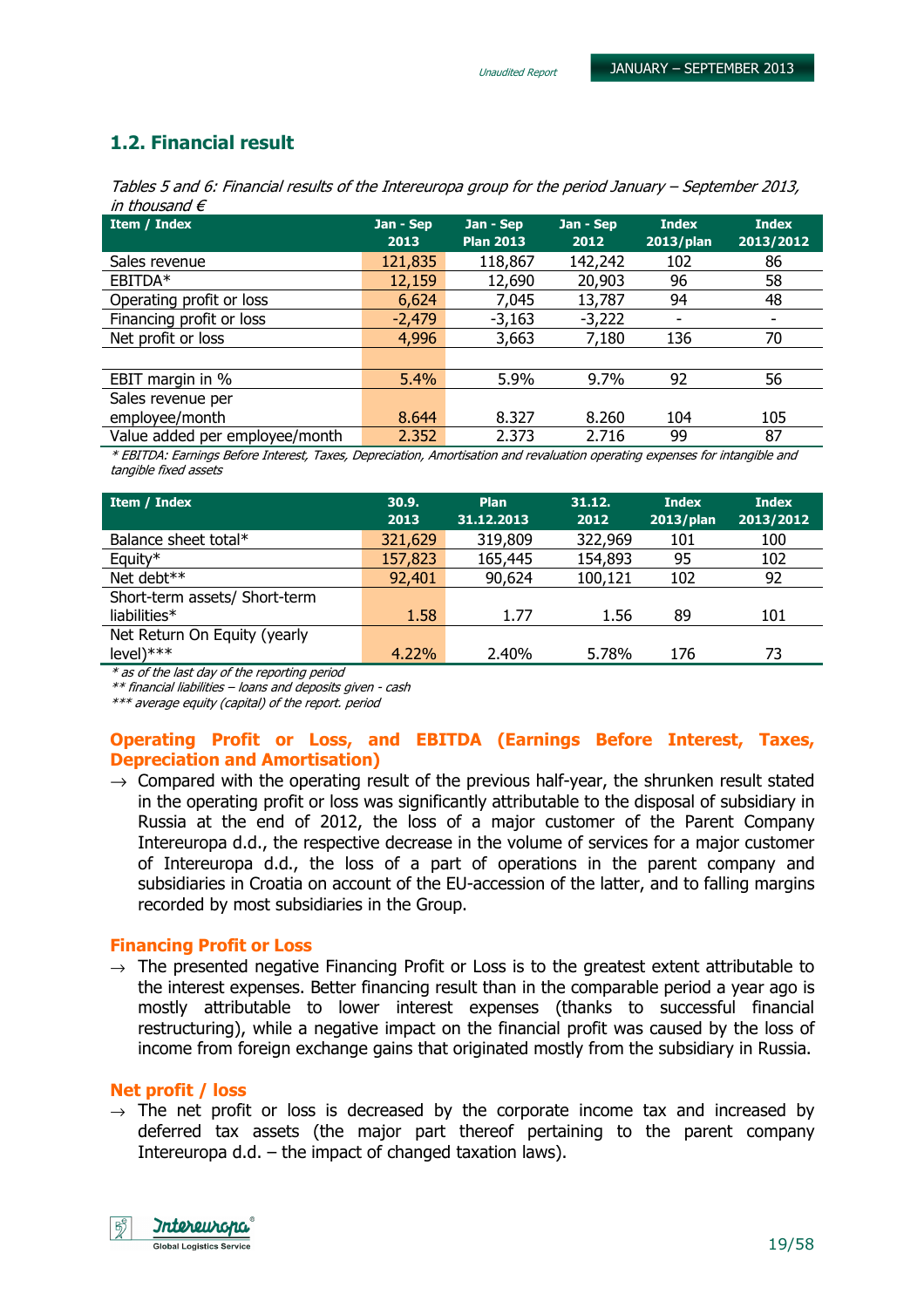### Structure of Statement of Financial Position

 $\rightarrow$  The current ratio has slightly risen over the figure achieved in the first half-year, so has the share of capital in the sources of finance.

Unaudited Report

### 1.3. Investments in fixed assets

In the reporting term January - September 2013, the Group invested in fixed assets  $\epsilon$ **1,384 thousand**, thereof 357 thousand in real estate and 1,027 thousand in plant /equipment and intangible assets. The annual plan of investments was completed to the level of 37 percent.

| <b>Company</b>                     |                 | <b>Real property</b> | <b>Plant &amp; Equipment,</b><br>Intang. assets |                     | <b>TOTAL</b>    | $%$ of<br>annual    |         |
|------------------------------------|-----------------|----------------------|-------------------------------------------------|---------------------|-----------------|---------------------|---------|
|                                    | Jan-Sep<br>2013 | <b>Plan</b><br>2013  | Jan-Sep<br>2013                                 | <b>Plan</b><br>2013 | Jan-Sep<br>2013 | <b>Plan</b><br>2013 | realiz. |
| Intereuropa d.d.                   | 124             | 1,050                | 206                                             | 1,050               | 330             | 2,100               | 16      |
| <b>Subsidiaries</b>                | 233             | 258                  | 821                                             | 1,397               | 1,054           | 1,655               | 64      |
| <b>TOTAL</b><br><b>INVESTMENTS</b> | 357             | 1,308                | 1,027                                           | 2,447               | 1,384           | 3,755               | 37      |

Table 7: Overview of Investment in period January - September 2013, in thousand  $\epsilon$ 

The investments of the Parent Company Intereuropa d.d. were made in real estate, equipment and intangible assets ( $\epsilon$ 330 thousand); other members of the Group invested  $\epsilon$ 1,054 thousand in fixed assets. The major investment was the purchase of four head trucks with semi-trailers by the subsidiary in Croatia ( $\epsilon$  438 thousand) in the first quarter 2013. The invested funds were earmarked to:

- − Buildings and fittings/ equipment (€ 528 thousand),
- − Repairs and purchase of motor vehicles (€ 786 thousand),
- − Computer hardware and software (€ 71 thousand).

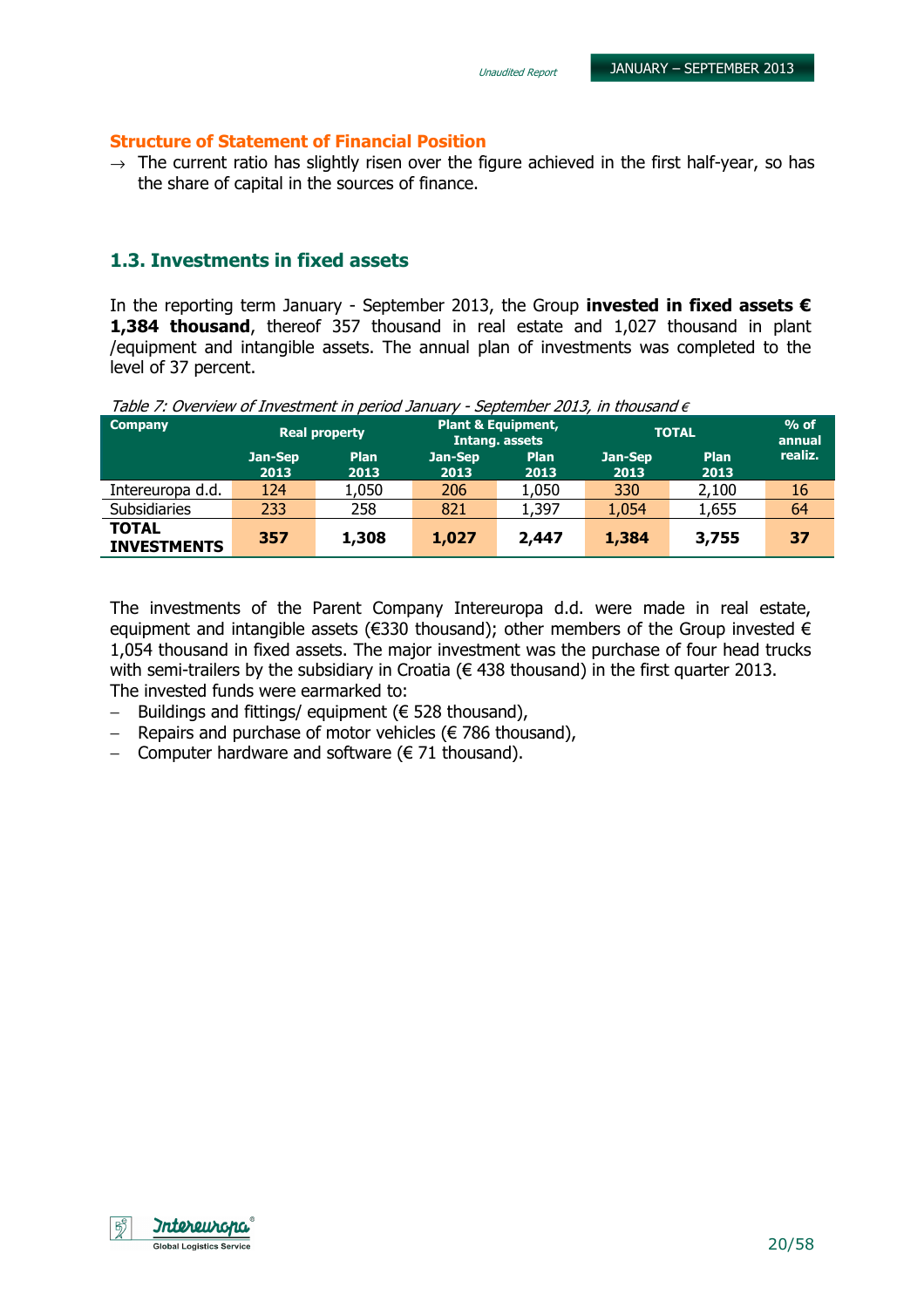### 1.4. Risk management

The central goal in risk management is to effectively address and reduce uncertainty in the Company and thereby assure higher operating performance and retain the competitive advantages of the Company.

There are 63 types of risk identified in the company Intereuropa d.d., thereof 10 key risks. Our highest exposure to risks involves the sales risk of pressure on the prices and the risk for a decreased demand for our services. Despite enhanced sales activities and acquisition of new customers we were unable to make good for the loss of income compared with the preceding year.

The impact of overall economic situation in the country is seen in poor liquidity and reflects in extended payment terms on the part of our customers.

The **sales risk** is viewed as our most significant risk and enjoys our full attention. In that segment we identified 27 risk types, thereof 4 key risks. Despite strengthened sales activities, we have not achieved the targets as a result of pressures on pricing policy and declining demand for our services on the part of certain customers. Our customers expect a reduction in our prices for the same quality level. We succeeded to acquire some major customers and thus partly compensate for the declining volume in the demand of our present customers. Our further activities remain to be focused on acquiring new customers and increasing the productivity in our employees. Price sensitivity has been rising, which calls for internal streamlining of processes and cost containment as all the more important.

In view of sales risk management in the remaining term of the year period, we estimate our exposure to these risks to remain highest in the Land and Intercontinental Transport Areas; for our Logistics Solutions Area, we expect to acquire new customers or to increase the volume of business with current customers of this Area.

The **credit risk** has been constantly increased all the year as a result of overall economic situation in Slovenia, the European Union and also in the countries in which the Intereuropa Group is operating. The growth of liquidity risk is shown in higher current ratio of the operating receivables turnover rate (i.e., payment). Our day-to-day activities are focused on efficient and timely collection of accounts receivable. Observance of the limits for our exposure to certain customers is of key importance. Liquidity risk is controlled by a system of day-to-day control of the working capital and of our exposure to individual customers. The Managing Board controls its financial condition and exposure to certain customers on a regular basis.

Personnel risk and other operational risks (strategic risks, IT risks, legislation risks and those related to real estate) were maintained on acceptable levels, no significant discrepancy has been perceived. Individual risk managers monitor the exposure to risks and manage the risks on the level of the Company, customer, unit or of a concrete business.

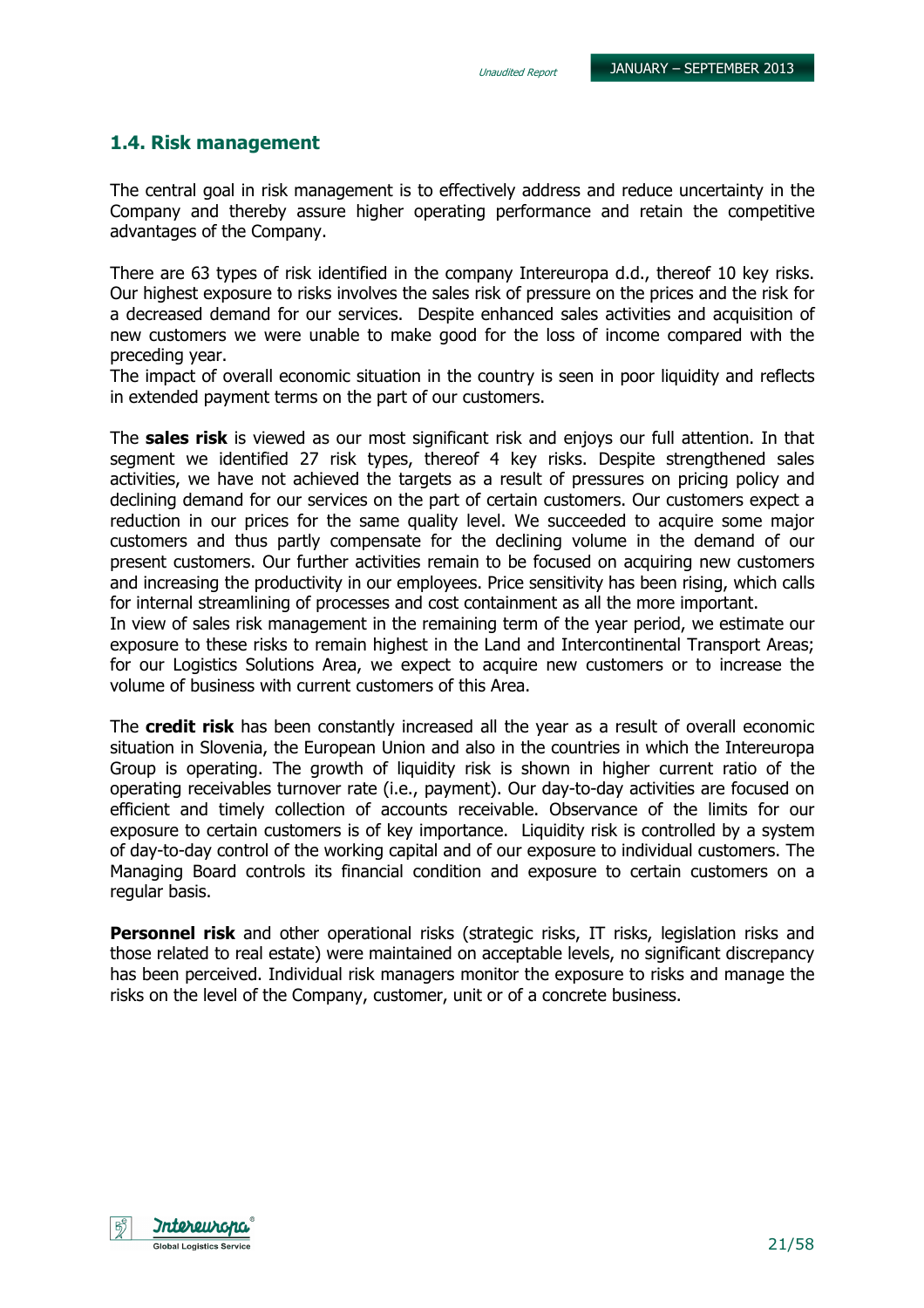### 1.5. Human Resources Management

#### EMPLOYMENT TRENDS

The Intereuropa Group had 1,495 employees on the last day of September 2013. Compared with the end of 2012, the number of staff was 12 percent lower, or by 207 employees.

This year, the number of employees has fallen in most companies in the Group. In view of Croatia's accession to the European Union, the layoffs were conducted for economic/business reasons mostly in the companies in Slovenia and Croatia. The layoffs in both companies based in Zagreb comprised 127 employees, and 61 in the parent Company Intereuropa d.d.: here, the employment for further 15 employees of the Border Dispatch Branch and of other org. departments is estimated to expire by the year-end.

The overall fluctuation rate in the bigger companies of the Group was 21 percent.

Table 8: No. of employees in the Intereuropa Group according to countries, as of 30.9.2013

| rabic or from or employees in the michelenopa eroup according to countries, as or sonsized | 30.9.2013 | 31.12.2012 | <b>Difference</b><br>$13 - 12$ | <b>Index</b><br>2013/2012 |
|--------------------------------------------------------------------------------------------|-----------|------------|--------------------------------|---------------------------|
| Slovenia                                                                                   | 680       | 740        | -60                            | 92                        |
| Croatia                                                                                    | 334       | 461        | $-127$                         | 72                        |
| Bosnia & Herzegovina                                                                       | 126       | 131        | -5                             | 96                        |
| Serbia                                                                                     | 106       | 108        | $-2$                           | 98                        |
| Macedonia                                                                                  | 34        | 33         |                                | 103                       |
| Kosovo                                                                                     | 24        | 25         | - 1                            | 96                        |
| Montenegro                                                                                 | 141       | 153        | $-12$                          | 92                        |
| Albania                                                                                    |           |            |                                | 100                       |
| Ukraine                                                                                    | 48        | 49         | н.                             | 98                        |
| <b>TOTAL</b>                                                                               | 1,495     | 1,702      | -207                           | 88                        |

As of 30 September 2013, there were 1,395 employees in the Group on a permanent and full time basis (93 percent) and 100 employees with temporary employment (7 percent).

In addition to "permanent (full-time)" staff, there were on average 89 additional persons (or 6 percent of the workforce) working as at 30 September 2013, hired through HR agencies and students' job centres.

### DEVELOPMENT AND TRAINING

In the reporting nine months, nearly one half of dedicated funds were spent on education and training (out of the budget of  $\epsilon$  71 thousand to be used by 30 Sep. 2013) on the level of the Group. The average amount of training was 9 hours per participant. In the companies located in Croatia, Slovenia and the Ukraine, the highest share thereof was dedicated to new knowledge and skills on occupational health and safety. In addition to this field of training, we increased the number of hours dedicated to sales skills over the same term a year ago. As much as 73 percent of educational/ training forms in the reporting term were implemented by internal human resources. For the remaining months, the focus in the Slovenian part of the Group will be laid on foreign languages and on the sales and management skills.

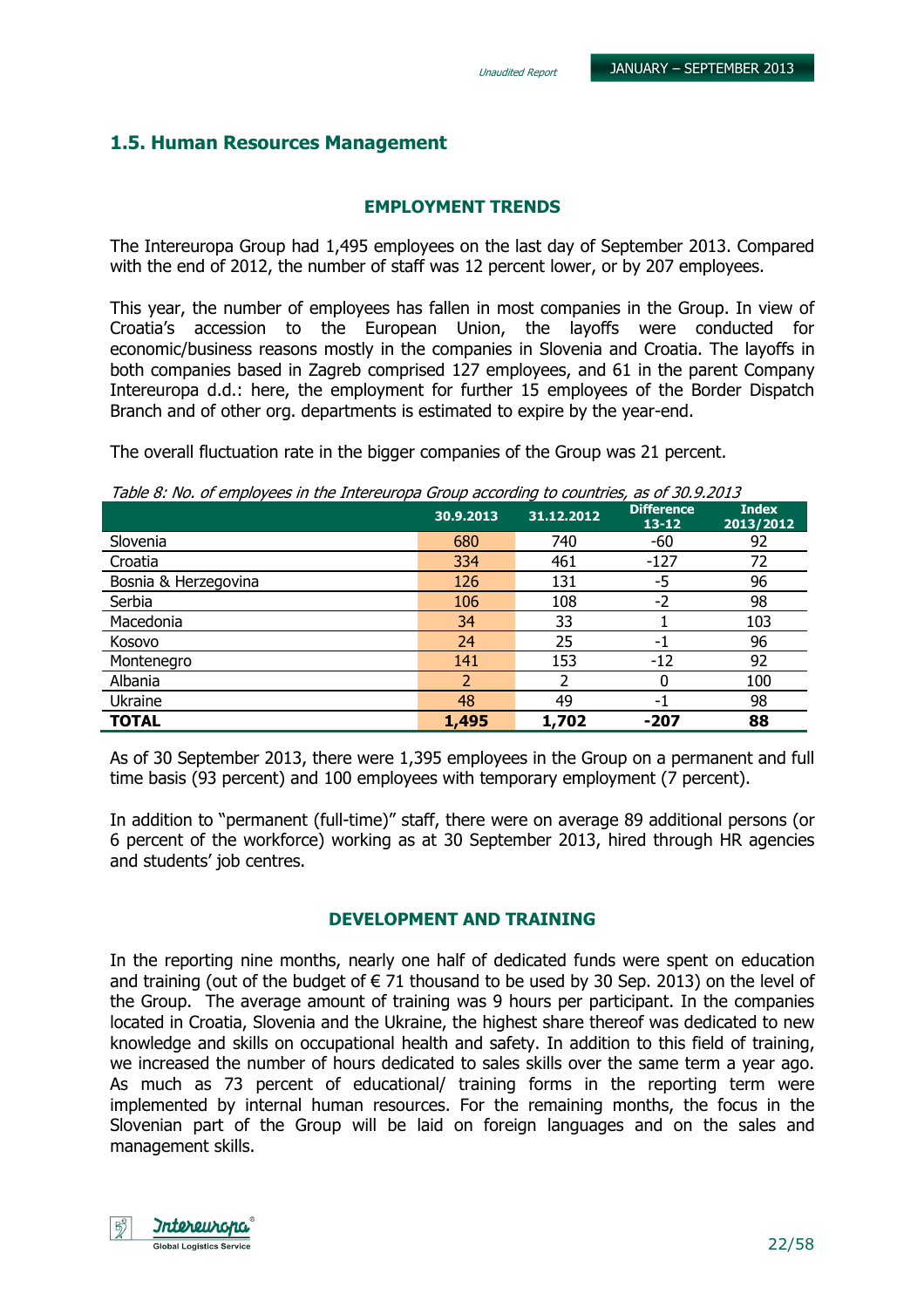Unaudited Report



Figure 2: Tranining hours in the period January – September 2013 according to topics (for the group)

### The »Competence Centre for HR development in Logistics« Project

Activities in the Slovenian part of the Group within the Project on ''Competence Centre for HR Development in Logistics'', following the preparation of the 'Competencies Model' and the 'Training Programme'', were continued by wide-scale training forms for the sales personnel. In a two-day workshop on the ''Sales Promoting Strategy'', 22 employees were acquiring the skills in the area of sales promotion and raising the motivation for achieving the planned results. We organised internal training forms on risk management in logistical processes, customs-relating topics, and foreign language courses. These educational forms will be financed largely by public funds.

### EMPLOYEE CARE AND WIDER SOCIAL ENVIRONMENT

- $\rightarrow$  On the Group level, we granted financial aid in total amount of  $\epsilon$  22 thousand to 44 employees who were affected by difficult health condition or had to cope with inferior financial position, death of family members.
- $\rightarrow$  We provided practicum to 44 secondary school and university students in the Group.
- $\rightarrow$  Our holiday facilities recorded a 43-percent-occupancy, which was 3 percent less than the same term last year.

### HEALTH PROTECTION

The following activities were implemented in this area:

- $\rightarrow$  247 preventive medical check-ups,
- $\rightarrow$  Training forms on occupational and fire safety for 596 employees,
- $\rightarrow$  Preparation of a health-strengthening programme promoting the occupational health care in the workplace;
- $\rightarrow$  Amending or harmonizing our internal acts with the new Occupational Health and Safety Act, in the Parent Company and the subsidiary Interagent d.o.o.
- $\rightarrow$  Preparation of our Statements on Safety and Risk Assessment in the company Intereuropa – FLG d.o.o., Ljubljana;

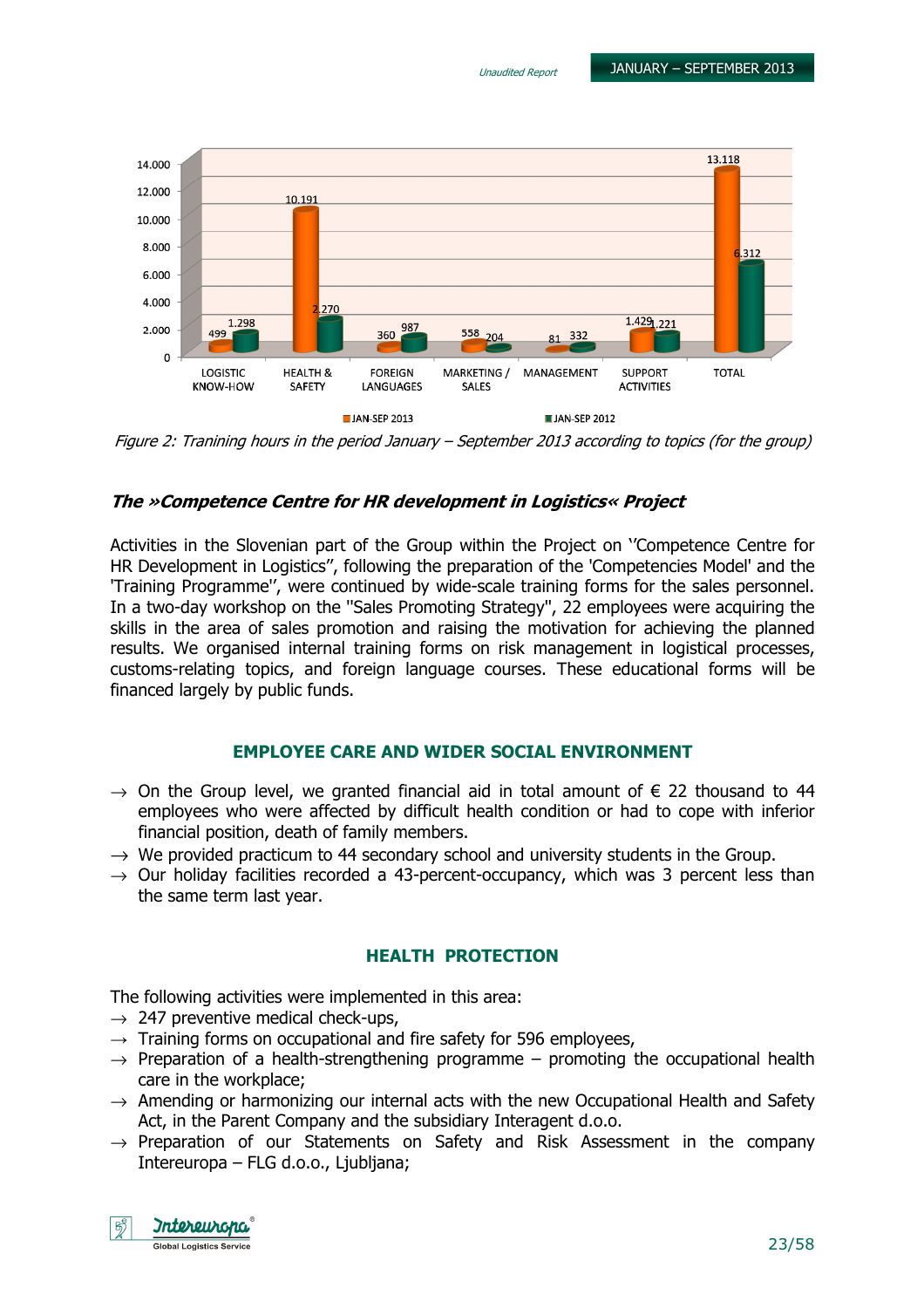In the field of fire safety and precautions, we conducted the following activities:

- $\rightarrow$  Preparation of a training programme for persons responsible for first response to fire and evacuation,
- $\rightarrow$  Remedy of deficiencies found by the fire-safety inspector in the BU Ljubljana,
- $\rightarrow$  Amending or harmonizing the internal acts of Interagent d.o.o. with the new Fire Safety Regulations,
- $\rightarrow$  Preparation for training on handling with fire extinguishers and evacuation exercises for individual business units.

There were 1,426 pieces of machines and working assets/ equipment examined on the Group level in the reporting term. Five employees were injured at work (light injuries only).

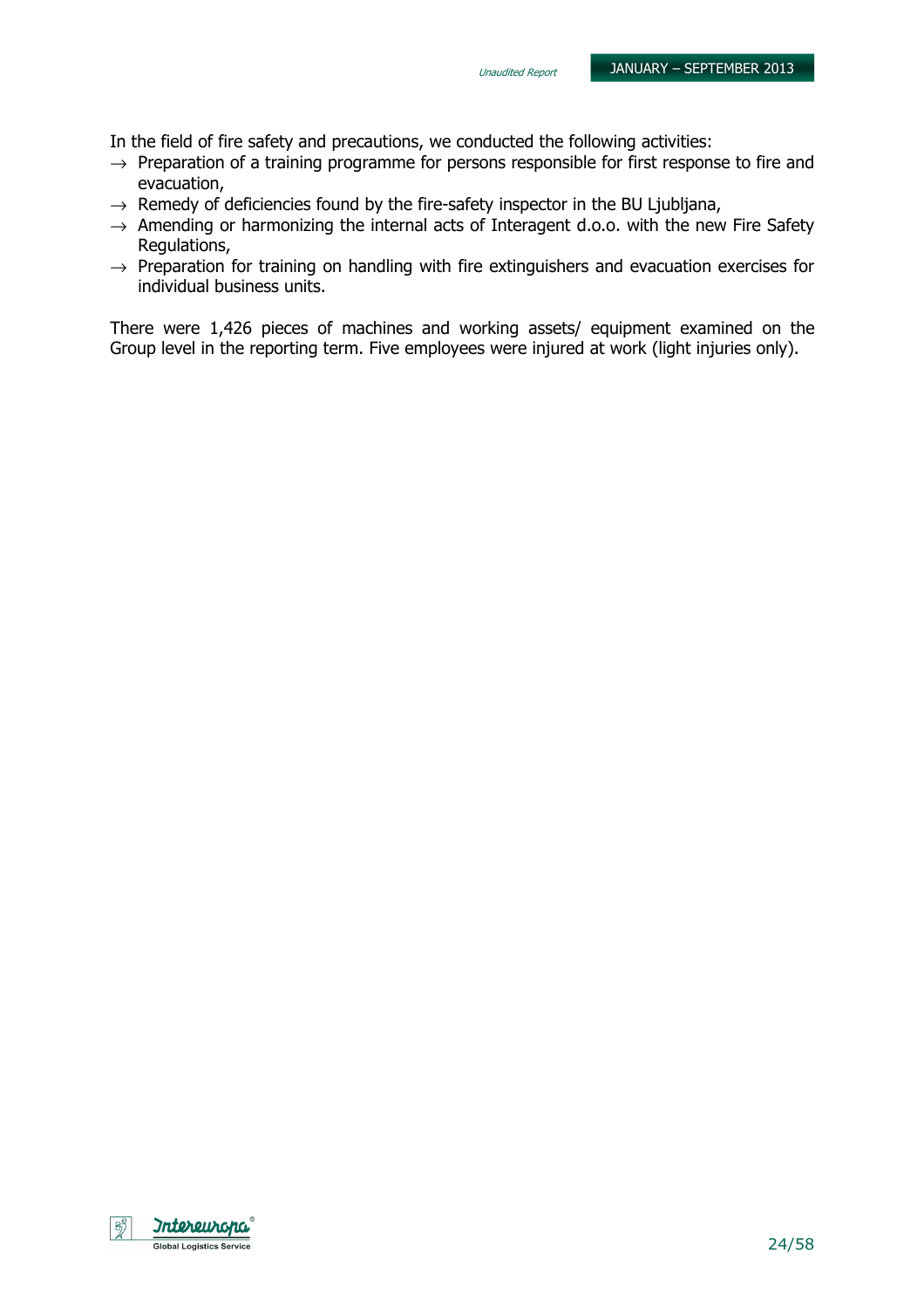### 1.6. Total Quality Management

Three companies of the Intereuropa Group (out of 12) hold a certification under the ISO 9001:2008 Standard. Of the entire staff of the Group, 76 percent are employed in these certified companies (Intereuropa d.d., Intereuropa, logističke usluge d.o.o., Zagreb, and Intereuropa RTC d.d. Sarajevo). External Audit of the Quality Management System of the parent Intereuropa d.d. was conducted in the reporting term.

#### Maintaining the ISO 9001:2008 Quality Management System

- $\rightarrow$  Yearly OMS reports were prepared for the year 2012 and the measures to improve the QM system were triggered in all the three companies.
- $\rightarrow$  A new, second edition of the Quality Management System Manual for the company Intereuropa d.d. was issued.
- $\rightarrow$  The procedures, instructions and circular letters in customs broking were modernised.
- $\rightarrow$  In the Parent Company we launched the procedure for assessment of suppliers of road transport services.
- $\rightarrow$  All the sales procedures and instructions were modernised; the information support to active sales and key account management is still in construction.
- $\rightarrow$  The preparation of process-based Key Performance Indicators (KPI) is being prepared.
- $\rightarrow$  The instructions on the procedures changing with the accession of Croatia to the EU are being updated in the subsidiary Intereuropa, logističke usluge d.o.o., Zagreb.

### Quality control by QM indicators

There were almost 14 percent fewer complaints than in the comparable term 2012, but the total amount under complaints rose by 3 percent.

| radeia 9: Compialms, cialms and approved value for January – September 2013 |       |               |                    |       |                    |       |
|-----------------------------------------------------------------------------|-------|---------------|--------------------|-------|--------------------|-------|
| No. of                                                                      | Index | No. of claims | Value              | Index | Approved           | Index |
| complaints                                                                  | 13/12 |               |                    | 13/12 | Value <sup>1</sup> | 13/12 |
|                                                                             |       |               | in 1000 $\epsilon$ |       | in 1000 $\epsilon$ |       |
| 327                                                                         | 92    | 161           | 102                | 110   | 45                 | 88    |

### Tabela 9: Complaints, claims and approved value for January – September 2013

### External quality of service audit by the certification authority

The Results of External Audit in 2013:

 $\rightarrow$  Intereuropa d.d. - the ordinary audit was the fifteenth in sequence. The audit was conducted in the following organizational units: Managing Board, Management of Forwarding and Logistics, the Department for Real Estate Management and Central Purchasing, the Finance Department, local office in Kranj, and BU Jesenice and Ljubljana. Auditors have confirmed that our operations are conducted in compliance with the requirements of the ISO 9001 standard. They did not find any non-compliance, however, they issued 16 recommendations for improvement.

The persons responsible prepared the implementation plan for the recommendations accepted on our part, and substantiated the grounds for any recommendation not accepted. At the beginning of June the report on measures taken was submitted to the certification body.

 $\rightarrow$  Intereuropa, logističke usluge d.o.o., Zagreb – Upon request of the management the external audit scheduled for June was postponed to the second half of September due to preparations and organizational changes addressing the EU accession of Croatia. The audit was the an ordinary one, the third in sequence. Auditors have confirmed that the operations are conducted in compliance with the requirements of the ISO 9001

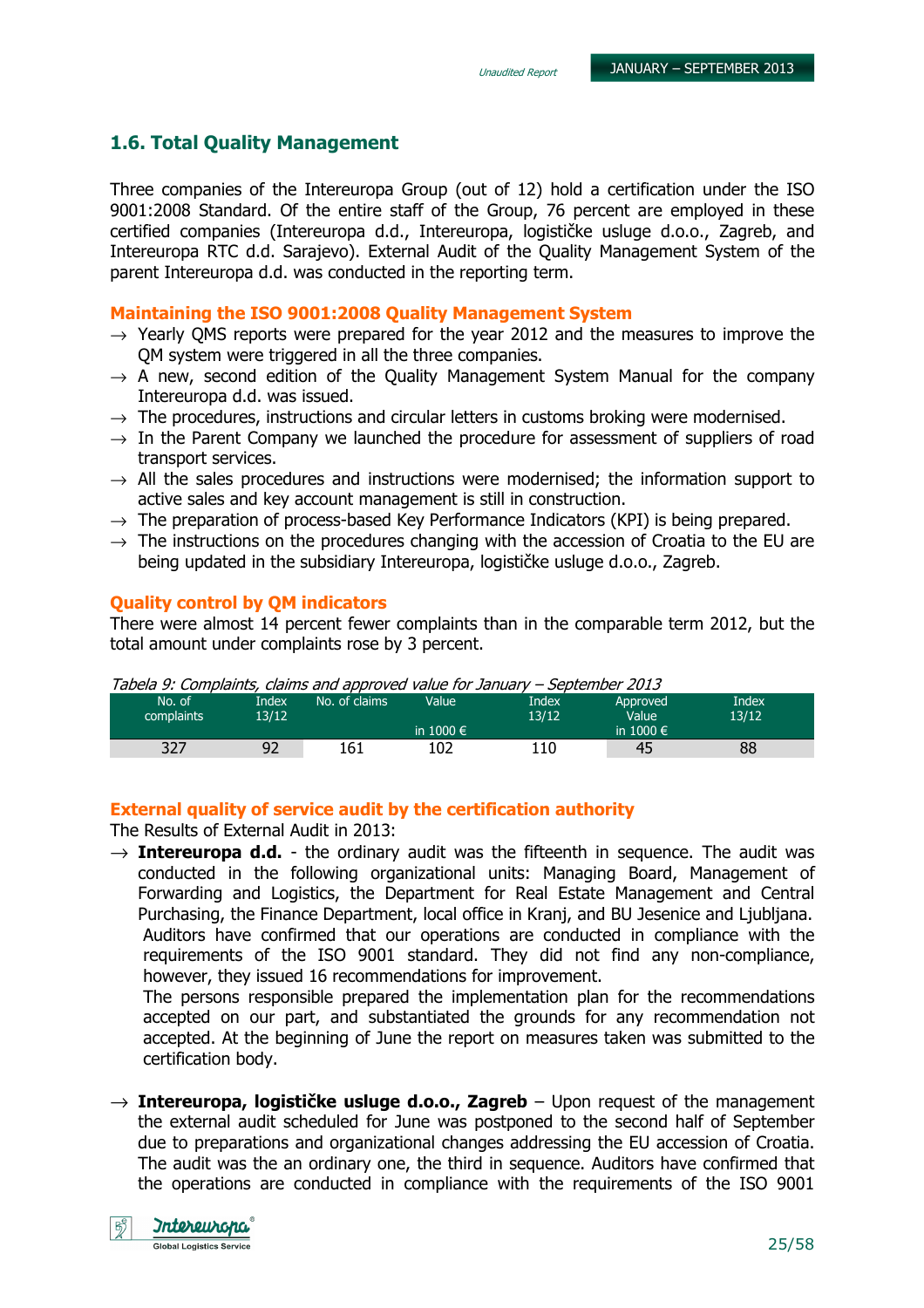standard. They did not find any non-compliance, however, they issued 13 recommendations for improvement of the quality management system ((ISO 9001 and ISO 22000).

#### Food Safety Management System

- $\rightarrow$  Intereuropa d.d. A non-certified system of food safety management under the HACCP system has been in use since 2004. The audit of the HACCP system, comprising the compliance check and updating of all rules and procedures relevant for food safety was held in February. The verification of the HACCP system is expected in the last quarter 2013.
- $\rightarrow$  Intereuropa, logističke usluge d.o.o., Zagreb External audit of the food safety management was undertaken concurrently with the external audit of the quality management system. There was no non-compliance found, but one recommendation was given.

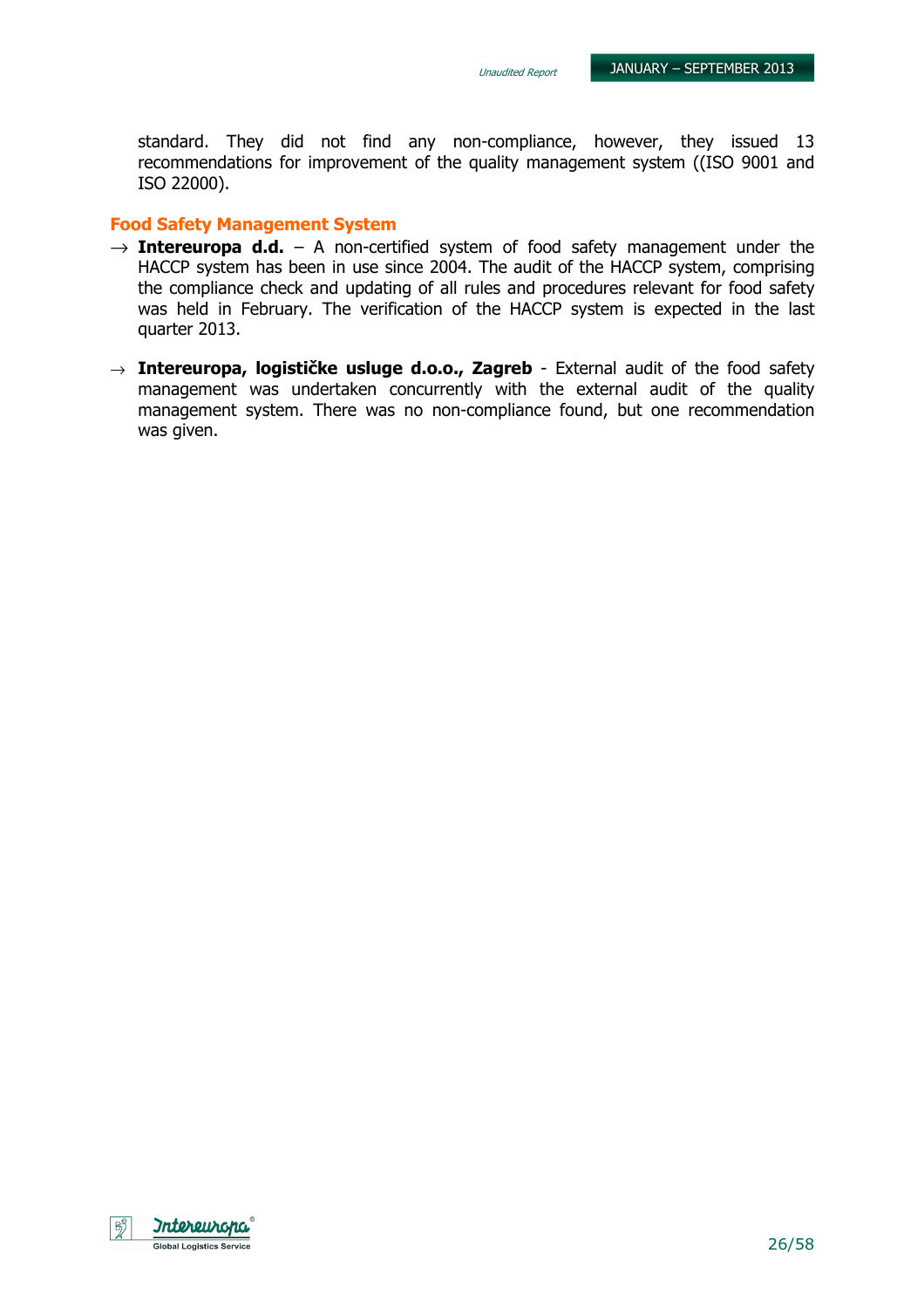### 1.7. Share IEKG and ownership structure

### KEY DATA ON SHARE

Table 10: Key Data on Intereuropa Share (IEKG) for the perioad January – September 2103

|                                       | <b>Jan-Sep</b><br>2013 | Jan-Dec<br>2012 |
|---------------------------------------|------------------------|-----------------|
| No. of shares*                        | 27.488.803             | 27.488.803      |
| No. of preference shares IEKN*        | 10.657.965             | 10.657.965      |
| No. of ordinary shares IEKG*          | 16.830.838             | 16.830.838      |
| od which no. of treasury shares*      | 18.135                 | 18.135          |
|                                       |                        |                 |
| Share book value in $\in^*$           | 3,75                   | 3,67            |
| Earnings per share in $\epsilon$      | 0,19                   | $-0,77$         |
| Market capitalisation in € thousand*  | 6.059                  | 9.257           |
| Trading volume in $\epsilon$ thousand | 843                    | 223             |
| Closing price in $\epsilon$           | 0,36                   | 0,55            |
| Weighted average price in $\epsilon$  | 0,52                   | 0,64            |
| Highest price in $\epsilon$           | 0,85                   | 1,32            |
| Lowest price in $\epsilon$            | 0,32                   | 0,30            |
| P/E                                   | 1,9                    | $-0,7$          |
| Capital gain                          | $-34,6%$               | 27,9%           |

\* as of the last day of the period

#### Notes:

Book value = capital/ (number of all shares – number of treasury shares) Market capitalisation = closing price at the end of period  $*$  number of shares listed in SE Earnings per share = Net profit/( number of all shares – number of treasury shares)  $P/E = c$  cosing price at the end of period / Net earnings per share Capital gain = price increase in period

### SHARE TRADING

After a more dynamic first quarter of this year, the trading in shares on the Ljubljana Stock Exchange continued at a moderate rate. In the reporting nine-months, the overall sharetrading volume rose by one percent over the same period last year. Since the beginning of the year the share prices fell on average and the Stock Exchange Index (SBITOP Index) lost 3.3 percent of its value.

This year, the trading in IEKG shares has achieved higher values than in 2012. By the end of September, the number of shares changing owners was 1,641,070 IEKG shares, the average daily turnover amounted to  $\epsilon$  4.5 thousand. The April sale of 615,730 IEKG shares by Luka Koper d.d. to its (100-percent owned) subsidiary Luka Koper INPO d.o.o. represented a major part in that trading: the reason for that transaction was tax optimization. The closing rate of IEKG share ranged from  $\epsilon$  0.32 to 0.85 per share; it has not exceeded  $\epsilon$  0.41 in the last three months. In the given period the share lost 34.6 percent of its market value and recorded the closing rate at  $\epsilon$  0.36.

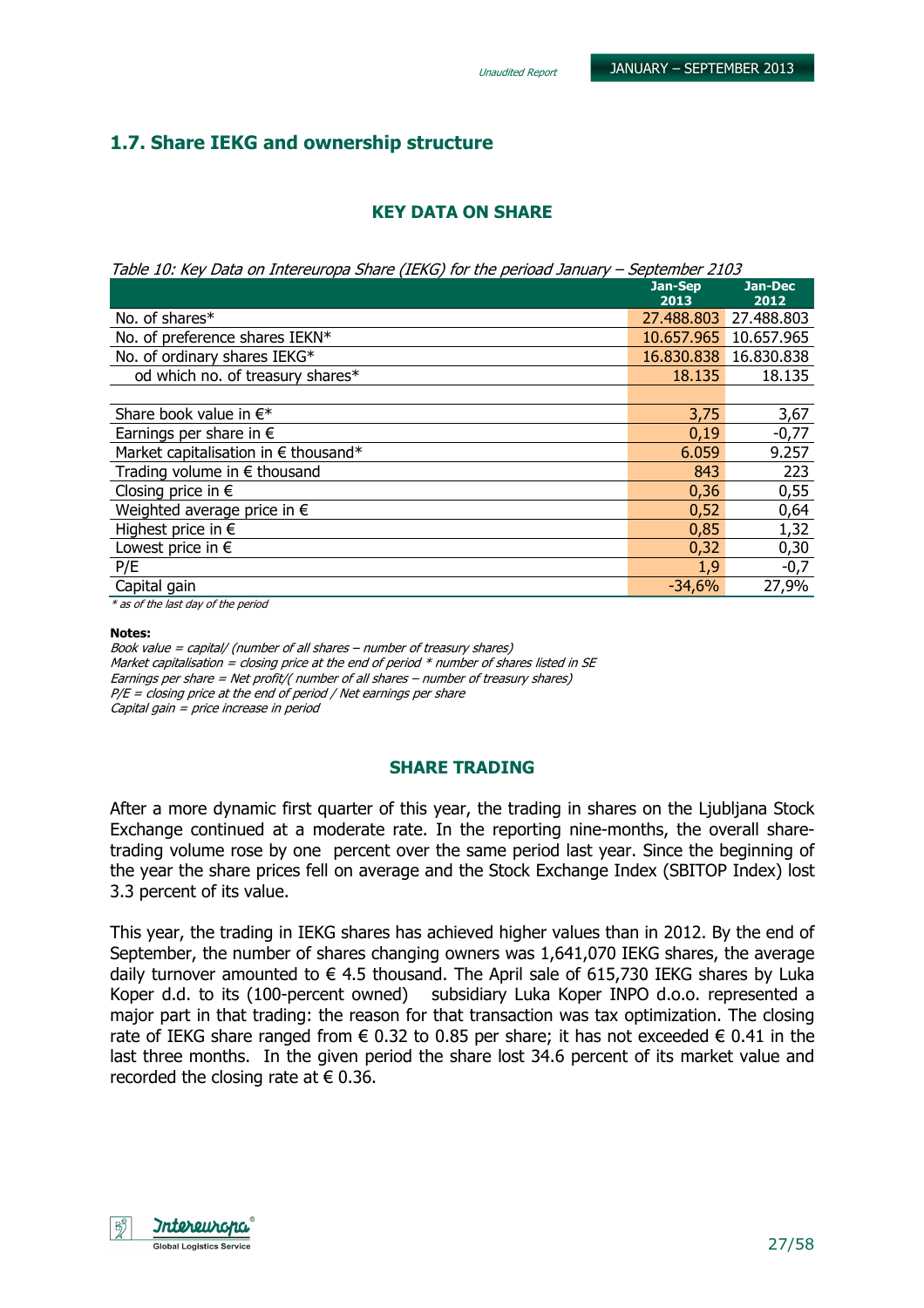

Figure 3: Closing prices of IEKG share and SBITOP index in the period January - September 2013



Figure 4: Trading volume of IEKG share in the period January - September 2013

### OWNERSHIP STRUCTURE

The ownership structure saw no major changes in the last nine months. After purchasing the shares, the subsidiary of Luka Koper d.d. joined the top ten shareholders; there were no other changes in major shareholders. As at 30.09.2013 they held in total 81.9-percent shares in equity of Intereuropa.

Table 11: Top ten shareholders of Intereuropa d.d. as of 30.9.2013 compared to 31.12.2012

|     |                             | 30.9.2013     |               | 31.12.2012    |               | <b>Index</b> |
|-----|-----------------------------|---------------|---------------|---------------|---------------|--------------|
|     | <b>Shareholder</b>          | No. of        | share         | No. of        | share         | 13/12        |
|     |                             | <b>shares</b> | $\frac{9}{6}$ | <b>shares</b> | $\frac{9}{6}$ |              |
| 1.  | SID banka d.d.              | 4,942,072     | 18.0          | 4,942,072     | 18.0          | 100          |
| 2.  | NLB d.d.                    | 4,770,601     | 17.4          | 4,770,601     | 17.4          | 100          |
| 3.  | Gorenjska banka d.d., Kranj | 3,068,990     | 11.2          | 3,068,990     | 11.2          | 100          |
| 4.  | Raiffeisen banka d.d.       | 2,850,752     | 10.4          | 2,850,752     | 10.4          | 100          |
| 5.  | SKB d.d.                    | 2,254,980     | 8.2           | 2,254,980     | 8.2           | 100          |
| 6.  | Luka Koper d.d.             | 1,344,783     | 4.9           | 1,960,513     | 7.1           | 69           |
| 7.  | Nova KBM d.d.               | 1,185,292     | 4.3           | 1,185,292     | 4.3           | 100          |
| 8.  | Banka Koper d.d.            | 753,703       | 2.7           | 753,703       | 2.7           | 100          |
| 9.  | Kapitalska družba d.d.      | 719,797       | 2.6           | 719,797       | 2.6           | 100          |
| 10. | Luka Koper INPO d.o.o.      | 615,730       | 2.2           |               | 0.0           |              |

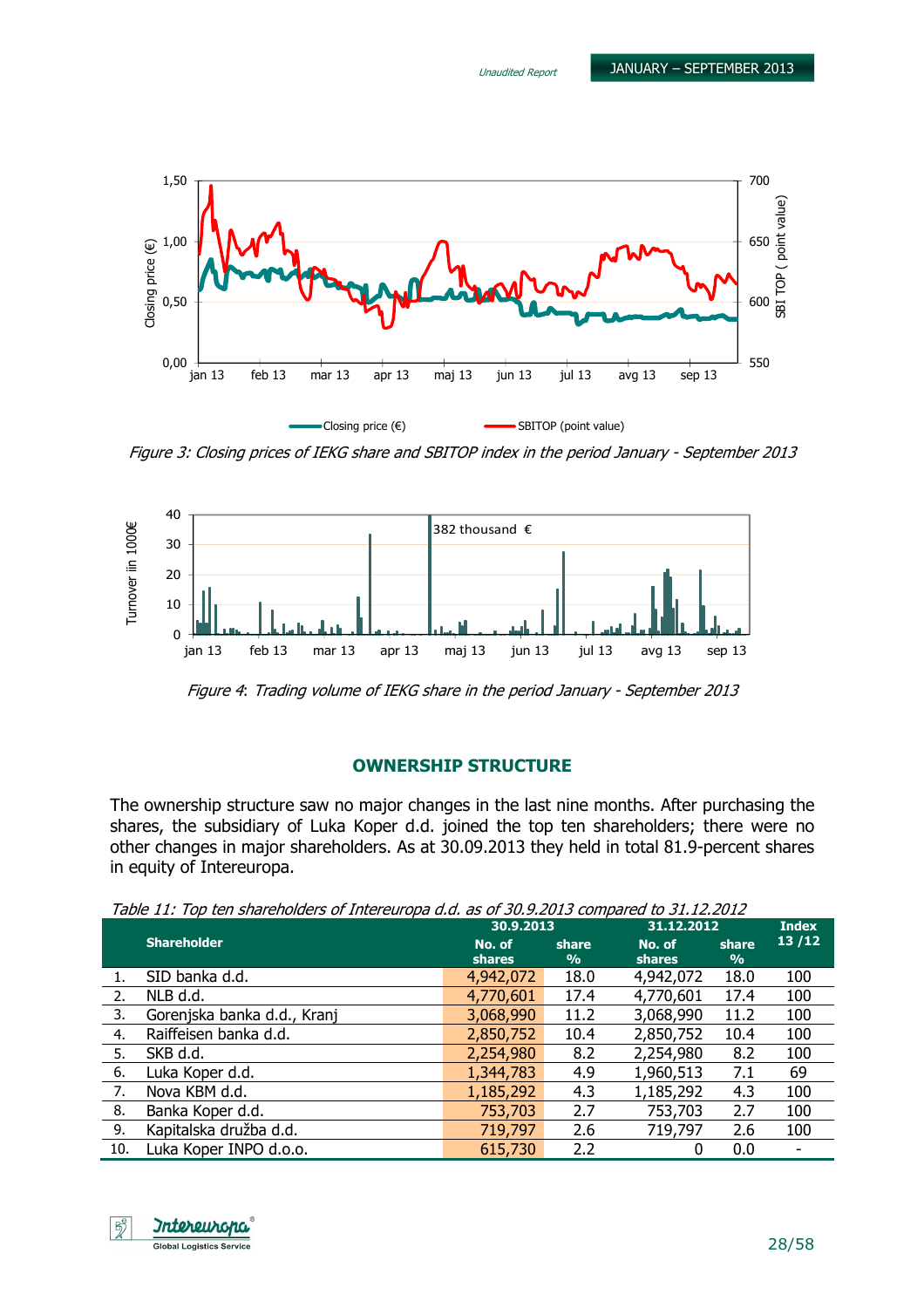As at 30.9.2013, there were 5,403 shareholders entered in the Share Register, or one percent fewer shareholders than at the year-end 2012. The shareholdings of foreign investors rose by 0.2 percent and at the end of the reporting term, they held 0.8 percent.



\* including shareholding of the company Luka Koper d.d. and its 100%-owned subsidiary Luka Koper INPO d.o.o.

Figure 5: Ownership structure of Intereuropa d.d. as of 30.9.2013

Table 12: The largest holders of ordinary shares with voting rights of Intereuropa d.d. as of 30.9.2013 compared to 31.12.2012

|     |                                     | 30.9.2013             |                        | 31.12.2012            |                        | <b>Index</b> |
|-----|-------------------------------------|-----------------------|------------------------|-----------------------|------------------------|--------------|
|     | <b>Shareholder</b>                  | No. of<br>vot. rights | share<br>$\frac{9}{6}$ | No. of<br>vot. rights | share<br>$\frac{9}{6}$ | 13/12        |
| 1.  | Gorenjska banka d.d., Kranj         | 3,068,990             | 18.2                   | 3,068,990             | 18.2                   | 100          |
| 2.  | Raiffeisen banka d.d.               | 2,850,752             | 16.9                   | 2,850,752             | 17.0                   | 100          |
| 3.  | SKB d.d.                            | 2,254,980             | 13.4                   | 2,254,980             | 13.4                   | 100          |
| 4.  | Luka Koper d.d.                     | 1,344,783             | 8.0                    | 1,960,513             | 11.6                   | 69           |
| 5.  | Banka Koper d.d.                    | 753,703               | 4.5                    | 753,703               | 4.5                    | 100          |
| 6.  | Kapitalska družba d.d.              | 719,797               | 4.3                    | 719,797               | 4.3                    | 100          |
| 7.  | Luka Koper INPO d.o.o.              | 615,730               | 3.7                    | 0                     | 0.0                    | -            |
| 8.  | Slovenska odškodnninska družba d.d. | 474,926               | 2.8                    | 474,926               | 2.8                    | 100          |
| 9.  | INFOND d.o.o. Infond Global mešani  | 300,401               | 1.8                    | 313,391               | 1.9                    | 96           |
| 10. | Zavarovalnica Triglav d.d.          | 213,640               | 1.3                    | 213,640               | 1.3                    | 100          |

### SHARE OWNERSHIP BY THE MANAGEMENT AND SUPERVISORY BOARD MEMEBERS

The Management Board President Ernest Gortan, and Deputy President Tatjana Vošinek Pucer did not own any Intereuropa shares on 30.9.2013.

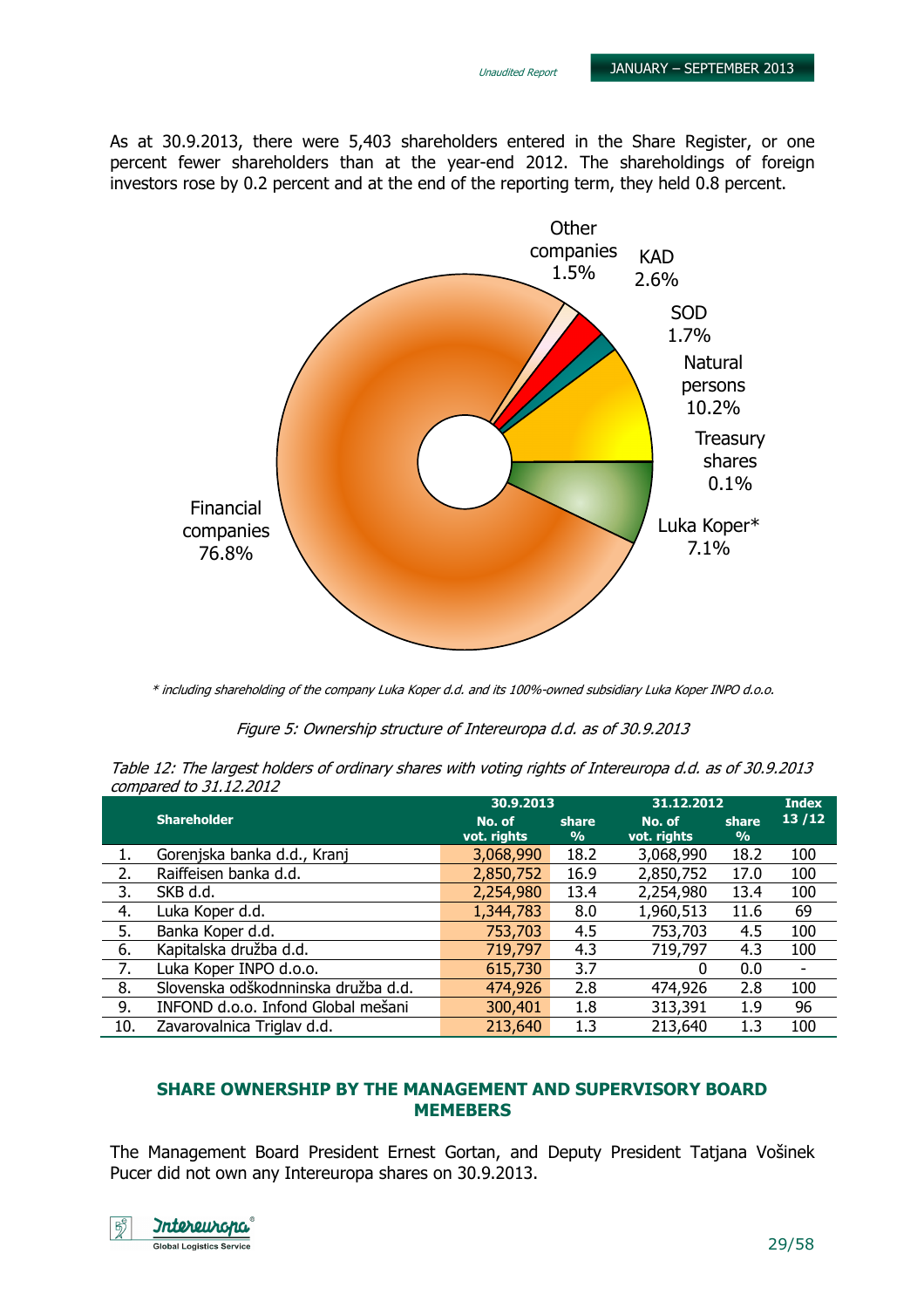| <b>Supervisory Board</b>                            | No. of shares share in % |       |
|-----------------------------------------------------|--------------------------|-------|
| Nevija Pečar, deputy president of Supervisory Board | 4,185                    | 0.053 |
| mag. Maša Čertalič, member of Supervisory Board     | 99                       | 0.001 |

### TREASURY SHARES

As of 30.9.2013, the company Intereuropa d.d. held 18,135 treasury shares (IEKG) representing 0.0660 percent of all shares. The percentage of treasury shares has not changed since 31.12.2012.

### AUTHORISED CAPITAL

In accordance with the Statute of Intereuropa d.d. the Managing Board is authorized - in five years' time after this amendment to the Statute is registered in the Court Register of Companies, without having to issue a separate Resolution by the General Meeting but subject to the consent by the Supervisory Board - to increase the share capital by issuing new shares for contributions up to the amount of one half of the share capital existing on the day of adopting the Resolution amending the Statute in the 22<sup>nd</sup> General Meeting, which represents a nominal amount of  $\epsilon$  16,488,092.56 (the authorized capital). As of 30.9.2013, the company has got authorized and unused capital in total amount of  $\epsilon$  16,488,092.56.

### DIVIDEND

Intereuropa d.d. does not plan to pay any dividend in the year 2013.

### INFORMING THE SHAREHOLDERS

The communication strategy of the company is based on the principle of transparent communication providing equal and timely information of all stakeholders. Shareholders have the decisive influence on strategic business decisions and directions, therefore we see a regular and open communication with existing and potential shareholders as the right way to strengthen the successful operation of Intereuropa.

In our communication with the shareholders are used:

- $\rightarrow$  Regular General Meetings of Shareholders,
- $\rightarrow$  Presentations of the Company in conference for investors,
- $\rightarrow$  Informing the media on business results and other price sensitive information,
- $\rightarrow$  Regular communication via by the Stock Exchange (SEO-net) electronic system,
- $\rightarrow$  Regular communication with financial media,
- $\rightarrow$  Website,
- $\rightarrow$  E-news.

Our shareholders can e-mail their remarks and proposals to us at: info@intereuropa.si.

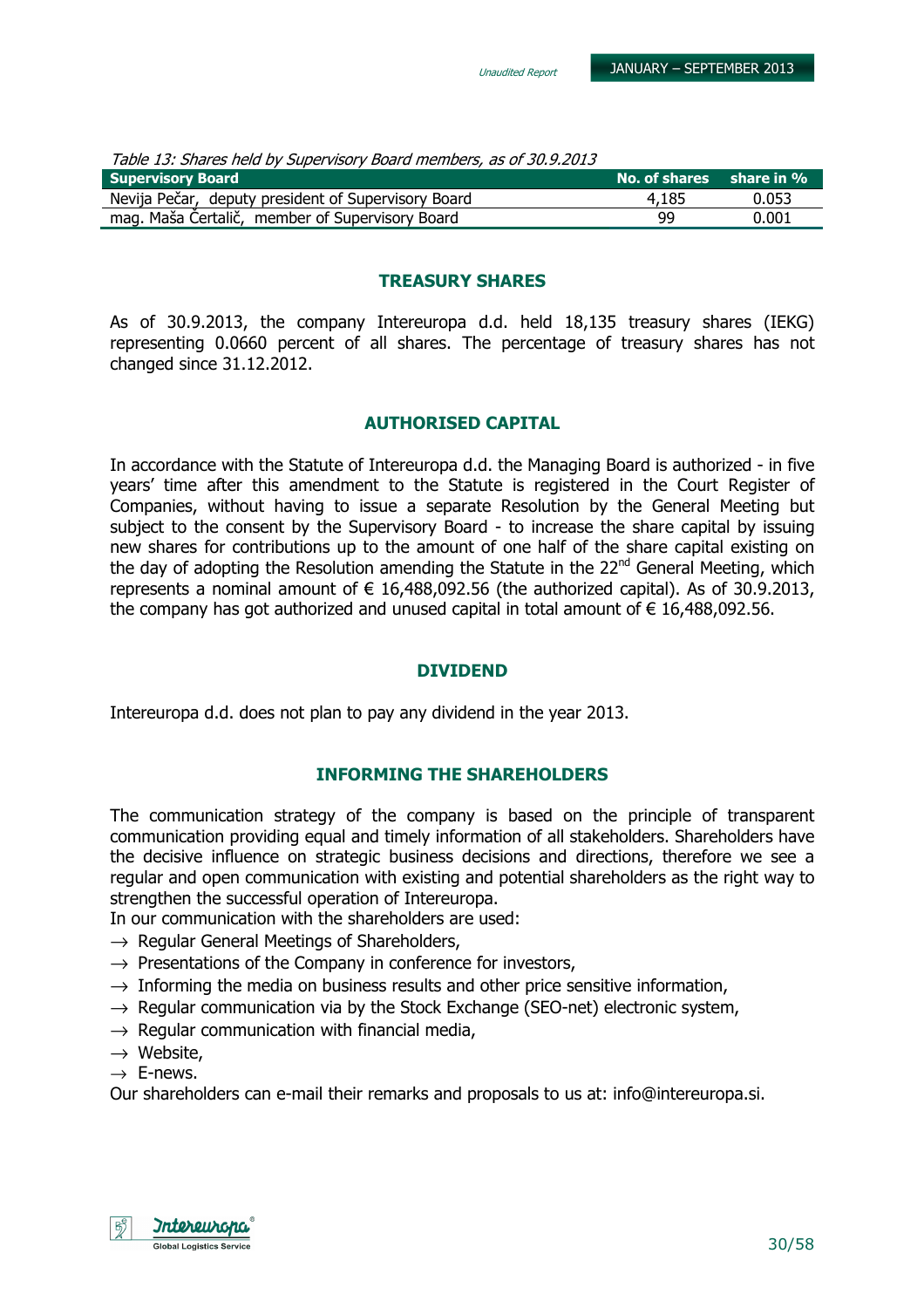### 2. PERFORMANCE OF THE COMPANY INTEREUROPA d.d.

| <b>Item/Index</b>                                                                                                                  | Jan - Sep<br>2013 | Jan - Sep<br><b>Plan 2013</b> | Jan - Sep<br>2012 | <b>Index</b><br>2013/plan | <b>Index</b><br>2013/2012 |  |
|------------------------------------------------------------------------------------------------------------------------------------|-------------------|-------------------------------|-------------------|---------------------------|---------------------------|--|
| Sales revenue                                                                                                                      | 68,836            | 73,325                        | 82,295            | 94                        | 84                        |  |
| Land transport                                                                                                                     | 34,995            | 34,168                        | 42,065            | 102                       | 83                        |  |
| Logistic solutions                                                                                                                 | 7,892             | 8,340                         | 10,449            | 95                        | 76                        |  |
| Intercontinental transport                                                                                                         | 22.388            | 27,429                        | 25,986            | 82                        | 86                        |  |
| Other services                                                                                                                     | 3,560             | 3,388                         | 3,796             | 105                       | 94                        |  |
| EBITDA*                                                                                                                            | 6,387             | 6,541                         | 9,576             | 98                        | 67                        |  |
| Operating profit or loss                                                                                                           | 3,227             | 3,362                         | 6,099             | 96                        | 53                        |  |
| Financing profit or loss                                                                                                           | $-1,465$          | $-1,827$                      | $-1,344$          |                           |                           |  |
| Net profit ot loss                                                                                                                 | 3,258             | 1,452                         | 3,193             | 224                       | 102                       |  |
|                                                                                                                                    |                   |                               |                   |                           |                           |  |
| EBIT margin in %                                                                                                                   | 4.7%              | 4.6%                          | 7.4%              | 102                       | 63                        |  |
| Sales revenue per employee/month                                                                                                   | 11.290            | 11.936                        | 12.398            | 95                        | 91                        |  |
| Value added per employee/month                                                                                                     | 3.119             | 3.127                         | 3.540             | 100                       | 88                        |  |
| * EDITOA: Espainas Defens Tateneet, Terres, Dennesiation, Aproximation and production committee conservation for internalising and |                   |                               |                   |                           |                           |  |

Tables 14 and 15: Operations of Intereuropa d.d. in the period January - September 2013, in thousand €

\* EBITDA: Earnings Before Interest, Taxes, Depreciation, Amortisation and revaluation operating expenses for intangible and tangible fixed assets

| <b>Item/Index</b>                                | 30.9.<br>2013 | Plan<br>31.12.2013 | 31.12.<br>2012 | <b>Index</b><br>2013/plan | <b>Index</b><br>2013/2012 |
|--------------------------------------------------|---------------|--------------------|----------------|---------------------------|---------------------------|
| Balance sheet total*                             | 245,469       | 243,897            | 244,758        | 101                       | 100                       |
| Equity*                                          | 102,881       | 108,986            | 100,887        | 94                        | 102                       |
| Net debt**                                       | 89,245        | 89,886             | 94,397         | 99                        | 95                        |
| Short-term assets/ Short-term<br>liabilities $*$ | 1.81          | 1.97               | 1.81           | 92                        | 100                       |
| Net Return on Equity (yearly level)***           | 4.05%         | 1.22%              | 4.18%          | 333                       | 97                        |

\* as of the last day of the reporting period

\*\* financial liabilities – loans and deposits given - cash

\*\*\* average equity (capital) of the report. period

### Operating Profit or Loss, and EBITDA (Earnings Before Interest, Taxes, Depreciation and Amortisation)

 $\rightarrow$  The presented Operating Profit or Loss is behind that of the year ago, which is primarily due to declining sales volume and falling margins. Despite streamlining of indirect costs, the operating profit or loss was also below the planned levels.

#### Financing Profit or Loss

 $\rightarrow$  The Financing profit or loss for the reporting period is negative. Interest expenses had the most relevant impact thereon. When compared to the preceding year, the lower income from participation in profit of controlled companies had the strongest impact on the result achieved.

#### Net profit / loss

 $\rightarrow$  The net profit or loss is decreased by the corporate income tax and increased by deferred tax assets (mostly arising from the tax losses, due to changed taxation laws).

### Structure of Statement of Financial Position

 $\rightarrow$  The current ratio has slightly decreased in the reporting nine month's term, below the first half-year's level, and so has the share of capital in the sources of finance.

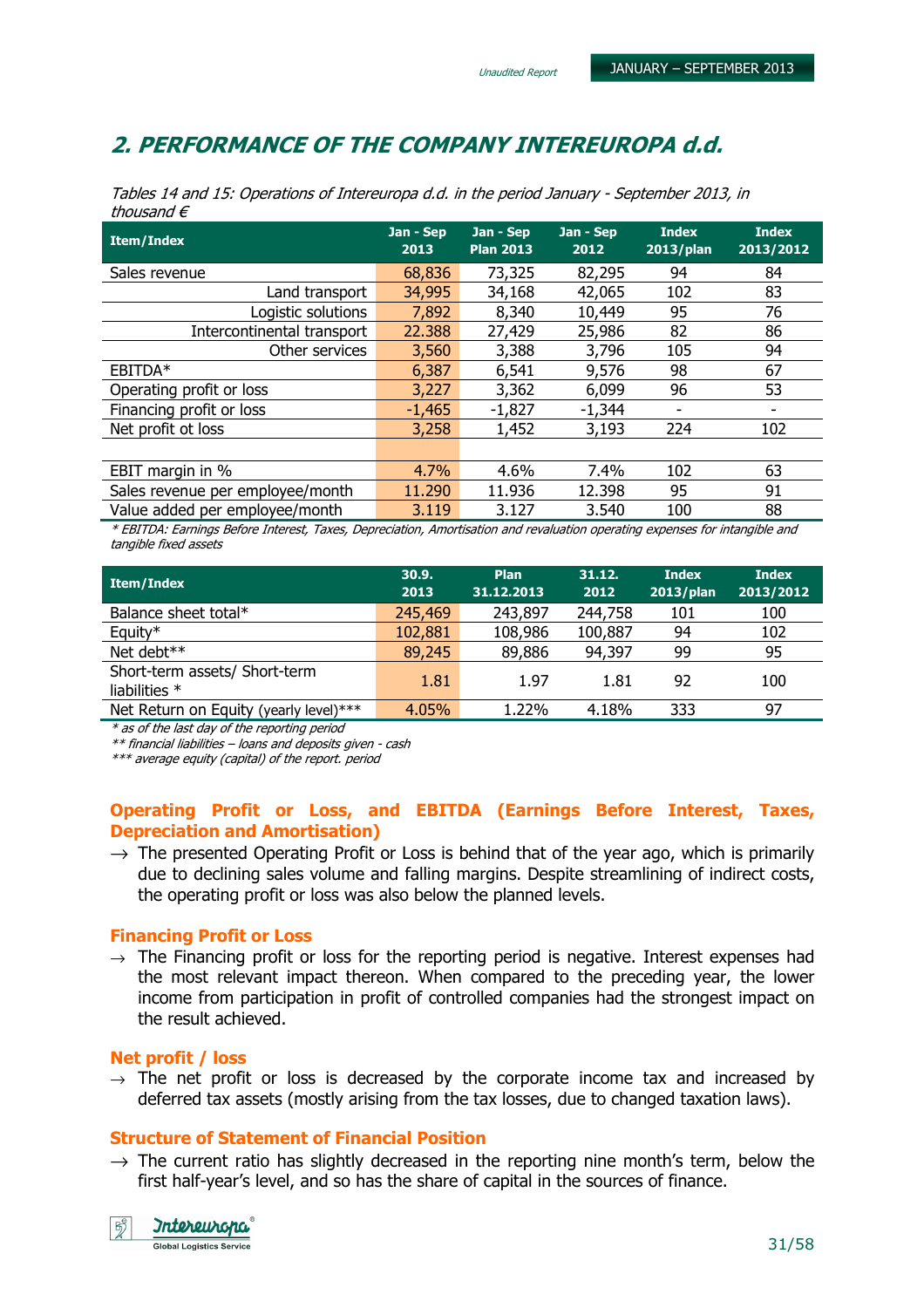### ACCOUNTING REPORT

The unaudited financial statements of the Parent Company and the consolidated financial statements for the Group are prepared in accordance with the law and the International Financial Reporting Standards (IFRS) as adopted by the European Union.

The same accounting guidelines were applied in the consolidated financial statements as in those of the Parent Company, as indicated in the Accounting Report for the financial year 2012. The management also reviewed the estimations, audits and presumptions and assessed that these remained unchanged in comparison with the preceding year.

We undertook a reclassification of items from the comparable period of the consolidated and the non-consolidated Income Statement.

Table 16: Reclassification of Profit or loss statement data in comparable period for Intereuropa Group

| in 1000 $\epsilon$                              | <b>January - September</b><br>2012<br>published data | <b>Reclassification</b> | <b>January - September</b><br><b>2012 after</b><br>reclassification |
|-------------------------------------------------|------------------------------------------------------|-------------------------|---------------------------------------------------------------------|
| Sales revenues                                  | 142,242                                              |                         | 142,242                                                             |
| Other operating revenues                        | 2,884                                                | 775                     | 3,660                                                               |
| Costs of material and services                  | $-91,624$                                            | 3,980                   | $-95,604$                                                           |
| Labour costs                                    | $-25,875$                                            | O                       | $-25,875$                                                           |
| Write-downs in value                            | $-7,064$                                             | 1,078                   | $-8,143$                                                            |
| Other operating expenses                        | $-6,526$                                             | $-4,032$                | $-2,494$                                                            |
| <b>Operating profit/loss</b>                    | 14,037                                               | 251                     | 13,786                                                              |
| Financial income                                | 4,359                                                | $-775$                  | 3,584                                                               |
| Financial expenses                              | $-7,832$                                             | 1,026                   | $-6,806$                                                            |
| Result recognized according to<br>equity method | 32                                                   | 0                       | 32                                                                  |
| <b>Profit/loss from regular</b><br>operations   | 10,596                                               | 0                       | 10,596                                                              |

The modality of re-classification of items in the Income Statement is as follows:

- $\rightarrow$  The revenues from the elimination (reversal) of allowances for receivables and collected written-off receivables and written-off debts (€ 775 thousand) were transferred from the item Financial Revenues to the Other Operating Revenues item;
- $\rightarrow$  The cost of materials ( $\in$  3,980 thousand) was transferred from the item Other Operating Expenses to the item Cost of Services and Materials,
- $\rightarrow$  Operating expenses from revaluation of the item Property, Plant and Equipment ( $\in$  52 thousand) were transferred from the item Other Operating Expenses to Write-offs,
- $\rightarrow$  Expenses for the allowances for, and write-offs of receivables ( $\in$  1,026 thousand) were transferred from Financial Expenses to the item Write-offs.

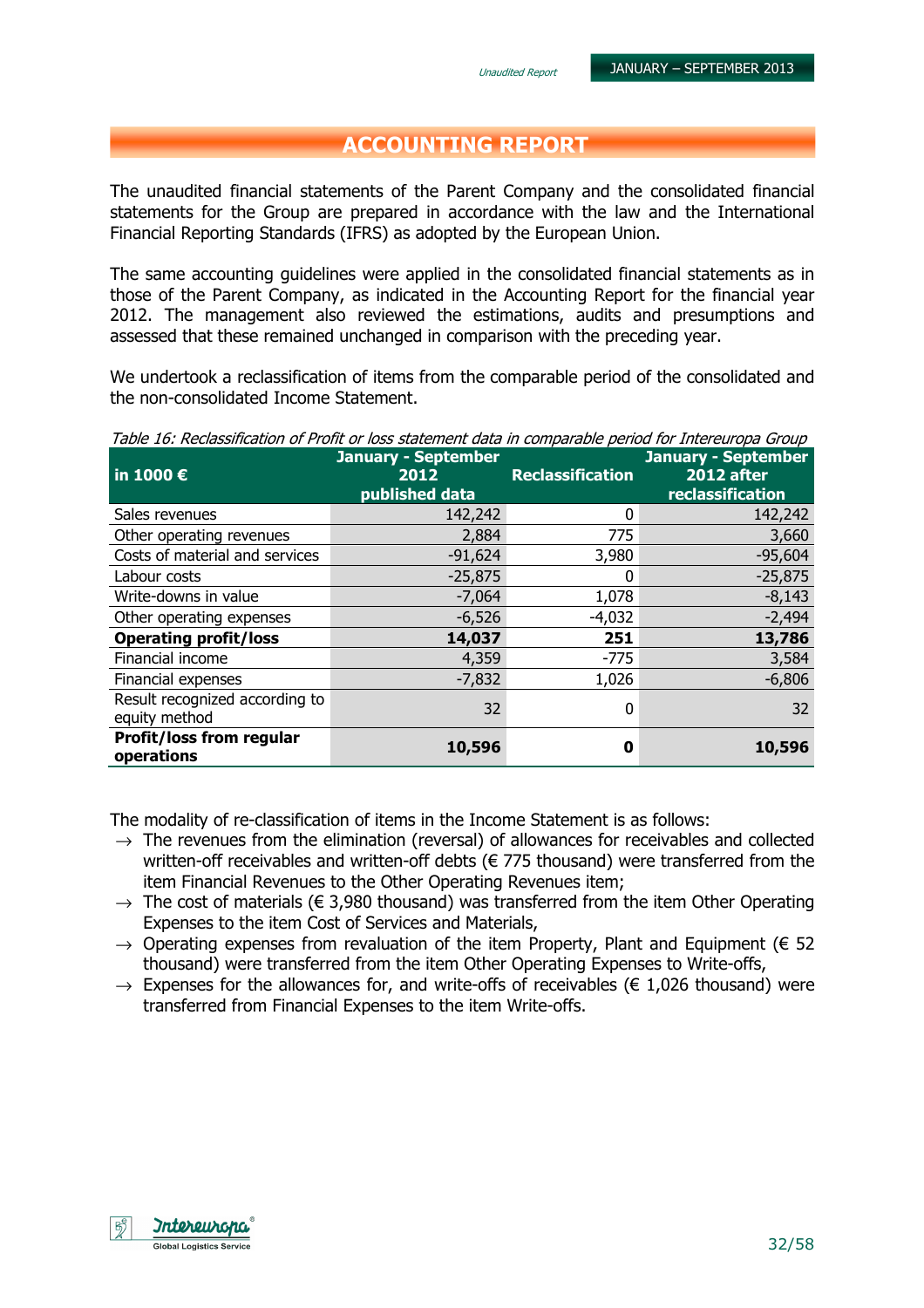| in 1000 $\epsilon$              | January -<br><b>September 2012 Reclassification</b><br>published data |          | <b>January - September</b><br>2012 after<br>reclassification |
|---------------------------------|-----------------------------------------------------------------------|----------|--------------------------------------------------------------|
| Sales revenues                  | 82,295                                                                |          | 82,295                                                       |
| Other operating revenues        | 749                                                                   | 241      | 990                                                          |
| Costs of material and services  | $-56,954$                                                             | 1,361    | $-58,315$                                                    |
| Labour costs                    | $-13,920$                                                             |          | $-13,920$                                                    |
| Write-downs in value            | $-3,477$                                                              | 510      | $-3,987$                                                     |
| Other operating expenses        | $-2,324$                                                              | $-1,361$ | $-964$                                                       |
| <b>Operating profit/loss</b>    | 6,369                                                                 | 269      | 6,099                                                        |
| Financial income                | 5,185                                                                 | $-241$   | 4,945                                                        |
| Financial expenses              | $-6,799$                                                              | $-510$   | $-6,289$                                                     |
| <b>Profit/loss from regular</b> |                                                                       |          |                                                              |
| operations                      | 4,755                                                                 | 0        | 4,755                                                        |

Table 17: Reclassification of Profit or loss statement data in comparable period for Parent company Intereuropa d.d.

The modality of re-classification of items in the Income Statement is as follows:

- $\rightarrow$  The revenues from the elimination (reversal) of allowances for receivables and collected written-off receivables and written-off debts (€ 241 thousand) were transferred from the item Financial Revenues to the Other Operating Revenues item;
- $\rightarrow$  The cost of materials ( $\in$  1,361 thousand) was transferred from the item Other Operating Expenses to the item Cost of Services and Materials,
- $\rightarrow$  Expenses for the allowances for, and write-offs of receivables ( $\epsilon$  510 thousand) were transferred from Financial Expenses to the item Write-offs.

In the given term, the subsidiary Intereuropa Transport d.o.o. was in liquidation proceedings, and for the subsidiary Intereuropa Transport & Spedition Gmbh, Troisdorf, the closing liquidation balance sheet was confirmed and the remaining capital appropriated last year, and the company was finally deleted from the Register of Companies in June 2013. Capital increase was implemented in the Ukrainian subsidiary TOV Intereuropa-Ukraina, Kiev. Before the end of the financial year 2012 the Russian subsidiary was sold, inclusive of the land, loans and interest receivables of the Parent Company due from the disposed subsidiary; therefore the information on the reporting period does not comprise these data.

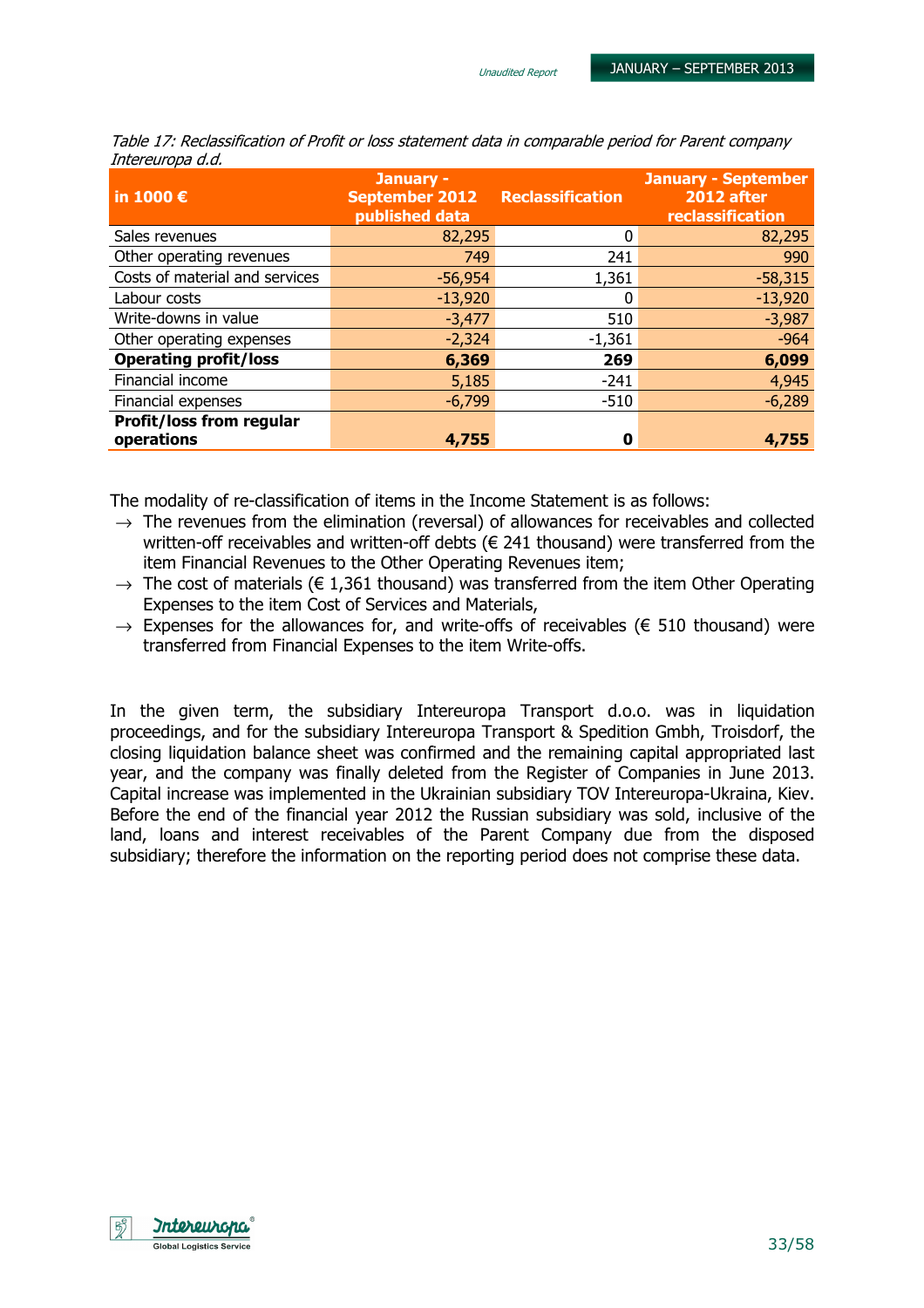### STATEMENT OF THE MEMBERS OF THE MANAGEMENT

The Management Board hereby confirms that according to its best knowledge and conscience, the financial report of the company Intereuropa, Global Logistics Service Ltd. Co., and of the Intereuropa Group has been compiled in accordance with the applicable financial reporting framework and is a true and fair view of the assets and liabilities, the financial position and the profit or loss statement of the company Intereuropa, Global Logistics Service Ltd., and of other companies included in the consolidation. The business report includes a fair view of the information on the material transactions with related parties and has been drawn up in accordance with the relevant accounting standard.

> INTEREUROPA d.d. The Management Board

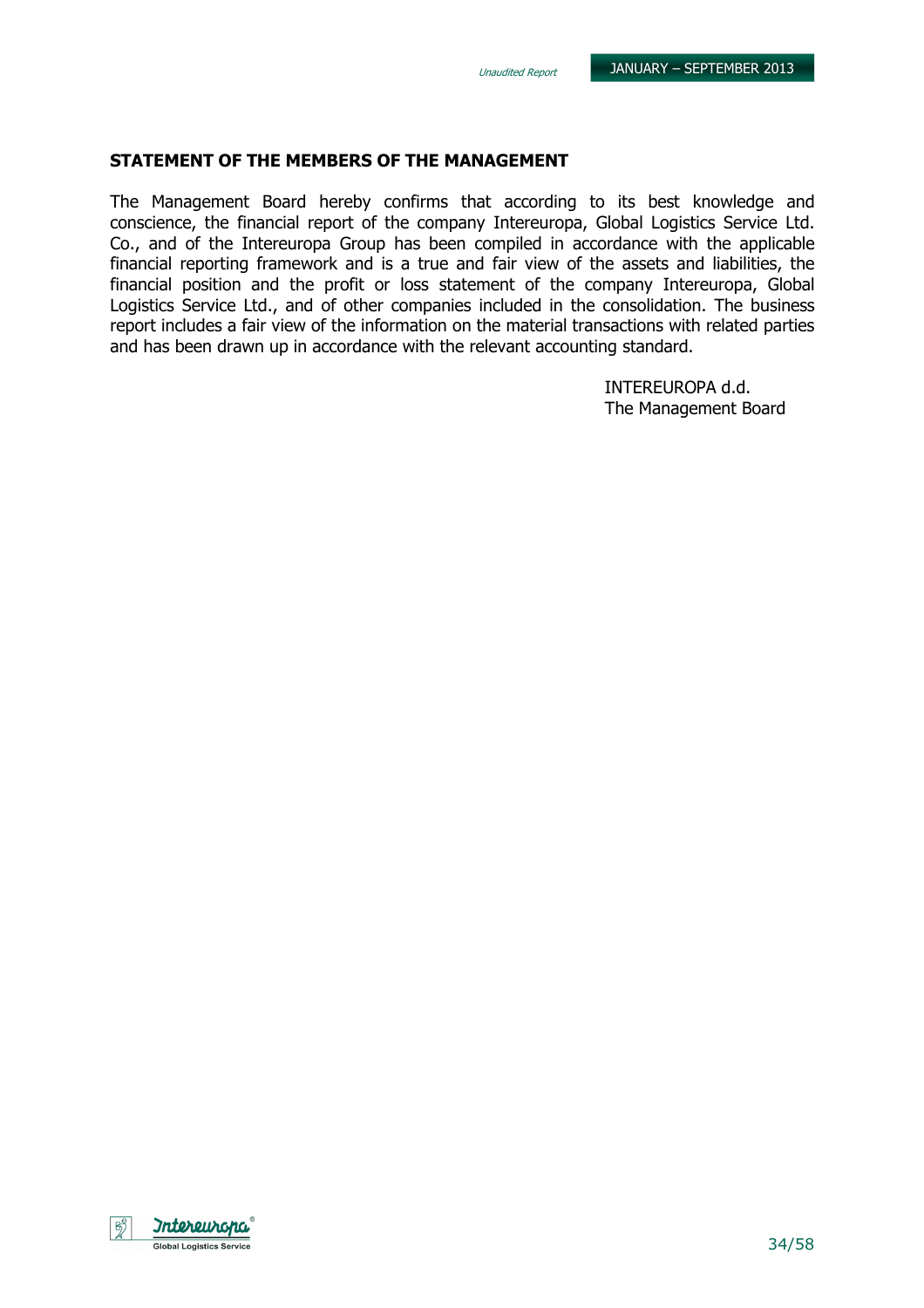### 1. FINANCIAL REPORT FOR INTEREUROPA GROUP

### 1.1. Underlying financial statements of the Intereuropa Group

### CONSOLIDATED INCOME STATEMENT FOR INTEREUROPA GROUP from 1.1.2013 to 30.9.2013

| in 1000 €                                                      | January $-$<br><b>September</b><br>2013 | January-<br><b>September</b><br>2012 |
|----------------------------------------------------------------|-----------------------------------------|--------------------------------------|
| <b>Sales revenues</b>                                          | 121,835                                 | 142,242                              |
| Other operating revenues                                       | 2,732                                   | 3,660                                |
| Costs of material and services                                 | $-87,805$                               | $-95,604$                            |
| Labour costs                                                   | $-20,988$                               | $-25,875$                            |
| Write-downs in value                                           | $-7,819$                                | $-8,143$                             |
| Other operating expenses                                       | $-1,331$                                | $-2,494$                             |
| <b>Operating profit/loss</b>                                   | 6,624                                   | 13,786                               |
| Financial income                                               | 665                                     | 3,584                                |
| Financial expenses                                             | $-3,144$                                | $-6,806$                             |
| <b>Profit/loss from financial operations</b>                   | $-2,479$                                | $-3,222$                             |
| Result recognized according to equity method                   | 28                                      | 32                                   |
| <b>Profit/loss from regular operations</b>                     | 4,173                                   | 10,596                               |
| Corporate income tax (with deferred tax)                       | 823                                     | $-3,417$                             |
| Net profit / loss for the period                               | 4,996                                   | 7,179                                |
| Net profit or loss / non-controlling interest                  | 244                                     | 414                                  |
| Net profit or loss / controlling interest                      | 4,753                                   | 6,765                                |
| Basic and diluted earnings per ordinary share (in $\epsilon$ ) | 0.28                                    | 0.86                                 |

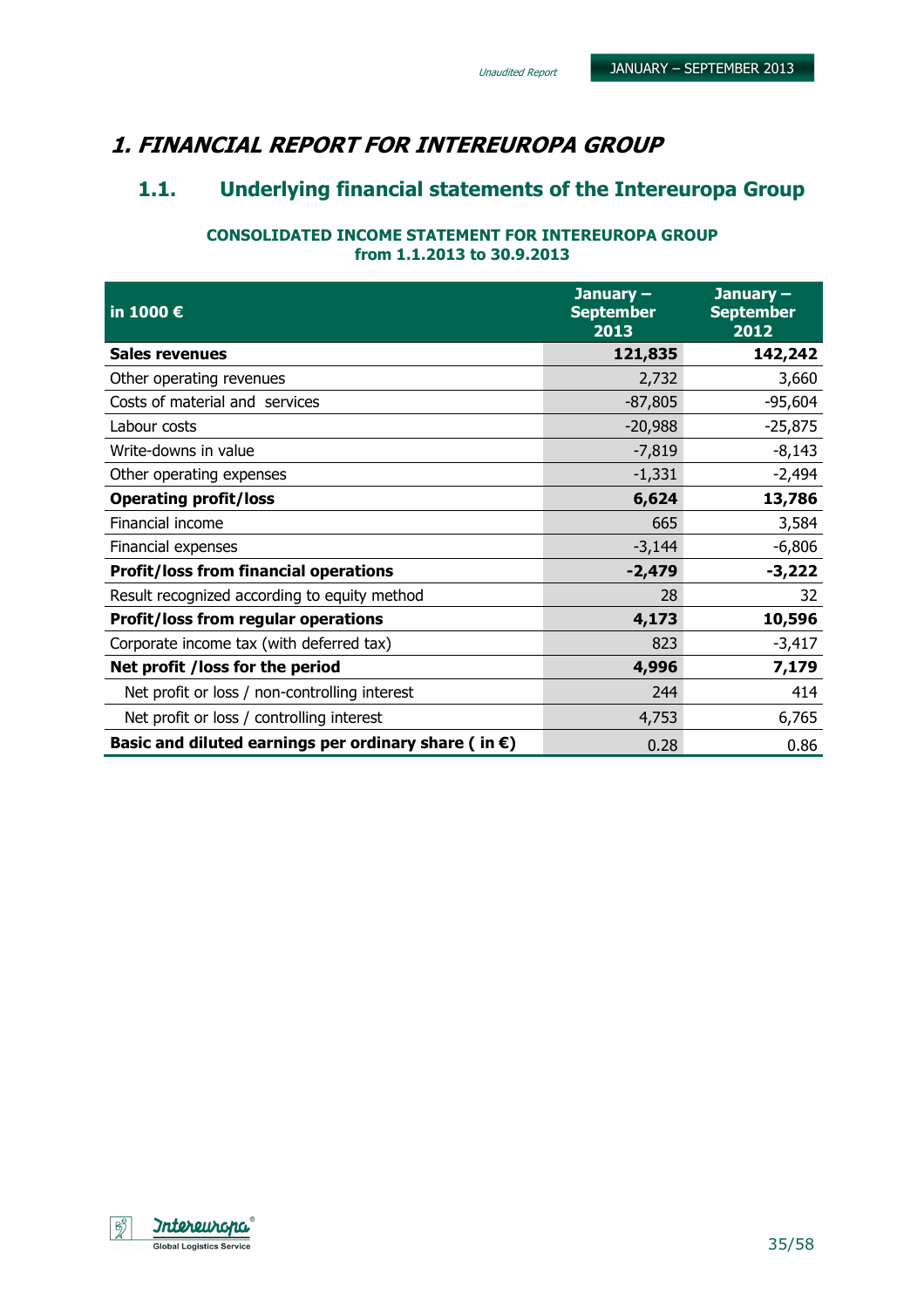### CONSOLIDATED STATEMENT OF COMPREHENSIVE INCOME FOR INTEREUROPA GROUP from 1.1.2013 to 30.9.2013

| in 1000 $\epsilon$                                               | January $-$<br><b>September</b><br>2013 | January -<br><b>September</b><br>2012 |
|------------------------------------------------------------------|-----------------------------------------|---------------------------------------|
| Net profit or loss                                               | 4,996                                   | 7,179                                 |
| <b>Other Comprehensive Income</b>                                | $-1,712$                                | 2,440                                 |
| Deferred tax in revaluation surplus of land                      | $-1,269$                                | 3,186                                 |
| Change in fair value of financial assets available for sale      | 10                                      | 75                                    |
| Deferred tax in revaluation surplus of financial assets for sale | $\Omega$                                | $-22$                                 |
| Retained earnings from land revaluation (at sale of land)        | 48                                      | 0                                     |
| Current tax from retained earnings                               | $-4$                                    | $\Omega$                              |
| Other changes in retained earnings                               | $-1$                                    | $-4$                                  |
| Exchange rate translation differencies                           | $-496$                                  | -795                                  |
| <b>Comprehensive income total</b>                                | 3,284                                   | 9,619                                 |
| Comprehensive income total - non-controlling part                | 224                                     | 188                                   |
| Comprehensive income total - controlling part                    | 3,012                                   | 9,431                                 |

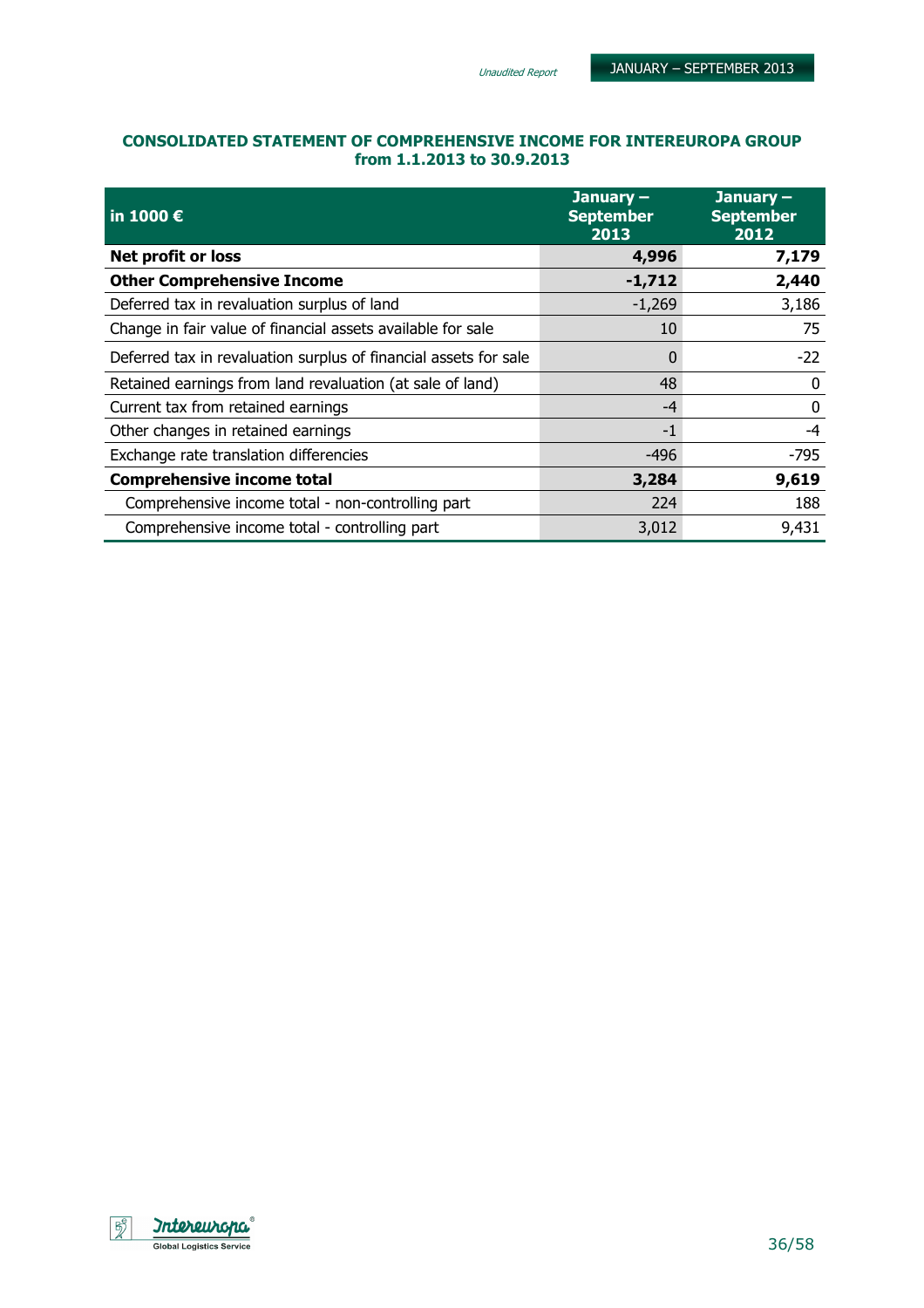#### CONSOLIDATED STATEMENT OF FINANCIAL POSITION FOR INTEREUROPA GROUP as at 30.9.2013

| in 1000 €                                                    | 30.9.2013 | 31.12.2012 |
|--------------------------------------------------------------|-----------|------------|
| <b>ASSETS</b>                                                |           |            |
| Tangible fixed assets                                        | 230,439   | 234,727    |
| Investment property                                          | 6,405     | 6,585      |
| Intangible assets                                            | 7,100     | 7,513      |
| Other non-current operating assets                           | 212       | 317        |
| Deferred tax assets                                          | 16,455    | 14,775     |
| Long-term loans given and deposits                           | 91        | 54         |
| Investment in a jointly controlled company                   | 129       | 135        |
| Other financial investments                                  | 3,117     | 3,106      |
| <b>TOTAL NON-CURRENT ASSETS</b>                              | 263,948   | 267,212    |
| Available-for-sale assets                                    | 0         | 0          |
| <b>Inventories</b>                                           | 237       | 143        |
| Short-term loans given, deposits and cerificates of deposits | 10,904    | 10,779     |
| Short-term operating receivables                             | 34,130    | 35,630     |
| Short-term income tax receivables                            | 279       | 815        |
| Cash and cash equivalents                                    | 12,131    | 8,390      |
| <b>TOTAL CURRENT ASSETS</b>                                  | 57,681    | 55,757     |
| <b>TOTAL ASSETS</b>                                          | 321,629   | 322,969    |
| <b>EQUITY</b>                                                |           |            |
| <b>Equity - controlling interest</b>                         | 148,372   | 145,361    |
| Share capital                                                | 27,489    | 27,489     |
| Equity reserves                                              | 18,455    | 18,455     |
| Revenue reserves                                             | 2,840     | 2,804      |
| Revaluation surplus                                          | 69,871    | 71,176     |
| Translation exchange differencies                            | $-6,816$  | $-6,339$   |
| Transferred net profit/loss                                  | 31,780    | 38,955     |
| Net profit/loss                                              | 4,753     | $-7,179$   |
| <b>Equity - non-controlling interest</b>                     | 9,451     | 9,532      |
| <b>TOTAL EQUITY</b>                                          | 157,823   | 154,893    |
| <b>LIABILITIES</b>                                           |           |            |
| Provisions and long-term deferred revenue                    | 5,654     | 7,034      |
| Long-term borrowings and financial leases                    | 106,780   | 111,663    |
| Other long-term financial liabilities                        | 0         | 0          |
| Long-term operating liabilities                              | 414       | 434        |
| Deferred tax liabilities                                     | 14,468    | 13,216     |
| <b>TOTAL NON-CURRENT LIABILITIES</b>                         | 127,316   | 132,347    |
| Short-term borrowings and financial leases                   | 7,959     | 5,975      |
| Other short-term financial liabilities                       | 788       | 1,706      |
| Short-term operating liabilities                             | 27,340    | 27,904     |
| Short-term income tax liabilities                            | 403       | 144        |
| <b>TOTAL CURRENT LIABILITIES</b>                             | 36,490    | 35,729     |
| <b>TOTAL LIABILITIES</b>                                     | 163,806   | 168,076    |
| TOTAL CAPITAL AND LIABILITIES                                | 321,629   | 322,969    |

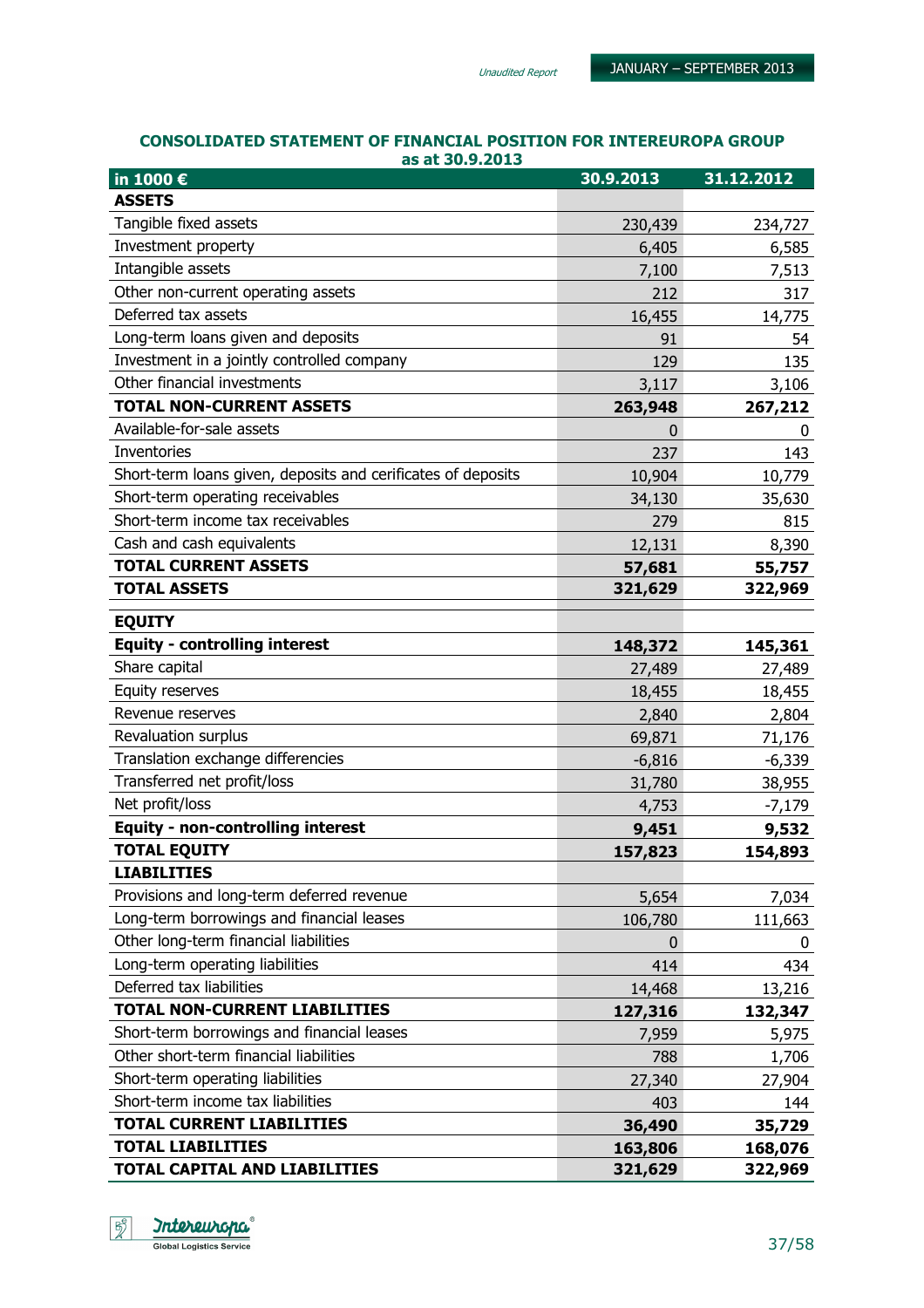### CONSOLIDATED STATEMENT OF CASH FLOWS FOR INTEREUROPA GROUP from 1.1.2013 to 30.9.2013

| in 1000 €                                                                                          | January-<br><b>September</b><br>2013 | January -<br><b>September</b><br>2012 |
|----------------------------------------------------------------------------------------------------|--------------------------------------|---------------------------------------|
| Cash flows from operating activities                                                               |                                      |                                       |
| Net profit/loss for the period                                                                     | 4,996                                | 7,179                                 |
| <b>Adjustments for:</b>                                                                            |                                      |                                       |
| - Depreciation                                                                                     | 5,525                                | 7,064                                 |
| - Impairment and writedowns of tangible fixed assets and<br>intangible assets                      | $\overline{2}$                       | 0                                     |
| - Revaluation operating revenues from disposal of<br>tangible fixed assets and investment property | $-457$                               | $-1,291$                              |
| - Revaluation operating expenses from disposal of<br>tangible fixed assets and investment property | 9                                    | 52                                    |
| - Impairment of receivables                                                                        | 2,284                                | 1,027                                 |
| - Non-monetary expenses                                                                            | 35                                   | 101                                   |
| - Non-monetary revenues                                                                            | $-247$                               | $-432$                                |
| - Financial revenues                                                                               | $-665$                               | $-3,584$                              |
| - Recognized result of jointly controlled company<br>according to equity method                    | $-28$                                | $-32$                                 |
| - Financial expenses                                                                               | 3,144                                | 6,806                                 |
| - Income tax (incl. deferred tax)                                                                  | $-823$                               | 3,417                                 |
| Operating profit before changes in net working capital<br>and taxes                                | 13,774                               | 20,307                                |
| Changes in net working capital and provisions                                                      |                                      |                                       |
| Changes in receivables                                                                             | $-535$                               | 3,757                                 |
| Changes in inventories                                                                             | $-94$                                | $-7$                                  |
| Changes in operating liabilities                                                                   | $-354$                               | $-4,381$                              |
| Changes in provisions and long-term deferred revenue                                               | $-1,238$                             | $-269$                                |
| Corporate income tax payed                                                                         | $-56$                                | $-1,003$                              |
| <b>Cash from operating activities</b>                                                              | 11,497                               | 18,404                                |
| <b>Cash flows from investing activities</b>                                                        |                                      |                                       |
| Interest income                                                                                    | 649                                  | 858                                   |
| Dividens and shares in profit received                                                             | 38                                   | 1.                                    |
| Inflows from disposal of tangible fixed assets                                                     | 325                                  | 4,335                                 |
| Inflows from long-term deposits given                                                              | 9                                    | 20                                    |
| Outflows for acquisition of tangible fixed assets                                                  | $-1,418$                             | $-1,039$                              |
| Outflows for acquisitions of intangible assets                                                     | $-78$                                | $-119$                                |
| Outflows for long-term deposits given                                                              | $-50$                                | $-61$                                 |
| Outflows from increase of short-term loans given                                                   | $-22$                                | $-63$                                 |
| Outflows from increase of short-term deposits and cerificates<br>of deposits given                 | $-101$                               | $-1,605$                              |
| Outflows from settlement of derivative financial instruments                                       | $\Omega$                             | $-1,342$                              |
| <b>Cash from investing activities</b>                                                              | $-648$                               | 985                                   |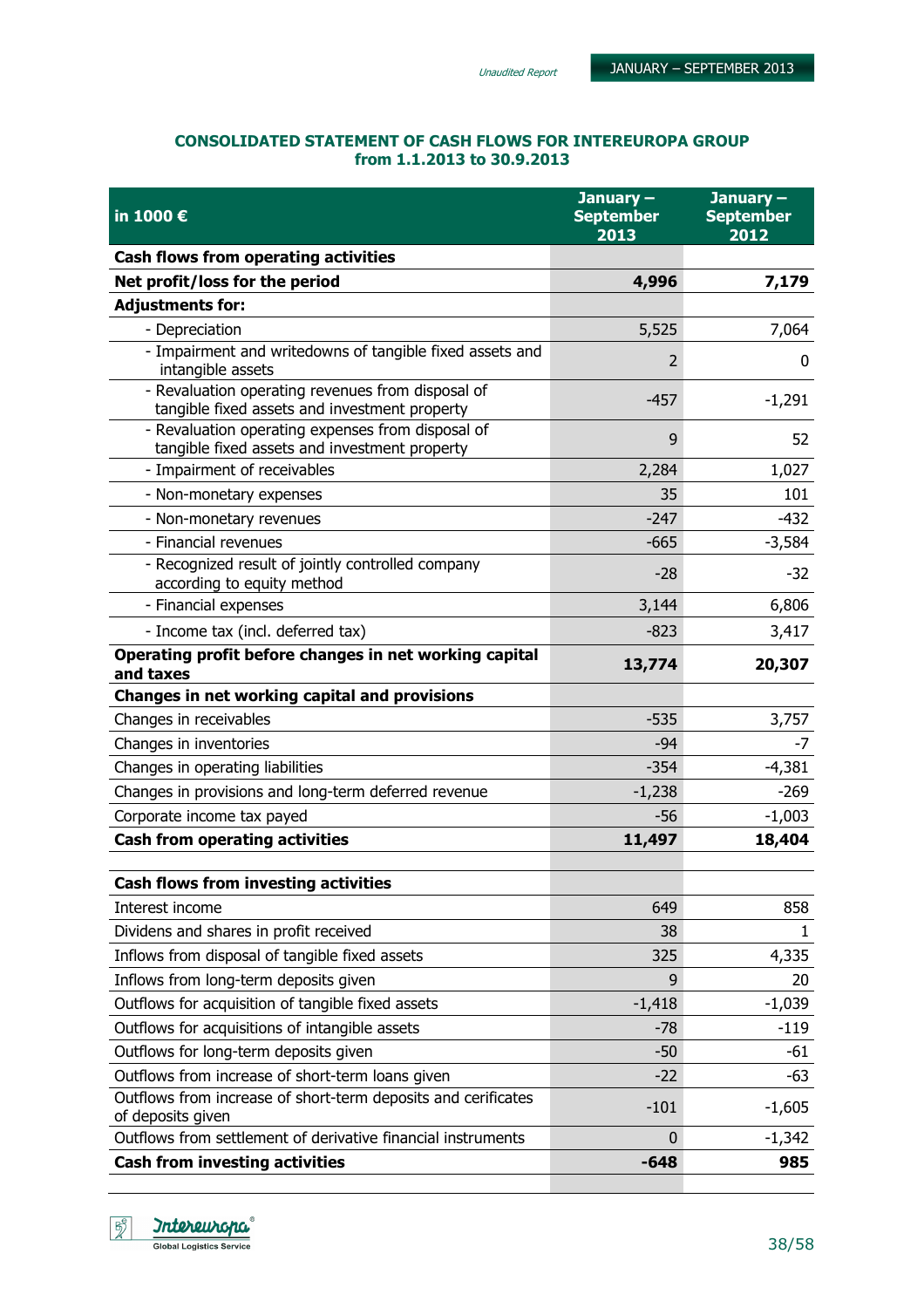| <b>Cash flows from financing activities</b>                         |          |           |
|---------------------------------------------------------------------|----------|-----------|
| Inflows from long-term borrowings received and financial<br>leasing | 701      | 0         |
| Paid interest                                                       | $-3,040$ | $-6,936$  |
| Outflows from repayment of long-term borrowings                     | $-2,679$ | $-3,093$  |
| Outflows from decrease of short-term borrowings                     | $-865$   | $-12,076$ |
| Outflows from decrease of other short-term financial liabilities    | $-949$   | 0         |
| Paid dividend                                                       | $-273$   | $-136$    |
| <b>Cash from financing activities</b>                               | $-7,105$ | $-22,241$ |
| Cash and cash equivalents at beginning of period                    | 8,390    | 17,651    |
| Exchange rate differences from cash                                 | -3       | $-20$     |
| Net increase/decrease in cash                                       | 3,741    | $-2,872$  |
| Cash and cash equivalents at end of period                          | 12,131   | 14,779    |

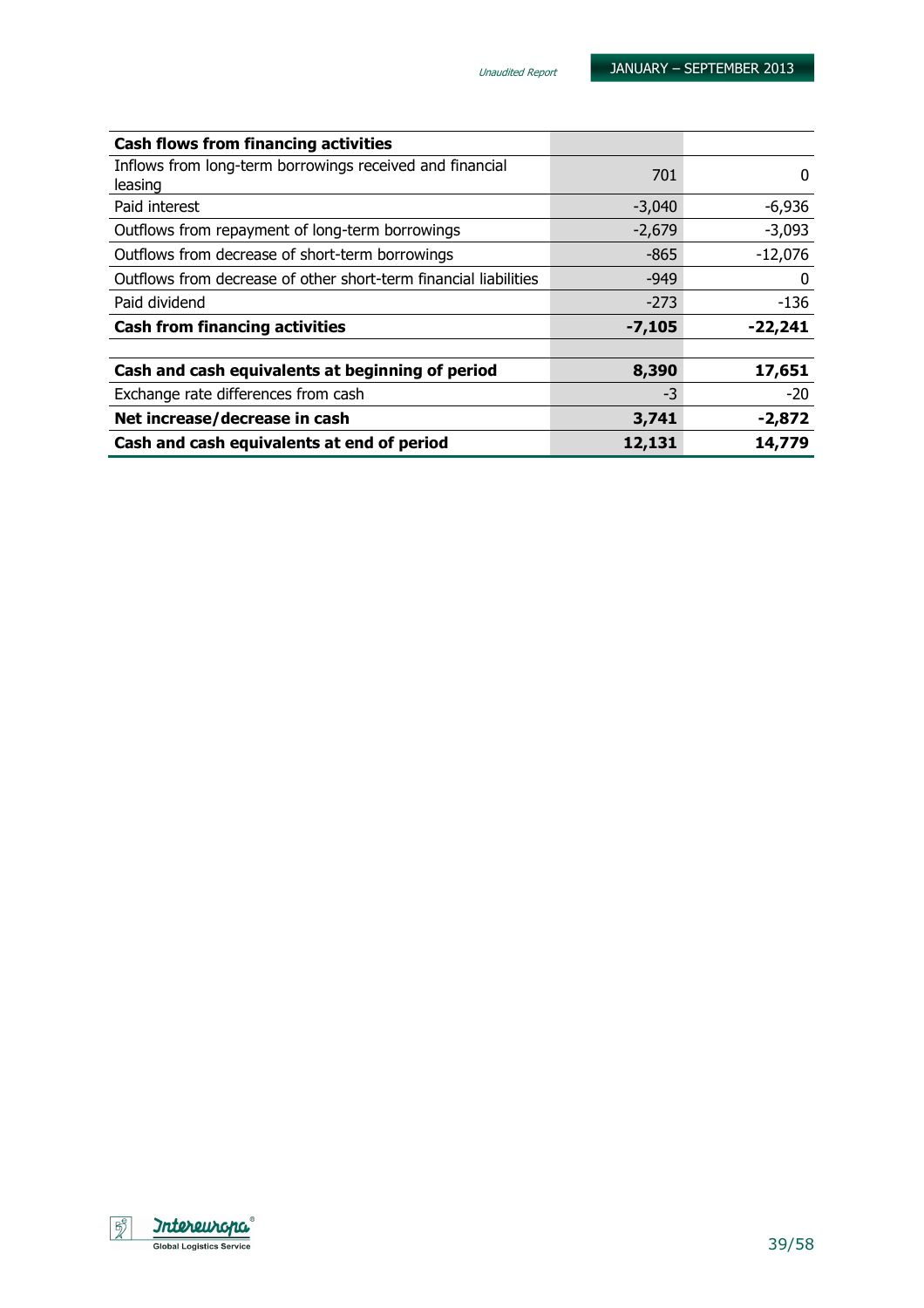## CONSOLIDATED STATEMENT OF CHANGES IN EQUITY FOR INTEREUROPA GROUP from 1.1.2013 to 30.9.2013

| in 1000 $\epsilon$                                                                             |                         |                           |                   |                                              | <b>REVENUE RESERVES</b>                                      |                              |                                   | <b>Translati</b>                              |                                           | <b>RETAINED EARNINGS</b>                  |                                             |                                                           |                        |
|------------------------------------------------------------------------------------------------|-------------------------|---------------------------|-------------------|----------------------------------------------|--------------------------------------------------------------|------------------------------|-----------------------------------|-----------------------------------------------|-------------------------------------------|-------------------------------------------|---------------------------------------------|-----------------------------------------------------------|------------------------|
|                                                                                                | <b>Share</b><br>capital | <b>Equity</b><br>reserves | Legal<br>reserves | <b>Reserves</b><br>for<br>treasury<br>shares | <b>Treasurv</b><br><b>shares</b><br>(deductibl<br>$\epsilon$ | <b>Statutory</b><br>reserves | <b>Revaluat</b><br>ion<br>surplus | on<br>exchang<br>e<br>differen<br><b>cies</b> | <b>Transferre</b><br>d net<br>profit/loss | <b>Net</b><br>profit/loss<br>for the year | <b>Equity -</b><br>controllin<br>g interest | <b>Equity -</b><br>non-<br>controlling<br><b>interest</b> | <b>Total</b><br>equity |
| <b>Opening balance as</b><br>at 1.1.2013                                                       | 27,489                  | 18,455                    | 2,601             | 180                                          | $-180$                                                       | 203                          | 71,176                            | $-6,339$                                      | 38,955                                    | $-7,179$                                  | 145,361                                     | 9,532                                                     | 154,893                |
| <b>Total comprehensive</b><br>income                                                           | $\mathbf 0$             | 0                         | $\mathbf{0}$      | $\mathbf 0$                                  | $\mathbf{0}$                                                 | $\mathbf 0$                  | $-1,305$                          | $-477$                                        | 41                                        | 4,753                                     | 3,012                                       | 224                                                       | 3,236                  |
| Net profit/loss                                                                                | $\mathbf{0}$            | $\mathbf{0}$              | $\mathbf{0}$      | $\mathbf{0}$                                 | $\mathbf{0}$                                                 | $\overline{0}$               | $\mathbf 0$                       | $\mathbf{0}$                                  | $\overline{0}$                            | 4,753                                     | 4,753                                       | 243                                                       | 4,996                  |
| Other comprehensive<br>income                                                                  | 0                       | $\mathbf{0}$              | $\mathbf{0}$      | $\mathbf{0}$                                 | $\mathbf 0$                                                  | 0                            | $-1,305$                          | $-477$                                        | 41                                        | $\bf{0}$                                  | $-1,741$                                    | $-19$                                                     | $-1,760$               |
| <b>Transactions with</b>                                                                       |                         |                           |                   |                                              |                                                              |                              |                                   |                                               |                                           |                                           |                                             |                                                           |                        |
| owners                                                                                         |                         |                           |                   |                                              |                                                              |                              |                                   |                                               |                                           |                                           |                                             |                                                           |                        |
| Transfer of net<br>profit/loss for the<br>previous year to<br>transferred retained<br>earnings | 0                       | $\mathbf{0}$              | $\bf{0}$          | $\mathbf{0}$                                 | $\mathbf 0$                                                  | 0                            | $\overline{0}$                    | 0                                             | $-7,179$                                  | 7,179                                     | $\mathbf{0}$                                | $\bf{0}$                                                  | 0                      |
| Payment of dividends or<br>profit participations                                               | $\pmb{0}$               | $\mathbf{0}$              | $\mathbf 0$       | $\mathbf{0}$                                 | $\pmb{0}$                                                    | 0                            | $\mathbf 0$                       | $\mathbf{0}$                                  | $\mathbf 0$                               | $\pmb{0}$                                 | $\mathbf 0$                                 | $-305$                                                    | $-305$                 |
| Transfer of retained<br>earnings to reserves                                                   | $\mathbf 0$             | $\mathbf{0}$              | 28                | $\mathbf{0}$                                 | $\mathbf 0$                                                  | 9                            | $\mathbf{0}$                      | $\mathbf{0}$                                  | $-37$                                     | 0                                         | $\mathbf{0}$                                | $\bf{0}$                                                  | $\mathbf 0$            |
| Transfer between<br>Reserves items                                                             | 0                       | $\mathbf{0}$              | 53                | $\mathbf{0}$                                 | $\mathbf{0}$                                                 | $-53$                        | $\Omega$                          | 0                                             | $\mathbf{0}$                              | 0                                         | $\mathbf{0}$                                | $\mathbf{0}$                                              | $\mathbf 0$            |
| Closing balance as at<br>30.9.2013                                                             | 27,489                  | 18,455                    | 2,682             | 180                                          | $-180$                                                       | 158                          | 69,871                            | -6,816                                        | 31,780                                    | 4,753                                     | 148,372                                     | 9,451                                                     | 157,823                |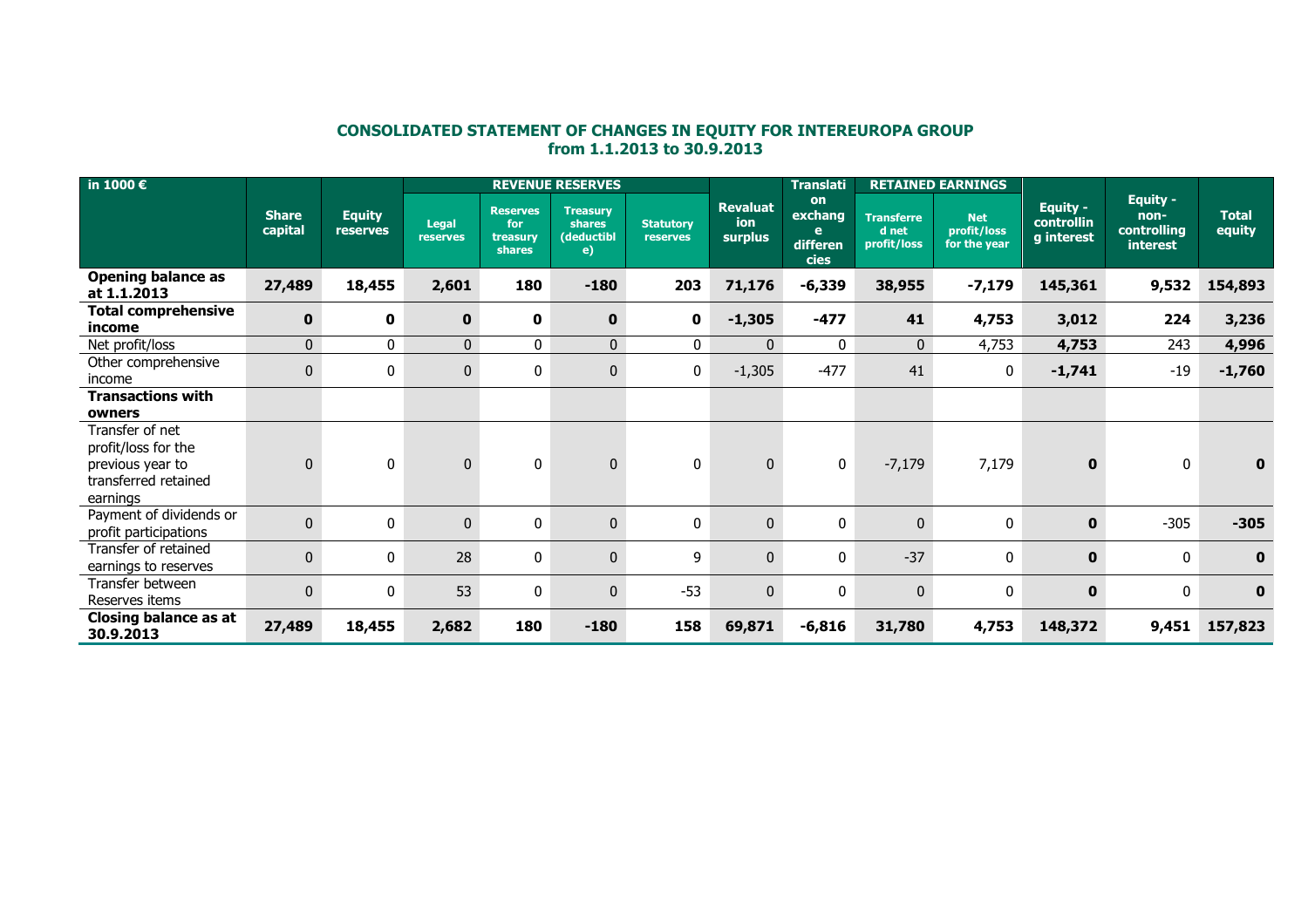Unaudited Report

JANUARY – SEPTEMBER <sup>2013</sup>

## CONSOLIDATED STATEMENT OF CHANGES IN EQUITY FOR INTEREUROPA GROUP from 1.1.2012 to 30.9.2012

| in 1000 $\epsilon$                                                                             |                         |                           |                   | <b>REVENUE RESERVES</b>                      |                                          |                              |                                          | <b>RETAINED EARNINGS</b><br><b>Translati</b>         |                                           |                                           |                                             |                                                           |                        |
|------------------------------------------------------------------------------------------------|-------------------------|---------------------------|-------------------|----------------------------------------------|------------------------------------------|------------------------------|------------------------------------------|------------------------------------------------------|-------------------------------------------|-------------------------------------------|---------------------------------------------|-----------------------------------------------------------|------------------------|
|                                                                                                | <b>Share</b><br>capital | <b>Equity</b><br>reserves | Legal<br>reserves | <b>Reserves</b><br>for<br>treasurv<br>shares | <b>Treasury</b><br>shares<br>(deductible | <b>Statutory</b><br>reserves | <b>Revaluat</b><br>ion<br><b>surplus</b> | <b>on</b><br>exchang<br>e<br>differen<br><b>cies</b> | <b>Transferre</b><br>d net<br>profit/loss | <b>Net</b><br>profit/loss<br>for the year | <b>Equity -</b><br>controllin<br>g interest | <b>Equity -</b><br>non-<br>controlling<br><b>interest</b> | <b>Total</b><br>equity |
| <b>Opening balance as</b><br>at 1.1.2012                                                       | 32,976                  | $\mathbf 0$               | 2,396             | 180                                          | $-180$                                   | 9                            | 67,905                                   | $-11,346$                                            | 41,393                                    | $-2,036$                                  | 131,296                                     | 9,692                                                     | 140,988                |
| <b>Total comprehensive</b><br>income                                                           | $\pmb{0}$               | 0                         | $\mathbf 0$       | $\mathbf 0$                                  | $\mathbf{0}$                             | 0                            | 3,239                                    | -570                                                 | $-3$                                      | 6,765                                     | 9,431                                       | 188                                                       | 9,619                  |
| Net profit/loss                                                                                | $\mathbf{0}$            | $\mathbf{0}$              | $\overline{0}$    | 0                                            | $\overline{0}$                           | 0                            | $\mathbf{0}$                             | $\Omega$                                             | $\overline{0}$                            | 6,765                                     | 6,765                                       | 414                                                       | 7,179                  |
| Other comprehensive<br>income                                                                  | $\mathbf 0$             | 0                         | $\mathbf 0$       | 0                                            | 0                                        | 0                            | 3,239                                    | $-570$                                               | -3                                        | 0                                         | 2,666                                       | $-226$                                                    | 2,440                  |
| <b>Transactions with</b><br>owners                                                             |                         |                           |                   |                                              |                                          |                              |                                          |                                                      |                                           |                                           |                                             |                                                           |                        |
| Transfer of net<br>profit/loss for the<br>previous year to<br>transferred retained<br>earnings | $\mathbf{0}$            | 0                         | $\mathbf{0}$      | 0                                            | 0                                        | $\mathbf 0$                  | $\mathbf{0}$                             | 0                                                    | $-2,036$                                  | 2,036                                     | $\mathbf{0}$                                | $\mathbf 0$                                               | $\mathbf 0$            |
| Payment of dividends or<br>profit participations                                               | $\pmb{0}$               | 0                         | $\mathbf 0$       | 0                                            | 0                                        | $\bf{0}$                     | $\mathbf{0}$                             | $\mathbf{0}$                                         | $\mathbf 0$                               | $\pmb{0}$                                 | $\mathbf 0$                                 | $-358$                                                    | $-358$                 |
| Transfer of retained<br>earnings to reserves                                                   | $\pmb{0}$               | 0                         | 399               | 0                                            | 0                                        | 0                            | $\mathbf{0}$                             | 0                                                    | $-399$                                    | 0                                         | $\mathbf 0$                                 | $\mathbf 0$                                               | $\mathbf{0}$           |
| <b>Closing balance as at</b><br>30.9.2012                                                      | 32,976                  | 0                         | 2,795             | 180                                          | $-180$                                   | 9                            | 71,144                                   | $-11,916$                                            | 38,955                                    | 6,765                                     | 140,728                                     | 9,522                                                     | 150,250                |

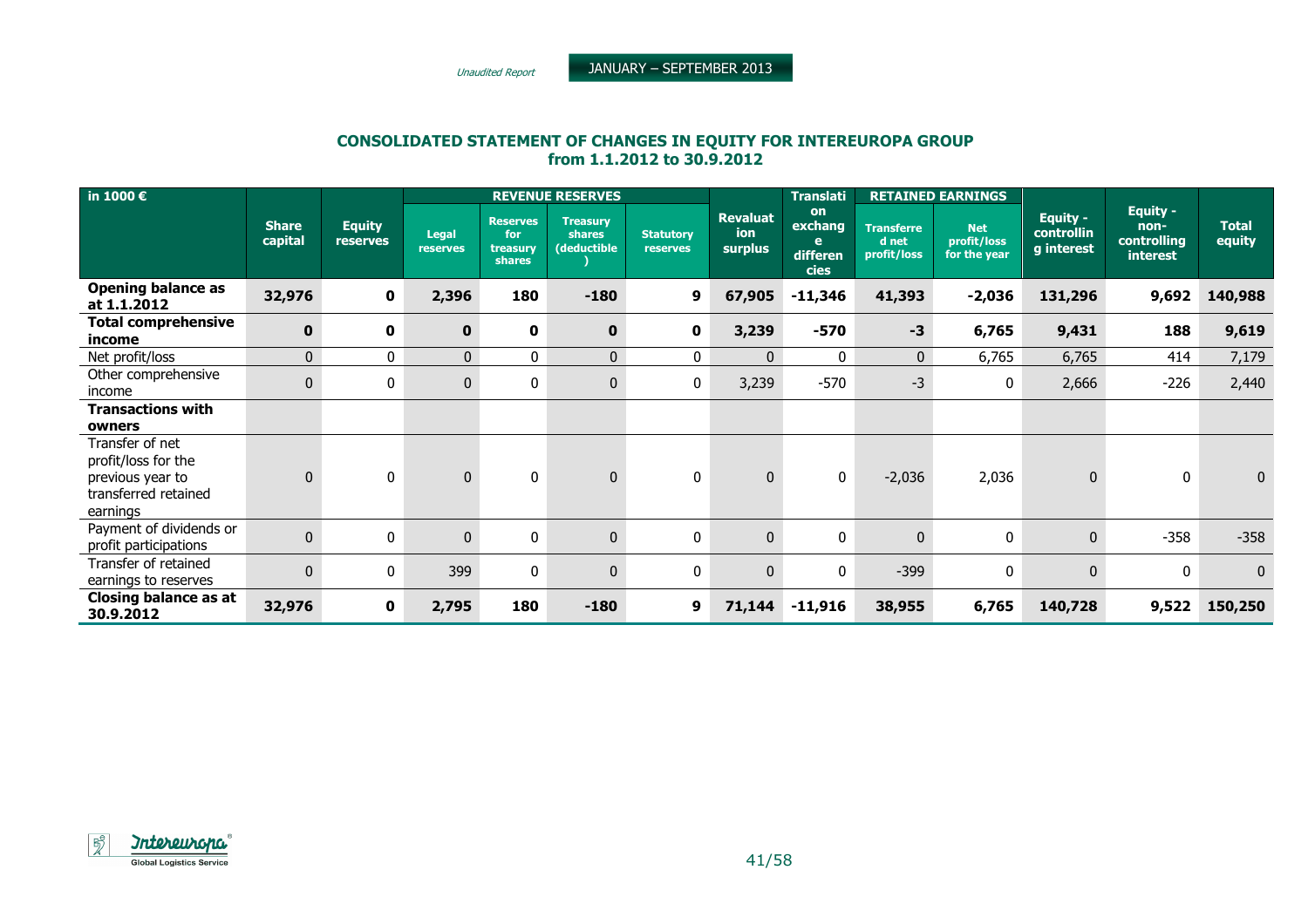### 1.1. Notes to Financial Statements of the Intereuropa Group

### a) Notes to the CONSOLIDATED INCOME STATEMENT

Sales revenues amounting to  $\in$  121,835 thousand represent the revenues arising from the services supplied.

The Company also realized **other operating revenues**, amounting to  $\epsilon$  2,732 thousand, mainly standing for the proceeds from damages received from the settlement of customs duty on account of an incomplete transit procedure under the Decision by the Customs Administration of the Republic of Slovenia (amounting to  $\epsilon$  1,073 thousand), for which the provisions made last year were used. The Group estimates that the collection of said compensation for damages be aggravated, therefore we impaired this account receivable in full amount (the impairment is presented under the Write-Offs). Revenues from the elimination (reversal) of allowances for, and from collected written-off receivables came to  $€437$  thousand arising from the debt write-offs in the amount of  $€ 68$  thousand. The amount of reversal of provisions in favour of operating revenues is € 157 thousand, and the revaluation operating expenses from the disposal of fixed assets and investment properties come to  $\epsilon$  457 thousand. The Group received state grants for project cofinancing in the amount of  $\epsilon$  209 thousand.

### Costs of material and services

| $\vert$ in 1000 $\bm{\epsilon}$ | January $-$<br><b>September</b><br>2013 | January $-$<br><b>September</b><br>2012 |
|---------------------------------|-----------------------------------------|-----------------------------------------|
| Cost of material                | 3,010                                   | 3,980                                   |
| Cost of services                | 84,795                                  | 91,624                                  |
| Direct costs                    | 76,165                                  | 78,881                                  |
| Telephone costs                 | 425                                     | 588                                     |
| Mainteinence costs              | 1,795                                   | 2,600                                   |
| Insurance premiums              | 657                                     | 948                                     |
| Traning and education costs     | 30                                      | 36                                      |
| Other costs of services         | 5,723                                   | 8,571                                   |
| <b>Total</b>                    | 87,805                                  | 95,604                                  |

Table 18: Costs of material and services of the Intereuropa group in the period January – September 2013

### Labour costs

Table 19: Labour cost of the Intereuropa group in the period January – September 2013

| in 1000 $\epsilon$          | January $-$<br><b>September</b><br>2013 | January $-$<br><b>September</b><br>2012 |
|-----------------------------|-----------------------------------------|-----------------------------------------|
| Wages and salaries          | 15,093                                  | 18,917                                  |
| Pension insurance costs     | 1,329                                   | 2,240                                   |
| Other social security costs | 2,103                                   | 1,779                                   |
| Other labour costs:         | 2,463                                   | 2,938                                   |
| holiday allowance           | 567                                     | 706                                     |
| transport and meals         | 1,706                                   | 1,890                                   |
| other labour costs          | 190                                     | 343                                     |
| <b>Total</b>                | 20,988                                  | 25,875                                  |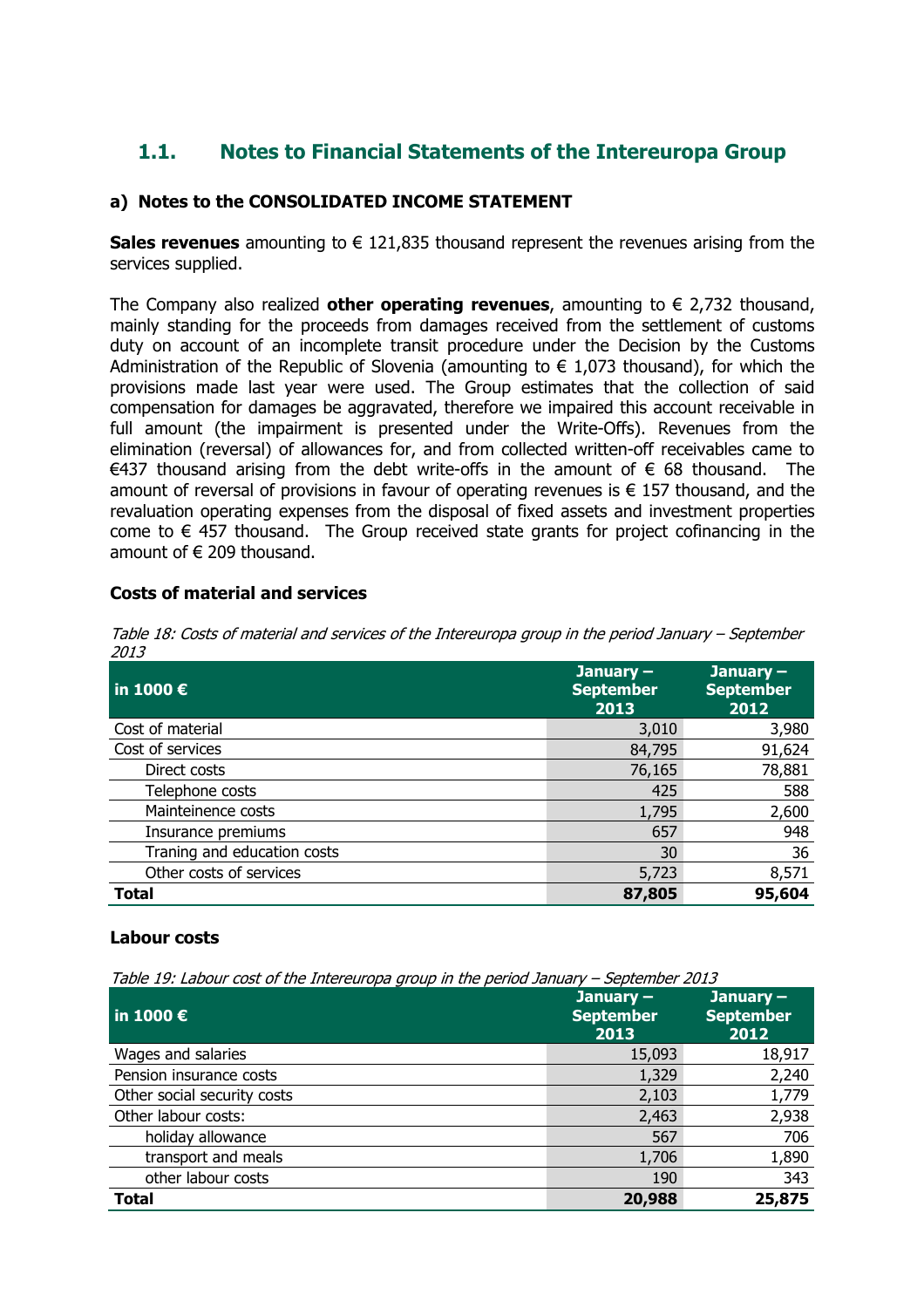### Write-offs

Table 20: Write-offs of the Intereuropa group in the period January – September 2013

| $\vert$ in 1000 $\bm{\epsilon}$                           | January $-$<br><b>September</b><br>2013 | January $-$<br><b>September</b><br>2012 |
|-----------------------------------------------------------|-----------------------------------------|-----------------------------------------|
| Amortisation of intangible assets                         | 462                                     | 511                                     |
| Depreciation of property, plant and equipment and         |                                         |                                         |
| investment properties                                     | 5,063                                   | 6,553                                   |
| Revaluatory operating expenses of intangible and tangible |                                         |                                         |
| fixed assets                                              | 11                                      | 52                                      |
| Expenses from revaluation adjustments (impairments) and   |                                         |                                         |
| written-off receivables                                   | 2,284                                   | 1,027                                   |
| <b>Total</b>                                              | 7,819                                   | 8,143                                   |

**Other Operating Expenses** amount to  $\epsilon$  1,331 thousand. The prevailing part of this item relates to land-use fees and similar expenses (€ 848 thousand).

### The effect of Financial Revenues and Expenses on the Profit or Loss

Table 21: The effect of financial revenues and expenses on the profit or loss of the Intereuropa group in the period January – September 2013

| in 1000 $\epsilon$                                                           | January $-$<br><b>September</b><br>2013 | January $-$<br><b>September</b><br>2012 |
|------------------------------------------------------------------------------|-----------------------------------------|-----------------------------------------|
| Interest income                                                              | 620                                     | 771                                     |
| Dividend income and participation in profit of others                        | 4                                       |                                         |
| Profit from disposal of financial investments                                | 13                                      | 0                                       |
| Net exchange rate differences                                                | 28                                      | 2,812                                   |
| <b>Total financial income</b>                                                | 665                                     | 3,584                                   |
| Interest expenses                                                            | $-3,131$                                | $-6,231$                                |
| Financial expenses from impairments and written-off financial<br>investments | $-13$                                   | -1                                      |
| Expenses from derivative financial instruments                               | ŋ                                       | $-574$                                  |
| <b>Total financial expenses</b>                                              | $-3,144$                                | $-6,806$                                |
| <b>Profit/loss from financing activities</b>                                 | $-2,479$                                | $-3,222$                                |

The lower items of the Foreign Exchange Differences and Interest Expenses contributed to a less negative Financing Result.

The Group achieved the Operating Profit or Loss from ordinary activities in the amount of  $\epsilon$  4.173 thousand, which is being decreased by the tax assessed at  $\epsilon$  815 thousand and by the non-deductible tax withheld  $\epsilon$  36 thousand, and increased by the revenues from deferred tax assets €1,674 thousand primarily arising from the recalculation of deferred tax assets of the Parent Company from the 15-percent tax rate to 17 percent (the total effect of tax comes to  $\epsilon$  823 thousand and increases the operating result).

The **Net Profit** achieved in the reporting term amounted to  $\in$  4,996 thousand, thereof the amount of  $\epsilon$  4,753 thousand for the **controlling part,** and  $\epsilon$  243 thousand for the controlled part.

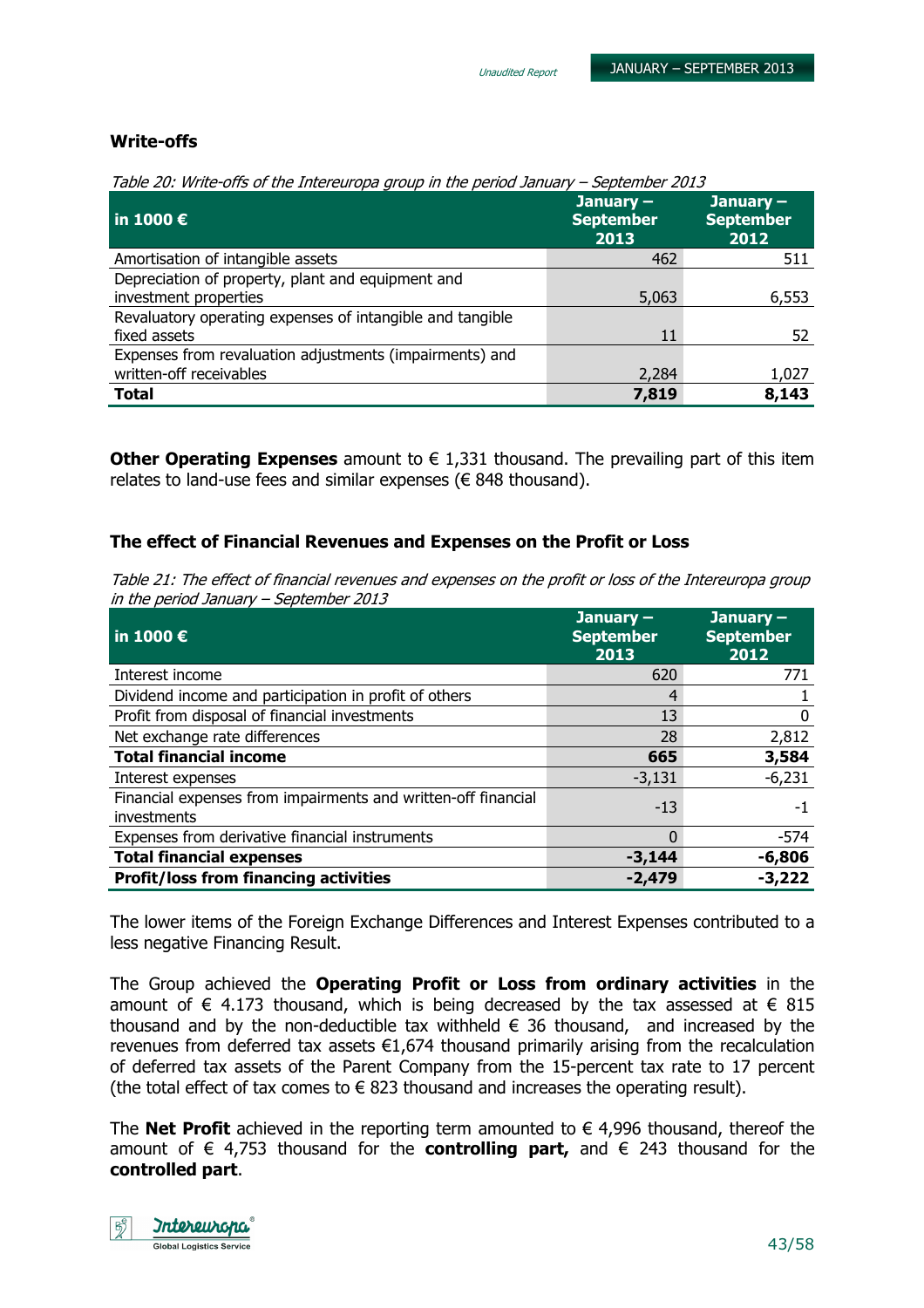### b) Notes to the CONSOLIDATED STATEMENT OF FINANCIAL POSITION

### Tangible fixed assets

Table 22: Tangible fixed assets of the Intereuropa group as at 30.9.2013

| $\overline{\phantom{0}}$ in 1000 $\overline{\epsilon}$ | 30.9.2013 | 31.12.2012 |
|--------------------------------------------------------|-----------|------------|
| Land and buildings                                     | 225,056   | 228,768    |
| a) Land                                                | 117,599   | 117,863    |
| b) Buildings                                           | 107,457   | 110,905    |
| Other property, plant and equipment                    | 4,873     | 5,501      |
| Tangible fixed assets under construction               | 511       | 459        |
| <b>Total</b>                                           | 230,439   | 234,727    |

### Intangible assets

Table 23: Intangible assets of the Intereuropa group as at 30.9.2013

| $\vert$ in 1000 $\bm{\epsilon}$      | 30.9.2013 | 31.12.2012 |
|--------------------------------------|-----------|------------|
| Long-term title rights               | 2,058     | 2,331      |
| Goodwill                             | 1,275     | 1,275      |
| Long-term deferred development costs | 3,767     | 3,906      |
| <b>Total</b>                         | 7,100     | 7,513      |

### Loans given, deposits and certificates of deposit

Table 24: Loans given, deposits and certificates of deposit of the Intereuropa group as at 30.9.2013

| $\vert$ in 1000 $\bm{\epsilon}$                                 | 30.9.2013 | 31.12.2012 |
|-----------------------------------------------------------------|-----------|------------|
| Long-term loans given and deposits                              | 91        | 54         |
| - loans given                                                   | 24        | 28         |
| - deposits                                                      | 67        | 26         |
| Short-term loans given, deposits and certificates of<br>deposit | 10,904    | 10,779     |
| - loans given                                                   | 139       | 114        |
| - deposits and certificates of deposit                          | 10,766    | 10,665     |
| <b>Total</b>                                                    | 10,995    | 10,833     |

Other financial investments in the amount of  $\epsilon$  3,117 thousand relate to the item ''Financial assets available for sale''.

### Short-term operating receivables

Table 25: Short-term operating receivables of the Intereuropa group as at 30.9.2013

| l in 1000 €                                   | 30.9.2013 | 31.12.2012 |
|-----------------------------------------------|-----------|------------|
| Short-term operating receivables from buyers  | 31,641    | 33,022     |
| Short-term operating receivables from others  | 2,489     | 2,608      |
| <b>Total short-term operating receivables</b> | 34,130    | 35,630     |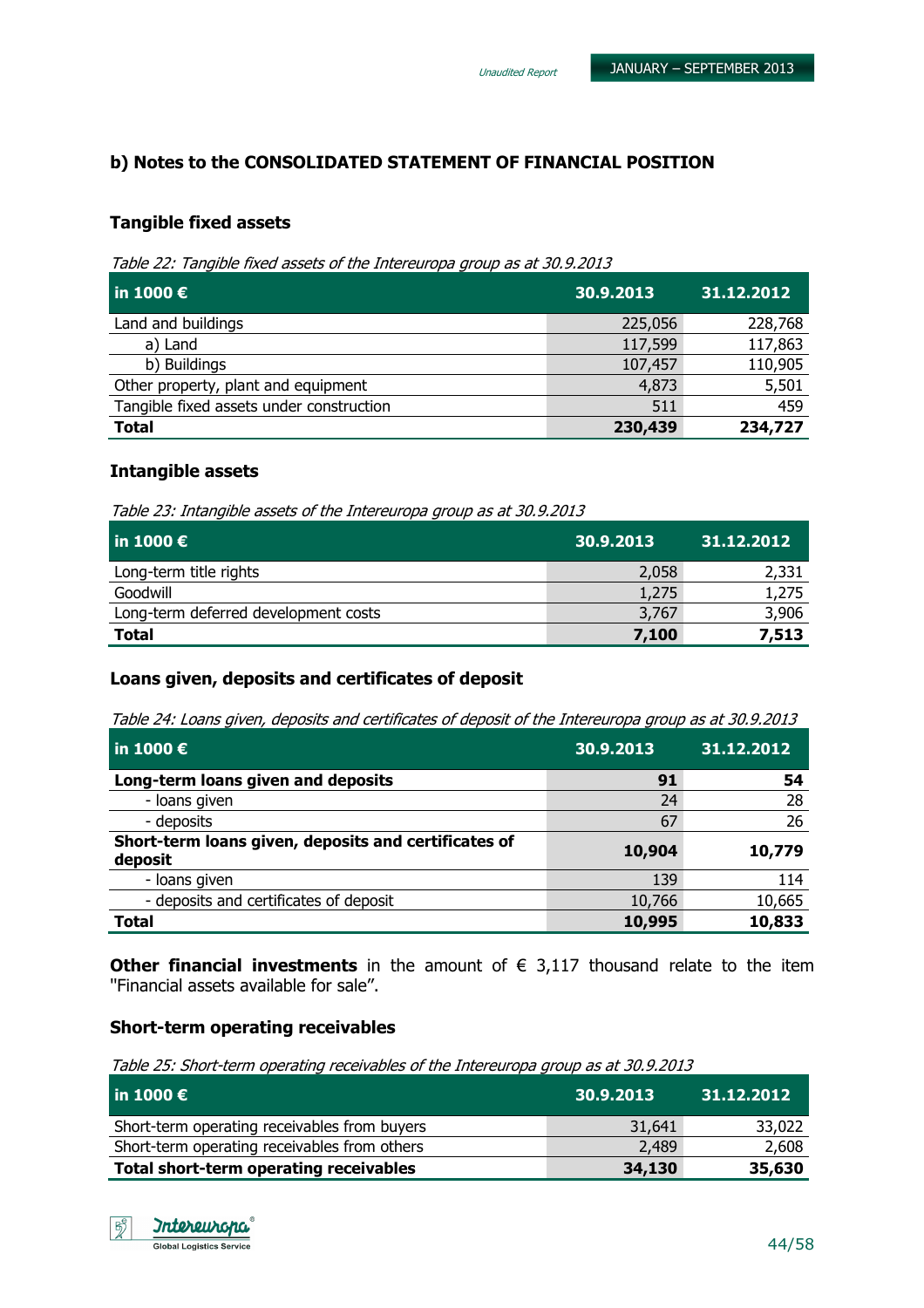### Equity

The equity of the Group amounts to  $\epsilon$  157,823 thousand. Compared with the same reporting date last year, the value stated for Equity was higher by  $\epsilon$  2,930 thousand and represents 49 percent of the liabilities to sources of funding.

### Provisions and long-term deferred revenue

Table 26: Provisions and long-term deferred revenue of the Intereuropa group as at 30.9.2013

| $ $ in 1000 €                                        | 30.9.2013 | 31.12.2012 |
|------------------------------------------------------|-----------|------------|
| Provisions for terminal bonus payments on retirement | 1,150     | 1,192      |
| Provisions on litigations                            | 119       | 241        |
| Other provisions                                     | 4,160     | 5,480      |
| Long-term deferred income                            | 225       | 121        |
| Total provisions and long-term deferred revenue      | 5,654     | 7,034      |

The long-term loans received and financial leases amounted to  $\epsilon$  106,780 thousand. This item was increased in the reporting period by  $\epsilon$  701 thousand on account of financial leases and decreased by  $\epsilon$  5,526 thousand due to transfer to the short-term portion of loans and financial leases, and by  $\epsilon$  4,722 thousand due to foreign exchange differences.

The short-term loans received and financial leases amounted to  $\epsilon$  7,959 thousand. As of the reporting date, all the liabilities due by the Group under the loan agreements were settled.

### Other long-term and short-term financial liabilities

Table 27: Other long-term and short-term financial liabilities of the Intereuropa group as at 30.9.2013

| l in 1000 €                                        | 30.9.2013 | 31.12.2012 |
|----------------------------------------------------|-----------|------------|
| Liabilities for dividends and other participations | 472       | 439        |
| Other short-term financial liabilities             | 317       | 1,266      |
| Total other short-term financial liabilities       | 788       | 1,706      |

Other short-term financial liabilities arise from the early termination of the derivative financial instrument of cross-currency swap with currency option in the year 2012. At the time of termination of the derivative, the unsettled liabilities were recognized as Other Short-Term Financial Liabilities that as of the Balance Sheet Date amounted to  $\in$  317 thousand.

### Short-term operating liabilities

Table 28: Short-term operating liabilities of the Intereuropa group as at 30.9.2013

| in 1000 $\epsilon$                             | 30.9.2013 | 31.12.2012 |
|------------------------------------------------|-----------|------------|
| Short-term operating liabilities to suppliers  | 21,275    | 21,336     |
| Short-term operating liabilities from advances | 2,351     | 1,458      |
| Other short-term operating liabilities         | 3,713     | 5,110      |
| <b>Total short-term operating liabilities</b>  | 27,340    | 27,904     |

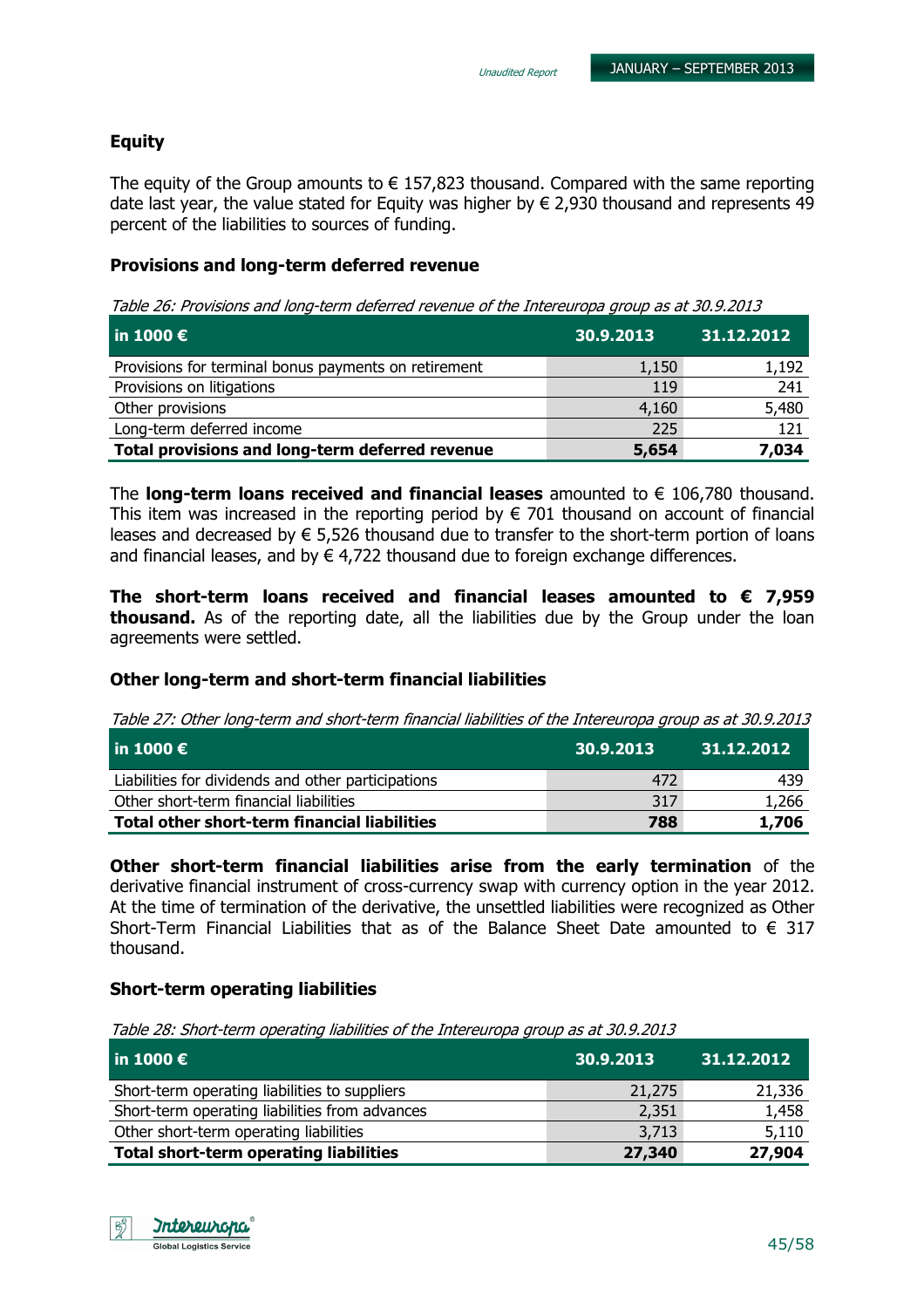### Contingent liabilities

Table 29: Contingent liabilities of the Intereuropa group as at 30.9.2013

| $\ln 1000 \in$                                   | 30.9.2013 | 31.12.2012 |
|--------------------------------------------------|-----------|------------|
| Arising from bank guarantees and guaratees given | 12,342    | 11,172     |
| Arising from legal proceedings                   | 2,645     | 2,023      |
| From D.S.U., družba za svetovanje in upravljanje | 250       | 250        |
| Other contingent liabilities                     | 206       | 206        |
| <b>Total contingent liabilities</b>              | 15,442    | 13,651     |

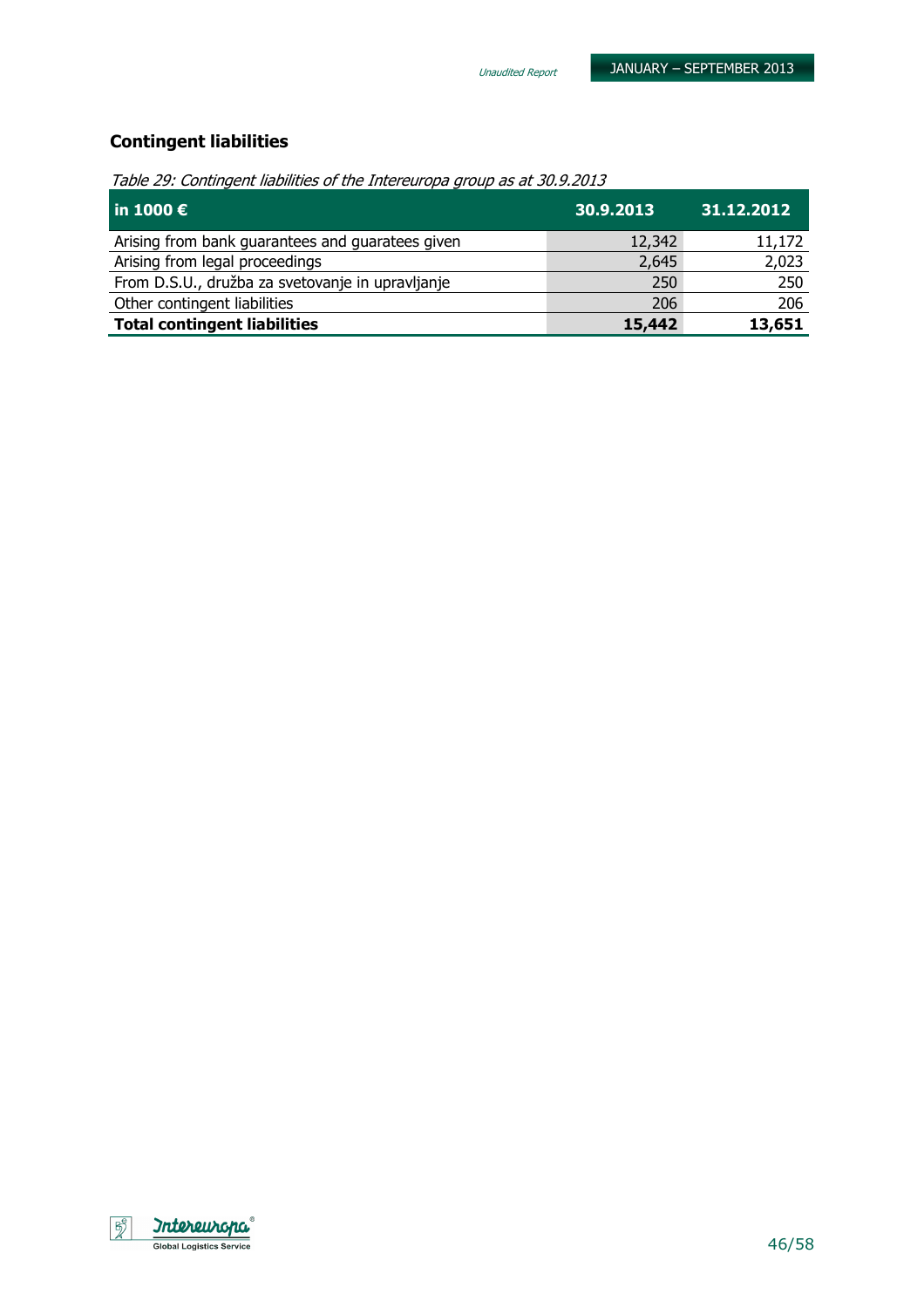### INFORMATION ACCORDING TO BUSINESS SEGMENTS FOR JANUARY - SEPTEMBER 2013

|                                                         | <b>Slovenia</b> |                 |                 |                 | <b>Croatia</b>  |                 | <b>Bosnia &amp;</b><br><b>Herzegovina</b> |                 | <b>Serbia</b>   |                 | <b>Montenegro</b> |  |
|---------------------------------------------------------|-----------------|-----------------|-----------------|-----------------|-----------------|-----------------|-------------------------------------------|-----------------|-----------------|-----------------|-------------------|--|
| in 1000 €                                               | Jan-Sep<br>2013 | Jan-Sep<br>2012 | Jan-Sep<br>2013 | Jan-Sep<br>2012 | Jan-Sep<br>2013 | Jan-Sep<br>2012 | Jan-Sep<br>2013                           | Jan-Sep<br>2012 | Jan-Sep<br>2013 | Jan-Sep<br>2012 |                   |  |
| Revenues from external customers                        | 67,273          | 80,253          | 21,549          | 23,621          | 4,255           | 4,506           | 2,492                                     | 2,610           | 3,759           | 3,990           |                   |  |
| Revenues from business with other segments              | 2,223           | 3,347           | 255             | 485             | 310             | 350             | 496                                       | 519             | 117             | 61              |                   |  |
| Total revenues                                          | 69,496          | 83,600          | 21,803          | 24,106          | 4,565           | 4,856           | 2,988                                     | 3,128           | 3,876           | 4,051           |                   |  |
| Depreciation                                            | 3,154           | 3,483           | 1,315           | 1,469           | 286             | 300             | 180                                       | 182             | 434             | 453             |                   |  |
| Operating profit or loss                                | 3,337           | 5,825           | 1,567           | 2,507           | 324             | 310             | 367                                       | 392             | 362             | 1,266           |                   |  |
| Revenues from interest rates                            | 501             | 3,016           | 91              | 155             | $\overline{0}$  | 2               | 10                                        | 18              | 109             | 82              |                   |  |
| Expenses from interest rates                            | 2,780           | 5,768           | 147             | 277             | 32 <sup>2</sup> | 58              | 152                                       | 184             |                 |                 |                   |  |
| Net profit or loss from ordinary activities             | 1,903           | 4,458           | 1,540           | 2,426           | 292             | 254             | 188                                       | $-36$           | 472             | 1,348           |                   |  |
| Corporate income tax                                    | $-1,473$        | 1,582           | 418             | 543             | 29              | 26              | 23                                        | -1              | 71              | 123             |                   |  |
| Assets                                                  | 247,421         | 302,773         | 67,006          | 72,201          | 17,060          | 17,352          | 10,253                                    | 10,175          | 22,510          | 24,322          |                   |  |
| Tangible fixed assets under construction                | 19              | 101             | 87              | 89              | 52              | 66              | 19                                        | 9               | 330             | 293             |                   |  |
| Long-term assets                                        | 204,927         | 239,723         | 58,159          | 60,618          | 15,740          | 16,090          | 9,247                                     | 9,148           | 18,597          | 19,053          |                   |  |
| Operating liabilities                                   | 36,496          | 33,857          | 6,812           | 9,620           | 1,666           | 1,759           | 1,297                                     | 1,493           | 955             | 1,143           |                   |  |
| <b>Financial liabilities</b>                            | 108,370         | 178,163         | 5,209           | 7,538           | 504             | 789             | 2,325                                     | 2,502           | 397             | 1,266           |                   |  |
| Investment in jointly controlled entities               | 75              | 75              | $\Omega$        | $\Omega$        | $\overline{0}$  | $\Omega$        | $\Omega$                                  |                 |                 |                 |                   |  |
| Revenues from investment in jointly controlled entities | 34              | 35              | $\Omega$        | $\Omega$        | $\overline{0}$  | $\Omega$        |                                           |                 |                 |                 |                   |  |

#### Table 30: Business segments of the Intereuropa Group in the period January – September 2013

|                                                         | <b>Ukraine</b>  |                 | <b>Russia</b>   |                 | <b>Others</b>   |                 | <b>Total</b>    |                 | Adjustments*    |                 | <b>Group</b>    |                 |
|---------------------------------------------------------|-----------------|-----------------|-----------------|-----------------|-----------------|-----------------|-----------------|-----------------|-----------------|-----------------|-----------------|-----------------|
| in 1000 €                                               | Jan-Sep<br>2013 | Jan-Sep<br>2012 | Jan-Sep<br>2013 | Jan-Sep<br>2012 | Jan-Sep<br>2013 | Jan-Sep<br>2012 | Jan-Sep<br>2013 | Jan-Sep<br>2012 | Jan-Sep<br>2013 | Jan-Sep<br>2012 | Jan-Sep<br>2013 | Jan-Sep<br>2012 |
| Revenues from external customers                        | 17,973          | 12,430          |                 | 12,082          | 4,524           | 2,751           | 121,825         | 142,242         | 10 <sup>1</sup> | 0               | 121,835         | 142,242         |
| Revenues from business with other segments              |                 | 58              |                 |                 | 454             | 382             | 3,855           | 5,202           | $-3,855$        | $-5,202$        | $\Omega$        |                 |
| Total revenues                                          | 17,973          | 12,487          |                 | 12,083          | 4,979           | 3,134           | 125,680         | 147,444         | $-3,846$        | $-5,202$        | 121,835         | 142,242         |
| Depreciation                                            | 112             | 112             |                 | 1,004           | 42              | 61              | 5,525           | 7,064           |                 |                 | 5,525           | 7,064           |
| Operating profit or loss                                | 600             | 268             |                 | 3,245           | 85              | 59              | 6,642           | 13,871          | $-18$           | -85             | 6,624           | 13,786          |
| Revenues from interest rates                            | 11              | $\overline{2}$  |                 | 45              |                 |                 | 725             | 3,320           | $-105$          | $-2,549$        | 620             | 771             |
| Expenses from interest rates                            | 125             | 140             |                 | 2,353           |                 | -0              | 3,236           | 8,780           | $-105$          | $-2,549$        | 3,131           | 6,231           |
| Net profit or loss from ordinary activities             | 497             | 173             |                 | 4,039           | 88              | 59              | 4,980           | 12,721          | $-807$          | $-2,125$        | 4,173           | 10,596          |
| Corporate income tax                                    | 102             | 49              |                 | 1,090           |                 | 4               | $-823$          | 3,417           |                 |                 | $-823$          | 3,417           |
| Assets                                                  | 5,238           | 6,251           |                 | 57,371          | 3,132           | 2,750           | 372,621         | 493,195         | $-50,992$       | $-101,799$      | 321,629         | 391,395         |
| Tangible fixed assets under construction                |                 | 4               |                 | 4,790           |                 |                 | 511             | 5,352           |                 |                 | 511             | 5,352           |
| Long-term assets                                        | 3,571           | 4,344           |                 | 53,938          | 1,144           | 1,163           | 311,384         | 404,077         | $-47,436$       | $-79,503$       | 263,948         | 324,574         |
| Operating liabilities                                   | 1,545           | 1,672           |                 | 26,085          | 982             | 700             | 49,753          | 76,328          | $-1,474$        | $-22,190$       | 48,279          | 54,137          |
| <b>Financial liabilities</b>                            | 2,163           | 2,655           |                 | 45,047          | 35              | $\Omega$        | 119,002         | 237,959         | $-3,475$        | $-50,951$       | 115,527         | 187,008         |
| Investment in jointly controlled entities               |                 | $\mathbf 0$     |                 | <sup>0</sup>    |                 |                 | 75              | 75              | 54              | 58              | 129             | 133             |
| Revenues from investment in jointly controlled entities |                 | $\Omega$        |                 | <sup>0</sup>    |                 | O               | 34              | 35              | $-6$            | $-3$            | 28              | 32              |

\* All adjustments are subject to consolidation procedures.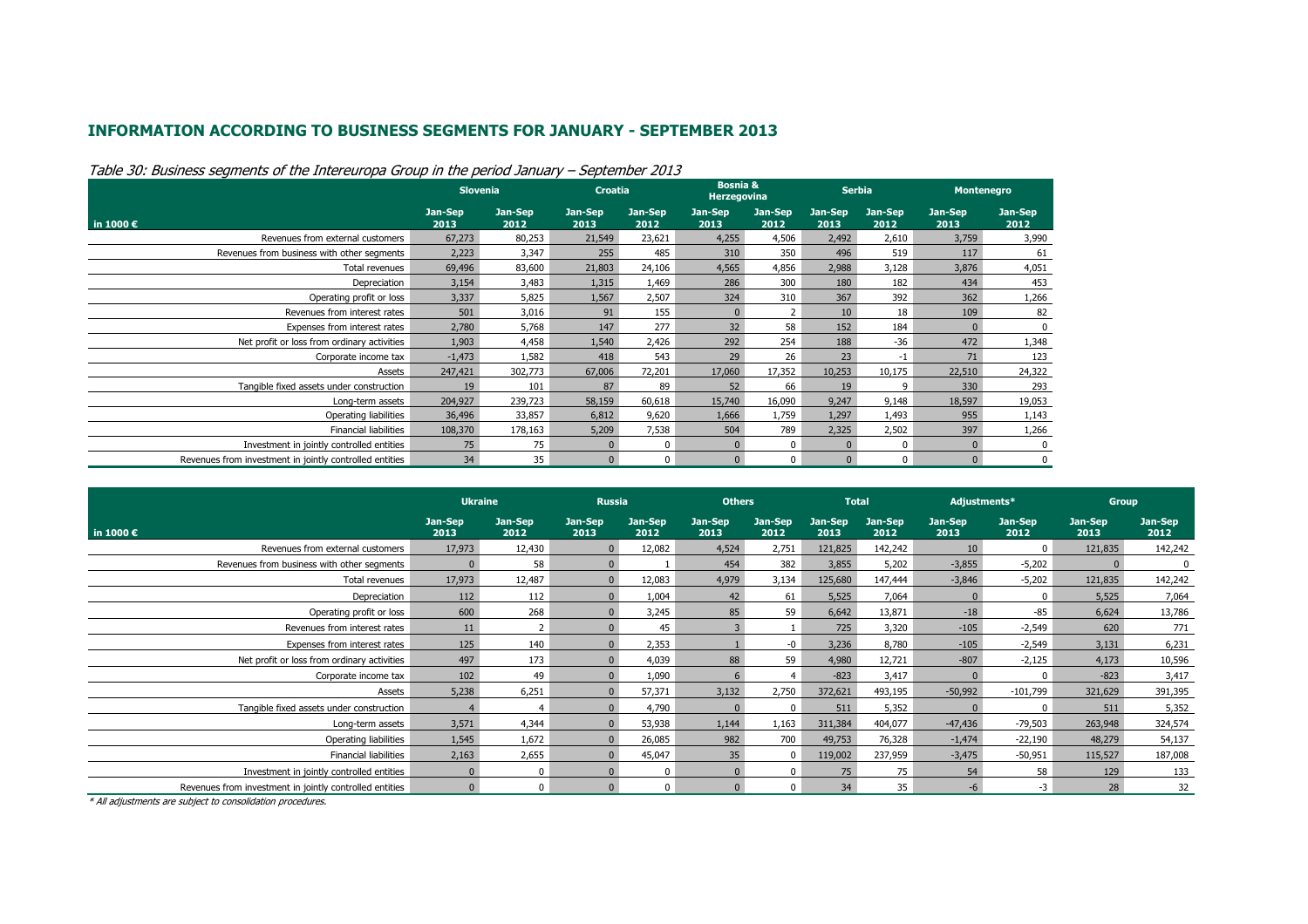### 2. FINANCIAL REPORT FOR THE PARENT COMPANY INTEREUROPA d.d

### 2.1. Underlying financial statements of the parent company Intereuropa d.d.

| in 1000 €                                                      | January $-$<br><b>September</b><br>2013 | January $-$<br><b>September</b><br>2012 |
|----------------------------------------------------------------|-----------------------------------------|-----------------------------------------|
| Sales revenues                                                 | 68,836                                  | 82,295                                  |
| Other operating revenues                                       | 1,620                                   | 990                                     |
| Costs of material and services                                 | $-48,908$                               | $-58,315$                               |
| Labour costs                                                   | $-12,632$                               | $-13,920$                               |
| Write-downs in value                                           | $-4,756$                                | $-3,987$                                |
| Other operating expenses                                       | $-933$                                  | $-964$                                  |
| <b>Operating profit/loss</b>                                   | 3,227                                   | 6,099                                   |
| Financial income                                               | 1,329                                   | 4,945                                   |
| Financial expenses                                             | $-2,794$                                | $-6,289$                                |
| <b>Profit/loss from financial operations</b>                   | $-1,465$                                | $-1,344$                                |
| <b>Profit/loss from regular operations</b>                     | 1,762                                   | 4,755                                   |
| Corporate income tax (with deferred tax)                       | 1,496                                   | $-1,562$                                |
| Net profit / loss for the period                               | 3,258                                   | 3,193                                   |
| Basic and diluted earnings per ordinary share (in $\epsilon$ ) | 0.19                                    | 0.40                                    |

### INCOME STATEMENT OF INTEREUROPA d.d. from 1.1.2013 to 30.9.2013

### STATEMENT OF COMPREHENSIVE INCOME FOR INTEREUROPA d.d. from 1.1.2013 to 30.9.2013

| in 1000 $\epsilon$                                                       | January $-$<br><b>September</b><br>2013 | January $-$<br><b>September</b><br>2012 |
|--------------------------------------------------------------------------|-----------------------------------------|-----------------------------------------|
| <b>Net profit or loss</b>                                                | 3,258                                   | 3,193                                   |
| <b>Other Comprehensive Income</b>                                        | $-1,264$                                | 3,238                                   |
| Deferred tax in revaluation surplus of land                              | $-1,274$                                | 3,186                                   |
| Revaluation of financial investments available for sale to fair<br>value | 10                                      | 74                                      |
| Deferred tax in revaluation surplus of financial assets for sale         |                                         | $-22$                                   |
| <b>Comprehensive income total</b>                                        | 1,994                                   | 6,431                                   |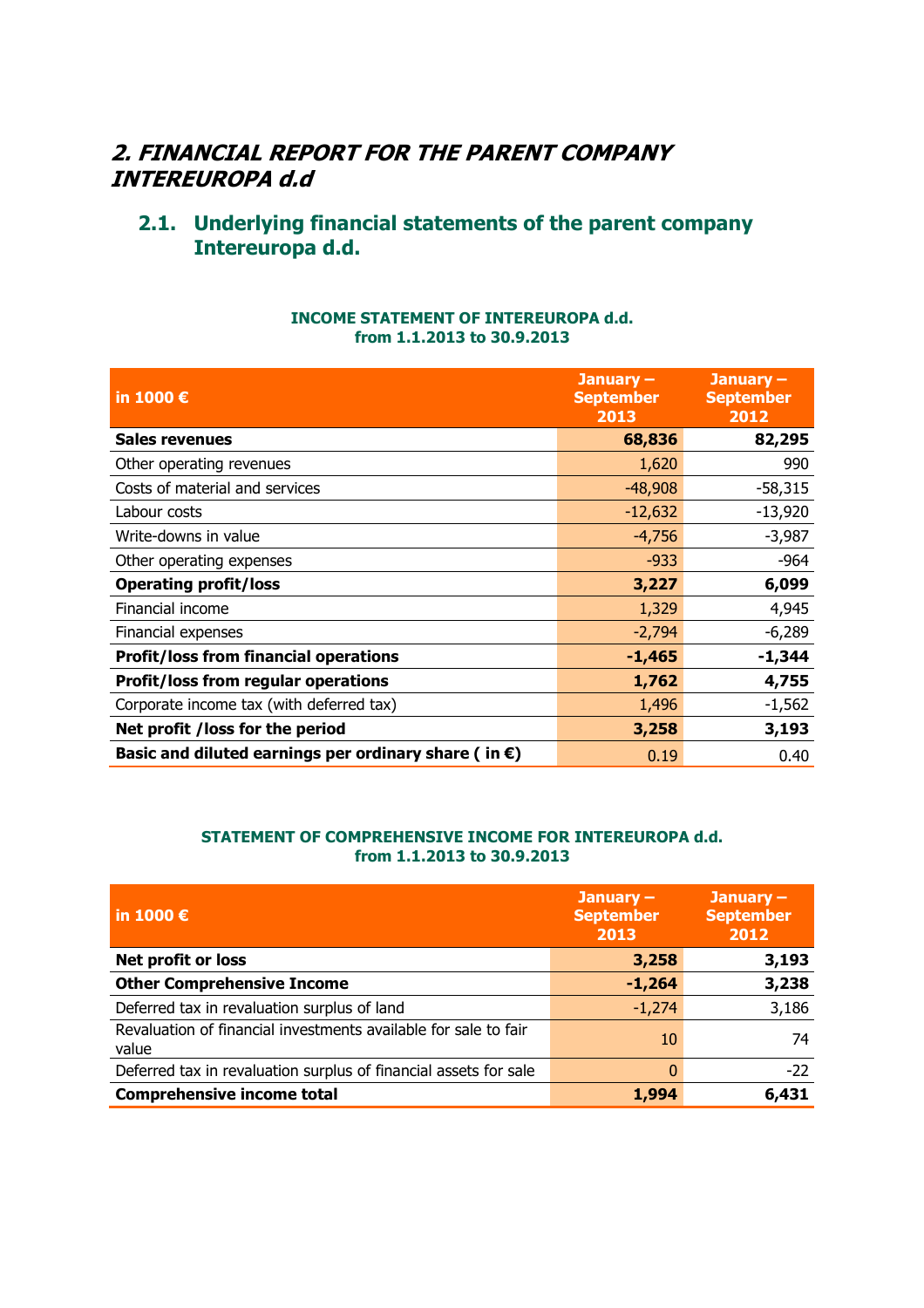### STATEMENT OF FINANCIAL POSITION FOR INTEREUROPA d.d. as at 30.9.2013

| in 1000 €                                                                                   | 30.9.2013 | 31.12.2012 |
|---------------------------------------------------------------------------------------------|-----------|------------|
| <b>ASSETS</b>                                                                               |           |            |
| Tangible fixed assets                                                                       | 126,453   | 128,804    |
| Investment property                                                                         | 5,359     | 5,516      |
| Intangible assets                                                                           | 5,747     | 6,092      |
| Other non-current operating assets                                                          | 208       | 312        |
| Deferred tax assets                                                                         | 16,375    | 14,639     |
| Long-term financial investment excl. loans given and deposits                               | 50,710    | 50,650     |
| Long-term loans given and deposits                                                          | 56        | 7          |
| <b>TOTAL NON-CURRENT ASSETS</b>                                                             | 204,908   | 206,020    |
| Inventories                                                                                 | 31        | 33         |
| Short-term financial investment excl. loans given, deposits and<br>certificates of deposits | 250       | 250        |
| Short-term loans given, deposits and certificates of deposits                               | 11,174    | 11,620     |
| Short-term operating receivables                                                            | 22,380    | 23,209     |
| Short-term income tax receivables                                                           | 195       | 177        |
| Cash and cash equivalents                                                                   | 6,531     | 3,449      |
| <b>TOTAL CURRENT ASSETS</b>                                                                 | 40,561    | 38,738     |
| <b>TOTAL ASSETS</b>                                                                         | 245,469   | 244,758    |
| <b>EQUITY</b>                                                                               |           |            |
| Share capital                                                                               | 27,489    | 27,489     |
| Equity reserves                                                                             | 18,455    | 18,455     |
| Revenue reserves                                                                            | 875       | 875        |
| Revaluation surplus                                                                         | 52,804    | 54,068     |
| Net profit/loss                                                                             | 3,258     | 0          |
| <b>TOTAL EQUITY</b>                                                                         | 102,881   | 100,887    |
| <b>LIABILITIES</b>                                                                          |           |            |
| Provisions and long-term deferred revenue                                                   | 5,187     | 6,251      |
| Long-term borrowings and financial leases                                                   | 103,793   | 106,279    |
| Long-term operating liabilities                                                             | 414       | 414        |
| Deferred tax liabilities                                                                    | 10,832    | 9,558      |
| <b>TOTAL NON-CURRENT LIABILITIES</b>                                                        | 120,226   | 122,502    |
| Short-term borrowings and financial leases                                                  | 2,822     | 1,853      |
| Other short-term financial liabilities                                                      | 391       | 1,341      |
| Short term operating liabilities                                                            | 18,946    | 18,175     |
| Short-term liabilities for income tax                                                       | 203       | U          |
| <b>TOTAL CURRENT LIABILITIES</b>                                                            | 22,362    | 21,369     |
| <b>TOTAL LIABILITIES</b>                                                                    | 142,588   | 143,871    |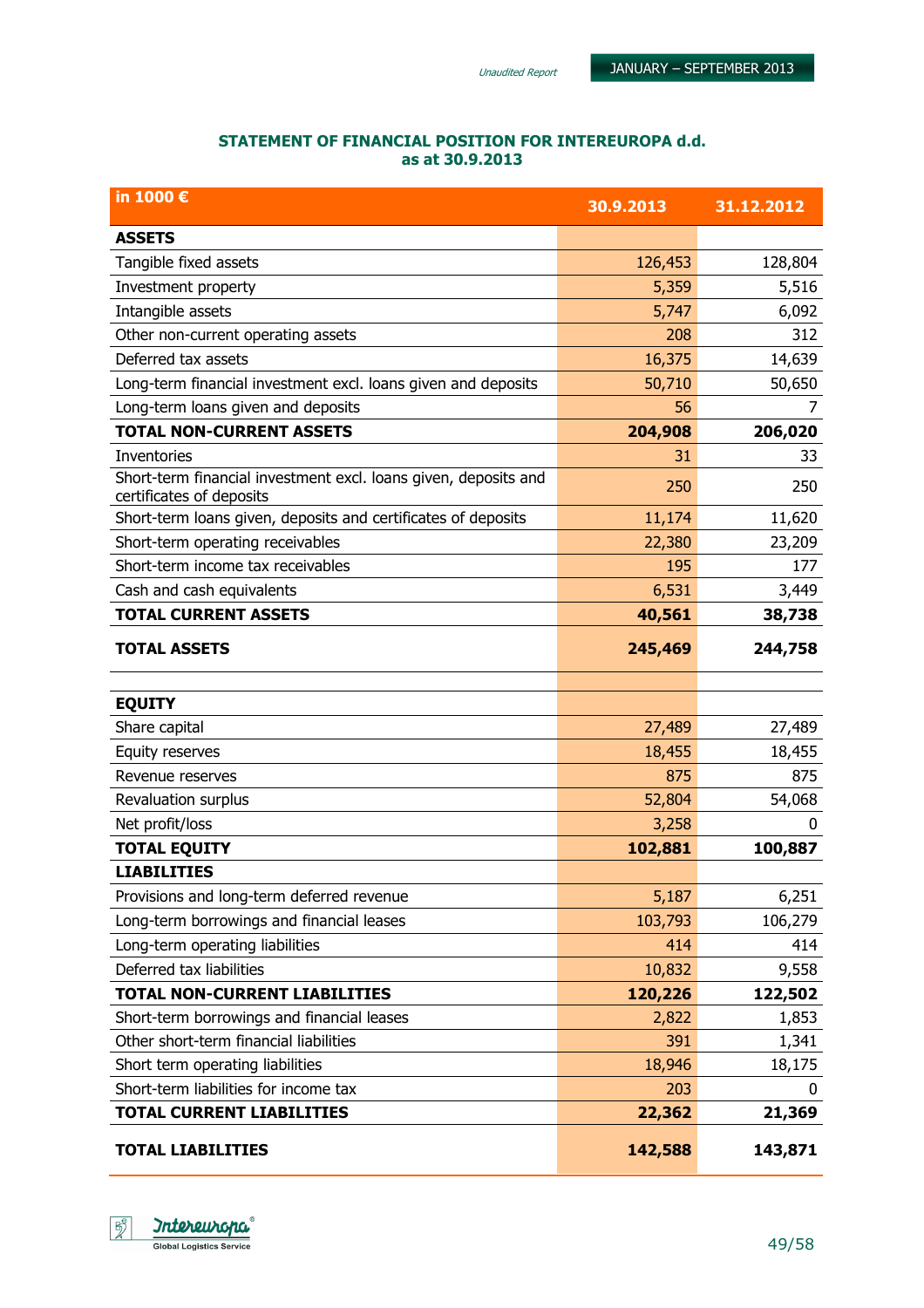### STATEMENT OF CASH FLOWS FOR INTEREUROPA d.d. from 1.1.2013 to 30.9.2013

| in 1000€                                                                                           | January $-$<br><b>September</b><br>2013 | January -<br><b>September</b><br>2012 |
|----------------------------------------------------------------------------------------------------|-----------------------------------------|---------------------------------------|
| <b>Cash flows from operating activities</b>                                                        |                                         |                                       |
| Net profit/loss for the period                                                                     | 3,258                                   | 3,193                                 |
| <b>Adjustments for:</b>                                                                            |                                         |                                       |
| - Depreciation                                                                                     | 3,150                                   | 3,477                                 |
| - Impairment and writedowns of tangible fixed assets and<br>Intangible assets                      | 2                                       | 0                                     |
| - Revaluation operating revenues from disposal of tangible<br>fixed assets and investment property | $-23$                                   | $-306$                                |
| - Revaluation operating expenses from disposal of tangible<br>fixed assets                         | 9                                       | $\mathbf{0}$                          |
| - Impairment of receivables                                                                        | 1,596                                   | 509                                   |
| - Other non-monetary expenses                                                                      | 6                                       | 86                                    |
| - Non-monetary revenues                                                                            | $-173$                                  | $-418$                                |
| - Financial revenues                                                                               | $-1,329$                                | $-4,945$                              |
| - Financial expenses                                                                               | 2,794                                   | 6,289                                 |
| - Income tax (deferred tax incl.)                                                                  | $-1,496$                                | 1,562                                 |
| Operating profit before changes in net working capital<br>and taxes                                | 7,793                                   | 9,447                                 |
| Changes in net working capital and provisions                                                      |                                         |                                       |
| Changes in receivables                                                                             | $-462$                                  | 4,355                                 |
| Changes in operating liabilities                                                                   | 634                                     | $-3,594$                              |
| Changes in provisions                                                                              | $-894$                                  | $-216$                                |
| Corporate income tax payed                                                                         | $-55$                                   | -44                                   |
| <b>Cash from operating activities</b>                                                              | 7,018                                   | 9,950                                 |
| <b>Cash flows from investing activities</b>                                                        |                                         |                                       |
| Interest income                                                                                    | 435                                     | 709                                   |
| Dividend income and participations in profit                                                       | 855                                     | 398                                   |
| Inflows from disposal of tangible fixed assets                                                     | 42                                      | 417                                   |
| Inflows from long-term loans given                                                                 | 485                                     | 4,922                                 |
| Inflows from decrease of short-term loans given                                                    | $\mathbf{0}$                            | 1,021                                 |
| Inflows from decrease of short-term deposits and certificates of<br>deposits                       | 50                                      | 0                                     |
| Outflows for acquisition of tangible fixed assets                                                  | $-377$                                  | $-263$                                |
| Outflows for acquisitions of intangible assets                                                     | $-77$                                   | $-109$                                |
| Outflows for long-term deposits given                                                              | $-50$                                   | 0                                     |
| Outflows from increase of short-term loans given                                                   | $-101$                                  | $\mathbf 0$                           |
| Outflows from increase of short-term deposits and certificates<br>of deposits                      | $\bf{0}$                                | $-1,494$                              |
| Outflows for capital increase in subsidiaries                                                      | $-50$                                   | 0                                     |
| Outflows from acquisition of other financial investment                                            | $\mathbf{0}$                            | $-250$                                |

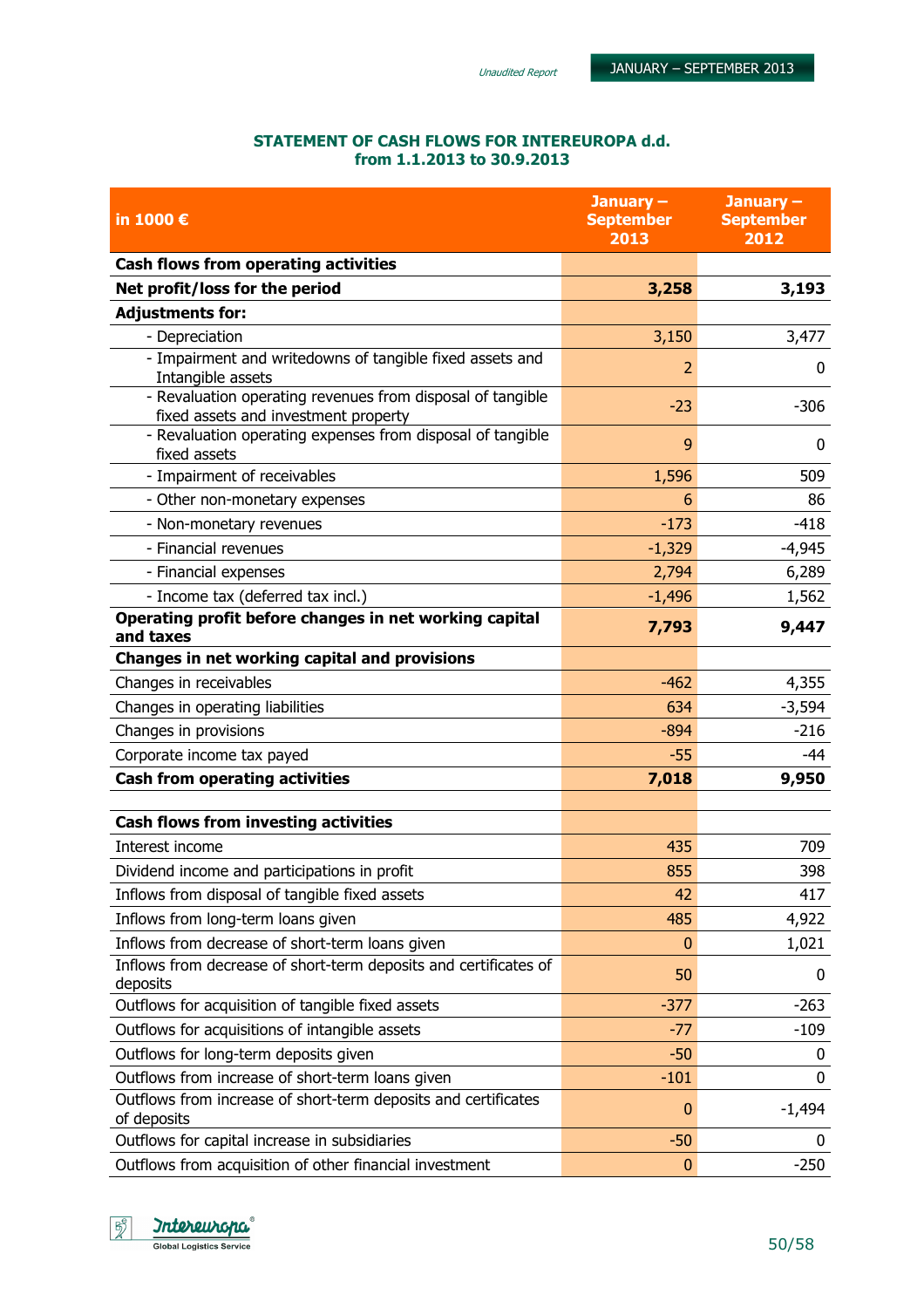| Outflows from settlement of derivative financial instruments     |          | $-1,342$  |
|------------------------------------------------------------------|----------|-----------|
| <b>Cash from investing activities</b>                            | 1,212    | 4,009     |
|                                                                  |          |           |
| <b>Cash flows from financing activities</b>                      |          |           |
| Paid interest                                                    | $-2,681$ | $-6,383$  |
| Outflows from repayment of long-term borrowings                  | $-1,518$ | $-527$    |
| Outflows from decrease of short-term borrowings                  |          | $-8,673$  |
| Outflows from decrease of other short-term financial liabilities | $-949$   | 0         |
| <b>Cash from financing activities</b>                            | $-5,148$ | $-15,583$ |
|                                                                  |          |           |
| Cash and cash equivalents at beginning of period                 | 3,449    | 9,371     |
| Net increase/decrease in cash from regular operations            | 3,082    | $-1,624$  |
| Cash and cash equivalents at end of period                       | 6,531    | 7,747     |

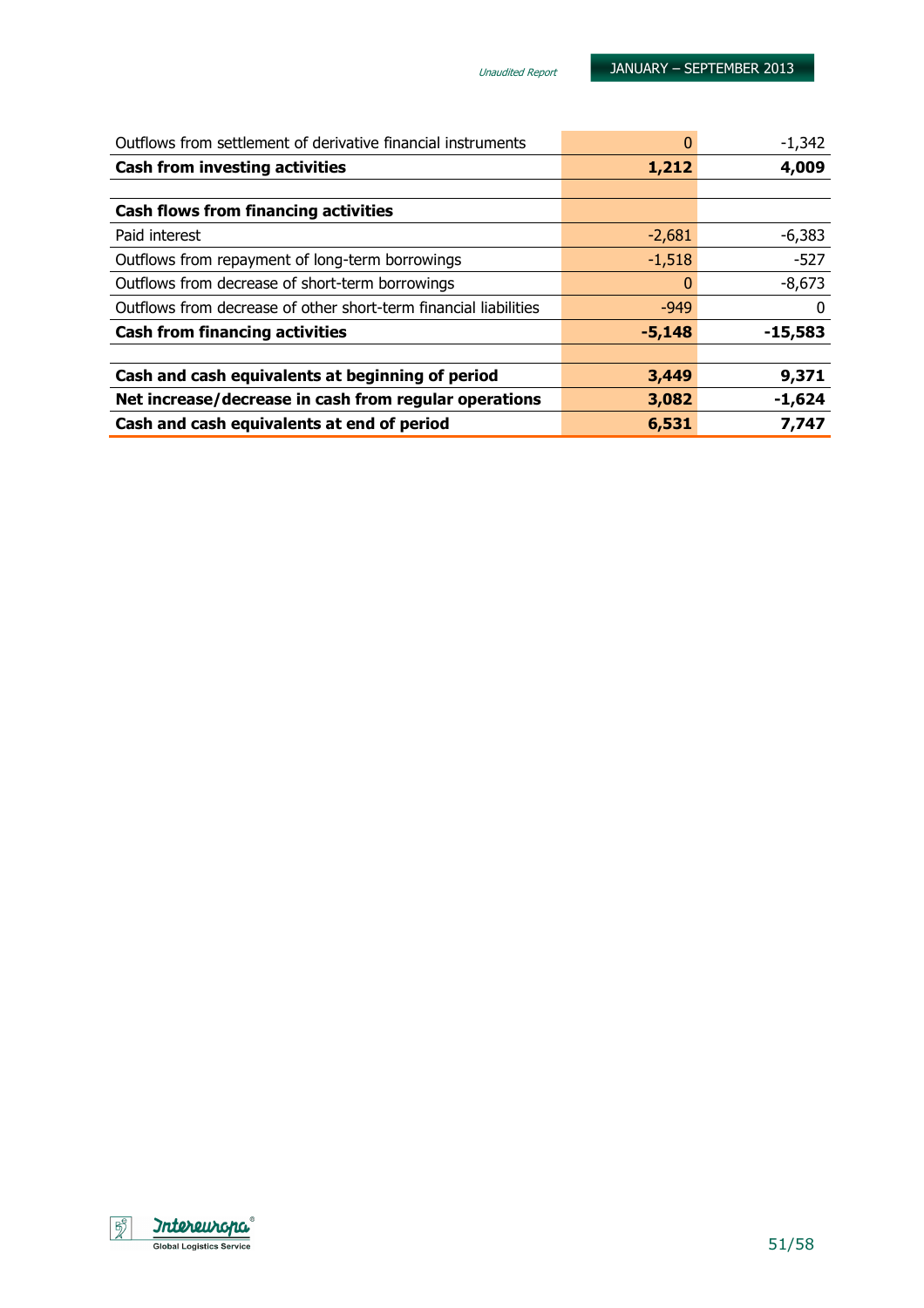## STATEMENT OF CHANGES IN EQUITY FOR INTEREUROPA d.d. from 1.1.2013 to 30.9.2013

|                                   |                         |                                  |                   | <b>REVENUE RESERVES</b>                          |                                                  |                                      | ZADRŽANI DOBIČEK                          |                                           |                        |
|-----------------------------------|-------------------------|----------------------------------|-------------------|--------------------------------------------------|--------------------------------------------------|--------------------------------------|-------------------------------------------|-------------------------------------------|------------------------|
| in 1000 $\epsilon$                | <b>Share</b><br>capital | <b>Equity</b><br><b>reserves</b> | Legal<br>reserves | <b>Reserves for</b><br>treasury<br><b>shares</b> | <b>Treasury</b><br><b>shares</b><br>(deductible) | <b>Revaluation</b><br><b>surplus</b> | <b>Transferre</b><br>d net<br>profit/loss | <b>Net</b><br>profit/loss<br>for the year | <b>Total</b><br>equity |
| Opening balance as at 1.1.2013    | 27,489                  | 18,455                           | 875               | 180                                              | $-180$                                           | 54,068                               |                                           | 0                                         | 100,887                |
| <b>Total comprehensive income</b> |                         |                                  | O                 |                                                  |                                                  | $-1,264$                             | 0                                         | 3,258                                     | 1,994                  |
| Net profit/loss                   |                         |                                  |                   |                                                  |                                                  | 0                                    |                                           | 3,258                                     | 3,258                  |
| Other comprehensive income        |                         |                                  |                   |                                                  |                                                  | $-1,264$                             |                                           |                                           | $-1,264$               |
| Closing balance as at 30.9.2013   | 27,489                  | 18,455                           | 875               | 180                                              | $-180$                                           | 52,804                               | $\bf{0}$                                  | 3,258                                     | 102,881                |

## STATEMENT OF CHANGES IN EQUITY FOR INTEREUROPA d.d. from 1.1.2012 to 30.9.2012

|                                   | <b>Share</b> | <b>Equity</b>   |                                 | <b>REVENUE RESERVES</b>                          |                                           | <b>Revaluation</b> | ZADRŽANI DOBIČEK                          |                                           | <b>Total</b> |
|-----------------------------------|--------------|-----------------|---------------------------------|--------------------------------------------------|-------------------------------------------|--------------------|-------------------------------------------|-------------------------------------------|--------------|
| in 1000 $\epsilon$                | capital      | <b>reserves</b> | <b>Legal</b><br><b>reserves</b> | <b>Reserves for</b><br>treasury<br><b>shares</b> | Treasury<br><b>shares</b><br>(deductible) | <b>surplus</b>     | <b>Transferre</b><br>d net<br>profit/loss | <b>Net</b><br>profit/loss<br>for the year | equity       |
| Opening balance as at 1.1.2012    | 32,976       |                 | 876                             | 180                                              | $-180$                                    | 50,793             |                                           | 0                                         | 84,645       |
| <b>Total comprehensive income</b> | 0            |                 | 0                               |                                                  |                                           | 3,238              | $\bf{0}$                                  | 3,193                                     | 6,431        |
| Net profit/loss                   |              |                 | 0                               |                                                  |                                           | 0                  |                                           | 3,193                                     | 3,193        |
| Other comprehensive income        |              |                 | $\mathbf{0}$                    |                                                  |                                           | 3,238              |                                           | 0                                         | 3,238        |
| Closing balance as at 30.9.2012   | 32,976       |                 | 876                             | 180                                              | $-180$                                    | 54,031             | $\bf{0}$                                  | 3,193                                     | 91,076       |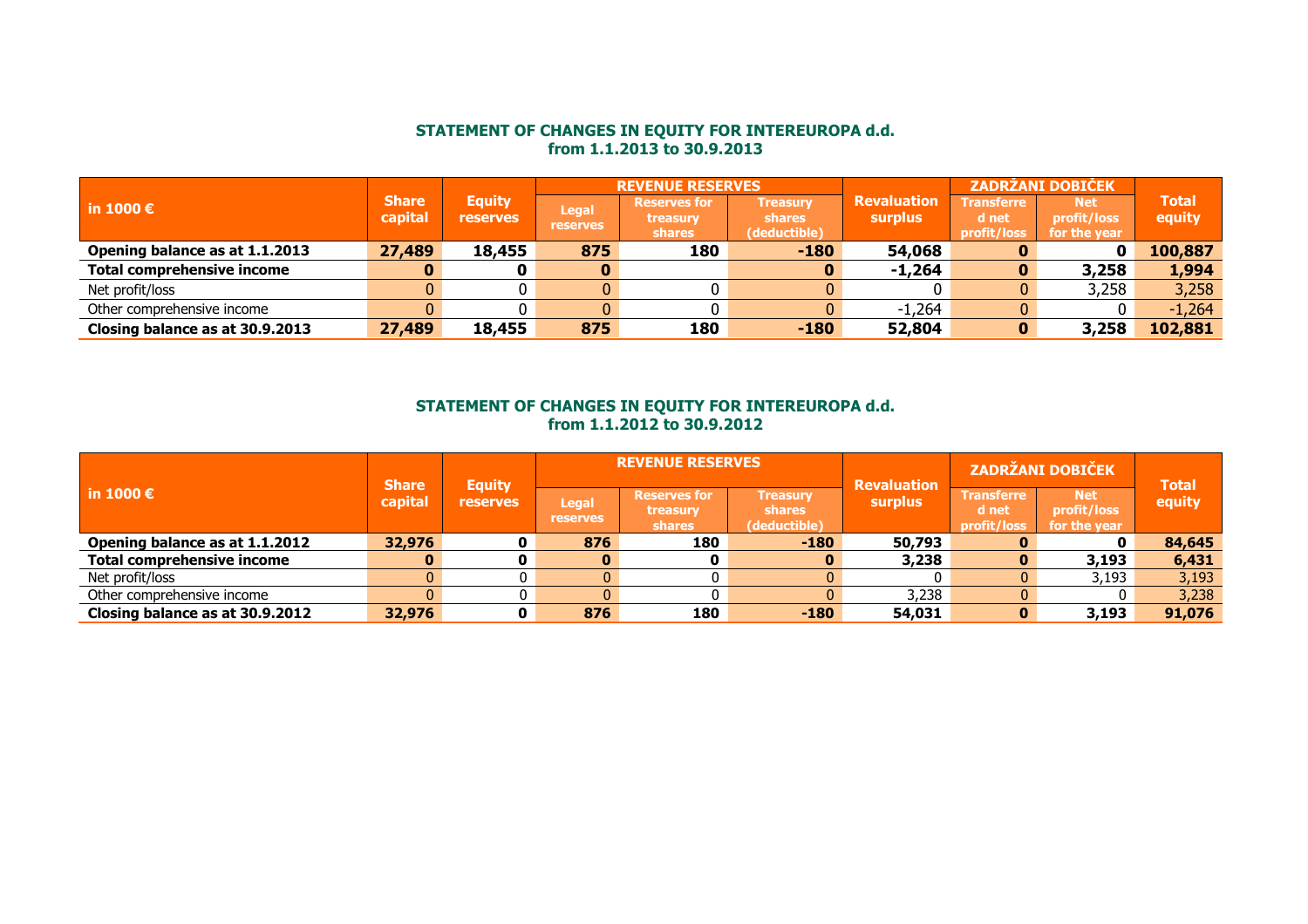### 2.1. Notes to Financial Statements of the Parent Company Intereuropa d.d.

### a) Notes to the INCOME STATEMENT

Sales revenues amounting to  $\epsilon$  68,836 thousand represent the revenues arising from the services supplied.

**Other Operating Revenues** mainly stand for the proceeds from damages received from the settlement of customs duty on account of an incomplete transit procedure under the Decision by the Customs Administration of the Republic of Slovenia (amounting to  $\epsilon$  1,073 thousand), for which the provisions made last year were used. The Company estimates that the collection of said compensation for damages be aggravated, therefore this account receivable was impaired in full amount (the impairment is presented under the Write-Offs). In the reporting term we received  $\epsilon$  209 thousand of state grants awarded for co-financing of projects, and achieved a revenue of  $\epsilon$  167 thousand from elimination of allowances for and write-offs of receivables. The gains from the sale of the items of property, plant and equipment came to  $\epsilon$  23 thousand, while the provision for the lawsuit in the amount of  $\epsilon$ 70 thousand was reversed in favour of other operating revenues due the closure of the resp. procedure.

### Costs of material and services

| ---<br>in 1000 $\epsilon$          | January $-$<br><b>September</b><br>2013 | January $-$<br><b>September</b><br>2012 |
|------------------------------------|-----------------------------------------|-----------------------------------------|
| Cost of material                   | 1,233                                   | 1,360                                   |
| Cost of services within the Group  | 1,394                                   | 1,795                                   |
| Cost of services (excl. the Group) | 46,281                                  | 55,160                                  |
| Direct costs                       | 42,232                                  | 49,593                                  |
| Telephone costs                    | 143                                     | 166                                     |
| Mainteinence costs                 | 1,174                                   | 1,292                                   |
| Insurance premiums                 | 377                                     | 505                                     |
| Traning and education costs        | 17                                      | 25                                      |
| Other costs of services            | 2,339                                   | 3,579                                   |
| <b>Total</b>                       | 48,908                                  | 58,315                                  |

Table 31: Costs of material and services of the Intereuropa d.d. in the period January – September 2013

### Labour costs

Table 32: Labour cost of the company Intereuropa d.d. in the period January – September 2013

| in 1000 $\epsilon$          | January $-$<br><b>September</b><br>2013 | January $-$<br><b>September</b><br>2012 |
|-----------------------------|-----------------------------------------|-----------------------------------------|
| Wages and salaries          | 9,065                                   | 9,959                                   |
| Pension insurance costs     | 1,003                                   | 1,099                                   |
| Other social security costs | 657                                     | 723                                     |
| Other labour costs:         | 1,907                                   | 2,138                                   |
| holiday allowance           | 535                                     | 581                                     |
| transport and meals         | 1,316                                   | 1,449                                   |
| other labour costs          | 57                                      | 108                                     |
| <b>Total</b>                | 12,632                                  | 13,920                                  |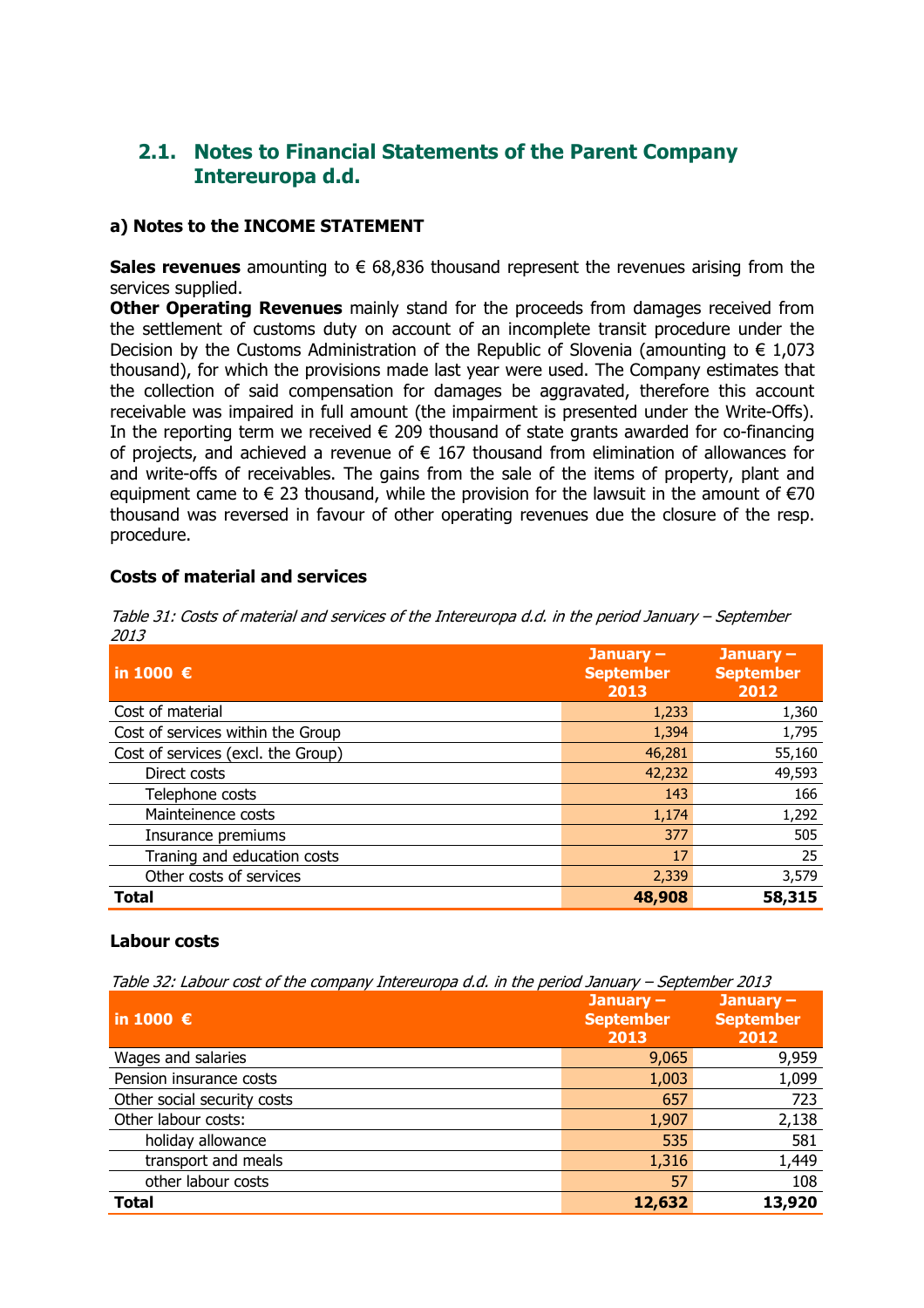### Write-offs

Table 33: Write-offs of the company Intereuropa d.d. in the period January – September 2013

| in 1000 $\epsilon$                                                                 | January $-$<br><b>September</b><br>2013 | January $-$<br><b>September</b><br>2012 |
|------------------------------------------------------------------------------------|-----------------------------------------|-----------------------------------------|
| Amortisation of intangible assets                                                  | 393                                     | 427                                     |
| Depreciation of property, plant and equipment and investment<br>properties         | 2,757                                   | 3,049                                   |
| Revaluatory operating expenses of intangible and tangible fixed<br>assets          | 11                                      |                                         |
| Expenses from revaluation adjustments (impairments) and<br>written-off receivables | 1,596                                   | 511                                     |
| <b>Total</b>                                                                       | 4,756                                   | 3,987                                   |

### Other operating expenses

Table 34: Other operating expenses of the company Intereuropa d.d. in the period January – September 2013

| $ $ in 1000 €                      | January $-$<br><b>September</b><br>2013 | January $-$<br><b>September</b><br>2012 |
|------------------------------------|-----------------------------------------|-----------------------------------------|
| City land tax and similar expenses | 787                                     | 800                                     |
| Other operating expenses           | 146                                     | 164                                     |
| Total                              | 933                                     | 964                                     |

### The effect of Financial Revenues and Expenses on the Profit or Loss

Table 35: Other operating expenses of the company Intereuropa d.d. in the period January – September 2013

| in 1000 $\epsilon$                                                                      | January $-$<br><b>September</b><br>2013 | January -<br><b>September</b><br>2012 |
|-----------------------------------------------------------------------------------------|-----------------------------------------|---------------------------------------|
| Interest income from group members                                                      | 104                                     | 2,549                                 |
| Interest income from others                                                             | 370                                     | 432                                   |
| Income from intra-group participations                                                  | 817                                     | 1,926                                 |
| Income from stakes in jointly controlled company                                        | 34                                      | 35                                    |
| Income from stakes to others                                                            | 4                                       |                                       |
| Net exchange rate differences                                                           | 0                                       |                                       |
| <b>Total financial income</b>                                                           | 1,329                                   | 4,945                                 |
| Interest expenses an other borrowing expenses                                           | $-2,780$                                | $-5,714$                              |
| Expenses from disposal of financial investments                                         | 0                                       | $-1$                                  |
| Expenses from impairments and written-off financial<br>investments in stakes and shares | 0                                       | -1                                    |
| Expenses from impairments and written-off other financial<br>investments                | $-13$                                   | 0                                     |
| Expenses from derivative financial instruments                                          | $\mathbf{0}$                            | $-573$                                |
| Net exchange rate differences                                                           | $-2$                                    | O                                     |
| <b>Total financial expenses</b>                                                         | $-2,794$                                | $-6,289$                              |
| <b>Profit/loss from financing activities</b>                                            | -1,465                                  | $-1,344$                              |

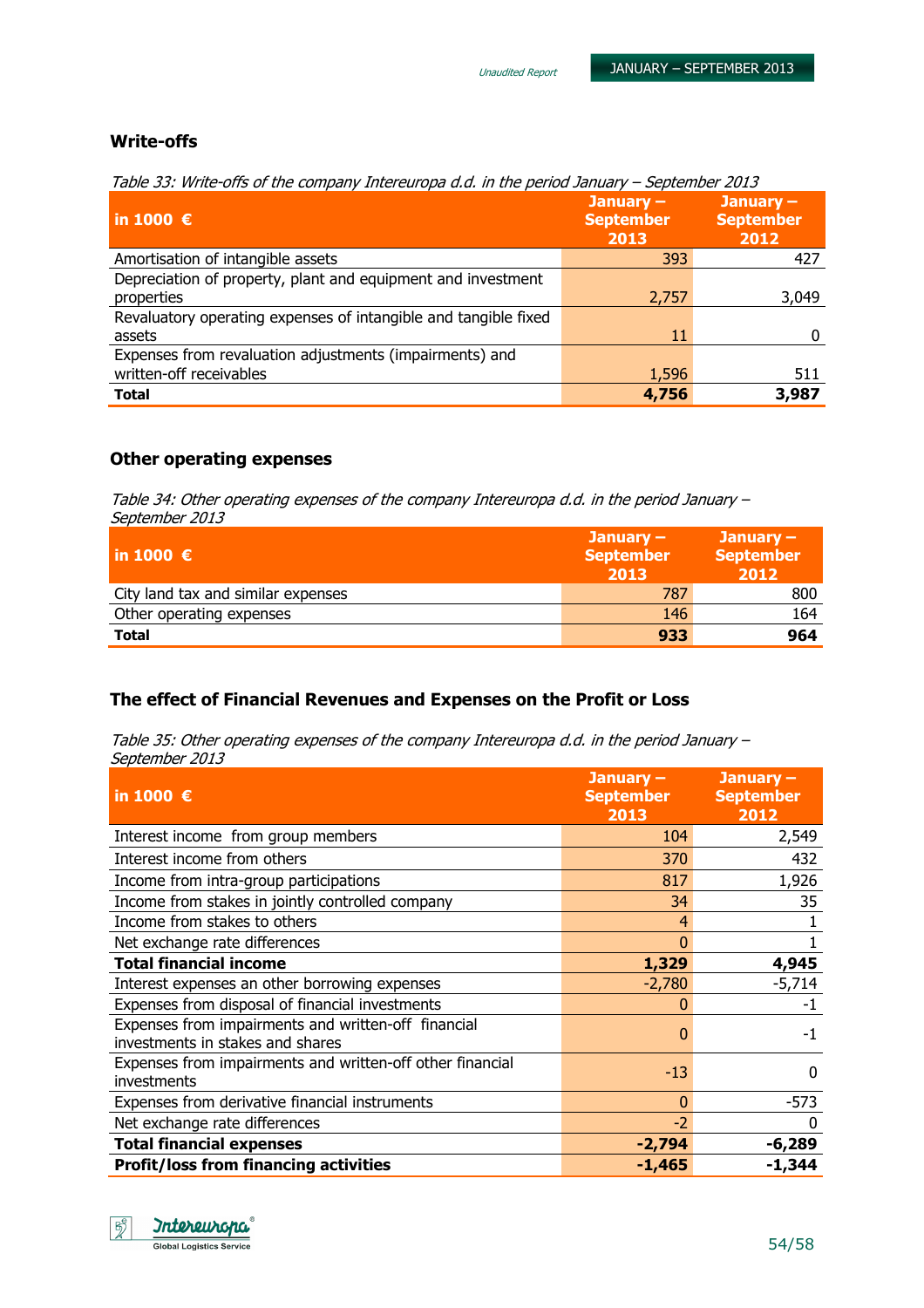Financial revenues, as well as Financial expenses were lower than in the comparable term last year, the Financing profit or loss came to  $\epsilon$  -1,465 thousand.

The achieved **Profit or loss from ordinary activities** of  $\epsilon$  1.762 thousand resulted from the Operating Profit/Loss from ordinary activities ( $\epsilon$  3,227 thousand) and the Financing Profit/Loss (-1,465 thousand  $\epsilon$ ).

The **Corporate Income Tax** stands for the expenses from the tax assessed (incl. the nondeductible withholding tax) in the amount of  $-\epsilon$ 240 thousand and the revenues from deferred tax at  $\epsilon$  1,736 thousand. The assessment of the corporate income tax was based on the 17-percent tax rate and on a decrease in the estimated tax base amounting to one half of tax loss from previous periods (Off. Gaz. RS, no. 81/13).

### b) Notes to the STATEMENT OF FINANCIAL POSITION

### Tangible fixed assets

Table 36: Tangible fixed assets of the company Intereuropa d.d. as at 30.9.2013

| $\ln 1000 \in$                           | 30.9.2013 | 31.12.2012 |
|------------------------------------------|-----------|------------|
| Land and buildings                       | 124,536   | 126,284    |
| a) Land                                  | 75,397    | 75,397     |
| b) Buildings                             | 49,139    | 50,887     |
| Other property, plant and equipment      | 1,898     | 2,513      |
| Tangible fixed assets under construction | 19        |            |
| <b>Total</b>                             | 126,453   | 128,804    |

The lower value of the item Property, Plant and Equipment was largely attributable to the depreciation costs.

### Intangible assets

Table 37: Intangible assets of the company Intereuropa d.d. as at 30.9.2013

| l in 1000 €                          | 30.9.2013 | 31.12.2012 |
|--------------------------------------|-----------|------------|
| Long-term title rights               | 1,980     | 2,186      |
| Long-term deferred development costs | 3,767     | 3,906      |
| <b>Total</b>                         | 5,747     | 6,092      |

### Long-term financial investments excl. loans given and deposits

Tabela 38: Long-term financial investments excl. loans given and deposits of the company Intereuropa d.d. as at 30.9.2013

| l in 1000 $\boldsymbol{\epsilon}$                 | 30.9.2013 | 31.12.2012 |
|---------------------------------------------------|-----------|------------|
| Investments in shares and stakes of subsidiaries  | 47,531    | 47,481     |
| Investments in stake of joitly controlled company | 75        | 75         |
| Investments in other shares and stakes            | 3,104     | 3,093      |
| <b>Total</b>                                      | 50,710    | 50,650     |

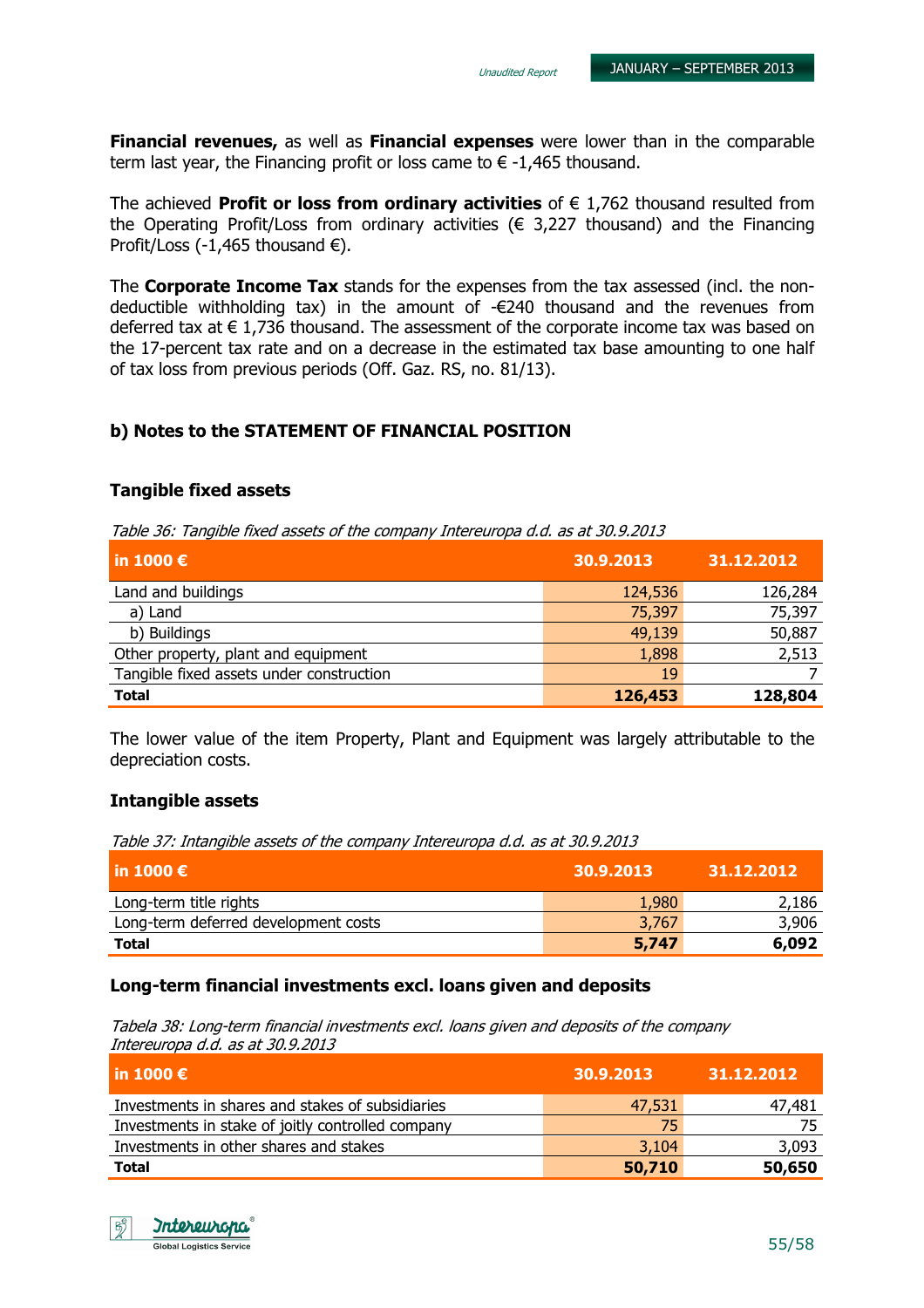### Loans, deposits and certificates of deposits given

| Table 39: Loans, deposits and cetrificates of deposits given of the company Intereuropa d.d. as at |  |
|----------------------------------------------------------------------------------------------------|--|
| <i>30.9.2013</i>                                                                                   |  |

Unaudited Report

| in 1000 €                                                       | 30.9.2013 | 31.12.2012 |
|-----------------------------------------------------------------|-----------|------------|
| Long-term loans given                                           | 56        |            |
| - to others                                                     |           |            |
| - deposits                                                      | 56        | 6          |
| Short-term loans given, deposits and certificates od<br>deposit | 11,174    | 11,620     |
| - to subsidiaries                                               | 2,014     | 2,397      |
| - to others                                                     |           | 13         |
| - deposits and certificats of deposit                           | 9,160     | 9,210      |
| <b>Total</b>                                                    | 11,230    | 11,627     |

### Short-term operating receivables

Table 40: Short-term operating receivables of the company Intereuropa d.d. as at 30.9.2013

| in 1000 $\epsilon$                                                | 30.9.2013 | 31.12.2012 |
|-------------------------------------------------------------------|-----------|------------|
| Short-term operating receivables within the Group                 | 826       | 827        |
| Short-term interest receivables from Group companies              | 146       | 139        |
| Other short-term operating receivables from Group<br>companies    | 0         | 0          |
| Short-term operating receivables from buyers (excl. the<br>Group) | 20,758    | 21,762     |
| Short-term operating receivables from others                      | 561       | 396        |
| Other short-term assets                                           | 90        | 85         |
| <b>Total</b>                                                      | 22,380    | 23,209     |

### **Equity**

Equity expresses equity financing of the Company and is regarded as its liability to shareholders. Compared with the reporting date a year ago, the share of equity in the liabilities structure rose by one percentage point and amounts to 42 percent.

The Company's share capital amounts to  $\epsilon$  27,488,803 and is divided into 16,830,836 ordinary freely transferable no-par value shares and 10,657,965 preference shares. Preference shares entitle their holders to participation priority in the profit in the amount of 0.01 EUR (preferential amount) per share. The preferential amount is paid out in addition to participation in the profit pertaining to the holders of ordinary shares, in accordance with the Resolution on appropriation of accumulated profit. These amounts are payable for the first time at the pay-out of profit (dividend) for the year 2013.

**Provisions and long-term Deferred Revenues** amount to  $\epsilon$  5,187 thousand. The prevailing part ( $\epsilon$  4,160 thousand) comprises the provisions made to cover the liabilities from past operations.

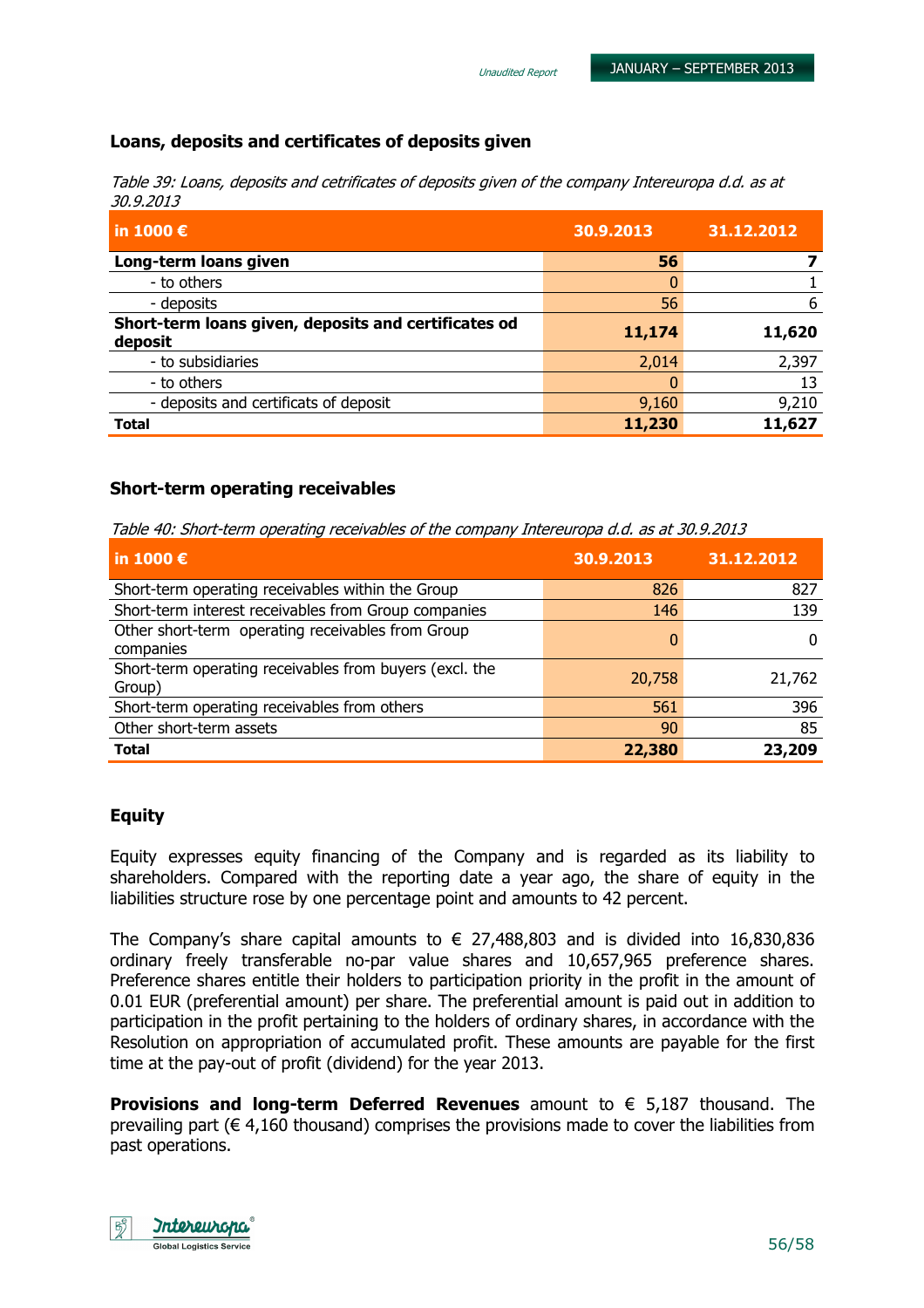The **long-term loans received and financial leases** amounted to  $\epsilon$  103,793 thousand. In the reporting term they were decreased on account of transfer to short-term liabilities in the amount of  $\epsilon$  2,486 thousand.

The short-term loans received and financial leases amounted to  $\epsilon$  2,822 thousand. This item increased due to the a.m. transfer of the portion of long-term liabilities payable in one year's term, and the repayments came to  $\epsilon$  1,517 thousand.

### Other short-term financial liabilities

Table 41: Other short-term financial liabilities of the company Intereuropa d.d. as at 30.9.2013

| l in 1000 €                            | 30.9.2013 | 31.12.2012 |
|----------------------------------------|-----------|------------|
| Liabilities for dividends              | 74        |            |
| Other short-term financial liabilities | 317       | 1,266      |
| <b>Total</b>                           | 391       | 1,341      |

Other short-term financial liabilities arise from the early termination of the derivative financial instrument of cross-currency swap with currency option in the year 2012 (at the time of termination of the derivative, the unsettled liabilities were recognized as Other Short-Term Financial Liabilities that as of the Balance Sheet Date amounted to  $\epsilon$  317 thousand).

### Short-term operating liabilities

Table 42: Short-term operating liabilities of the company Intereuropa d.d. as at 30.9.2013

| in 1000 $\epsilon$                                             | 30.9.2013 | 31.12.2012 |
|----------------------------------------------------------------|-----------|------------|
| Short-term opertaing liabilities to companies within the Group | 265       | 252        |
| Short-term opertaing liabilities to suppliers                  | 15,370    | 14,587     |
| Short-term opertaing liabilities from advances                 | 1,253     | 19         |
| Other short-term opertaing liabilities                         | 2,058     | 3,317      |
| <b>Total</b>                                                   | 18,946    | 18,175     |

### Contingent liabilities

Table 43: Contingent liabilities of the company Intereuropa d.d. as at 30.9.2013

| $\vert$ in 1000 $\epsilon$                                   | 30.9.2013 | 31.12.2012 |
|--------------------------------------------------------------|-----------|------------|
| From bank guarantees and guaratees given to Group<br>members | 6,461     | 8,612      |
| From bank guarantees and guaratees given to others           | 7,203     | 6,088      |
| Arising from legal proceedings                               | 2,417     | 1,739      |
| From D.S.U., družba za svetovanje in upravljanje             | 250       | 250        |
| <b>Total</b>                                                 | 16,331    | 16,689     |

**Related parties** are the subsidiaries and the joint venture in the form of an entity in joint control, and the key managerial staff members /executives of the Parent Company and of the controlled companies. Transactions in the business and financial area are conducted under market conditions.